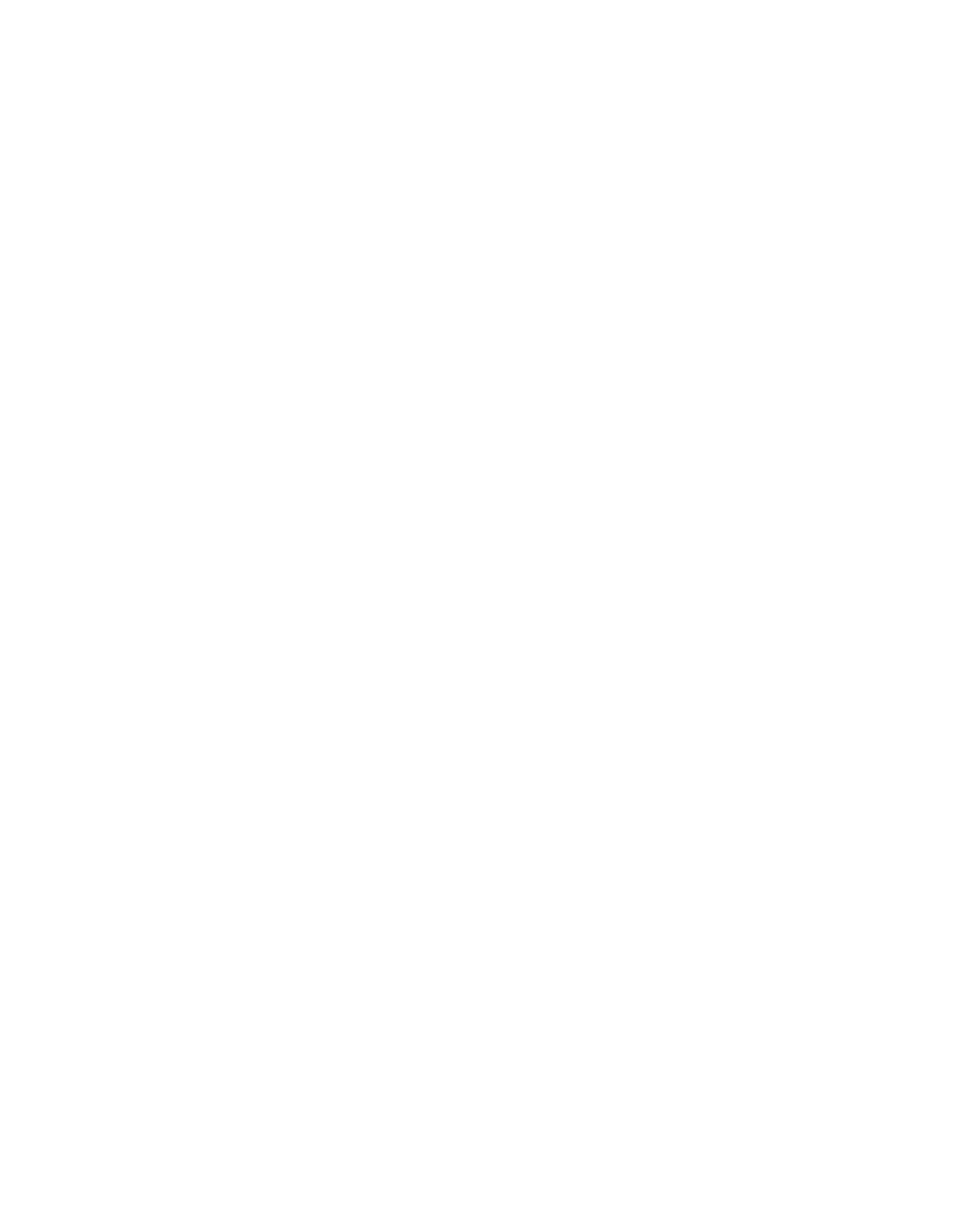# TABLE OF CONTENTS

| 1.    |                                                      |                                                             |    |
|-------|------------------------------------------------------|-------------------------------------------------------------|----|
|       | 1.1.<br>1.2.<br>1.3.<br>1.4.<br>1.5.                 |                                                             |    |
| $2$ . |                                                      |                                                             |    |
|       | 2.1.<br>2.2.<br>2.3.<br>2.4.<br>2.5.                 |                                                             |    |
| 3.    |                                                      |                                                             |    |
|       | 3.1.<br>3.2.<br>3.3.<br>3.4.<br>3.5.<br>3.6.<br>3.7. | Overview of Message Structure  13                           | 14 |
| 4.    |                                                      |                                                             |    |
|       | 4.1.<br>4.2.<br>4.3.                                 |                                                             |    |
| 5.    |                                                      |                                                             |    |
|       | 5.1.<br>5.2.                                         |                                                             |    |
| б.    |                                                      |                                                             |    |
|       |                                                      | Example 1:<br>Example 2:<br>Delivery and Acknowledgment  47 |    |

Postel [Page i]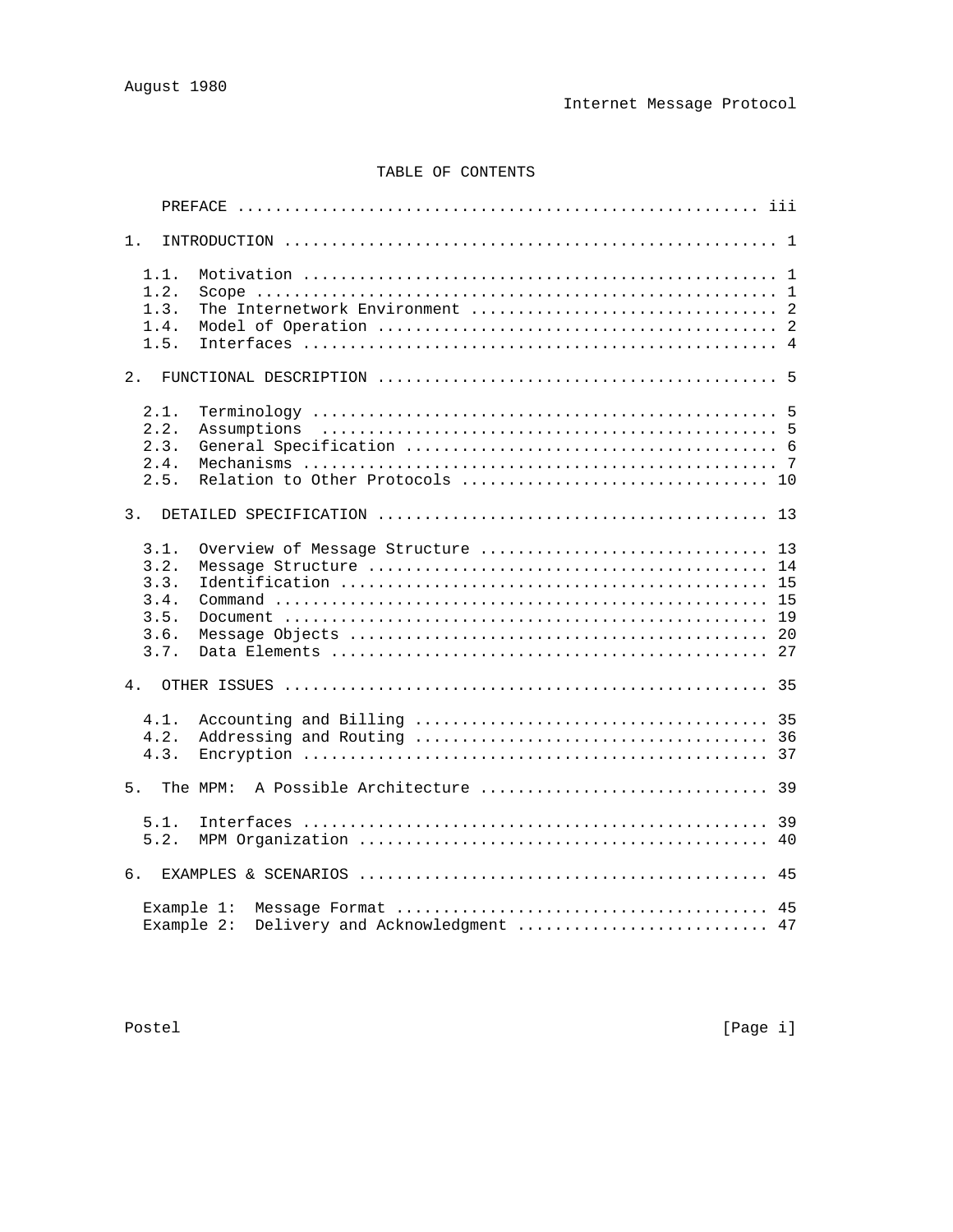Internet Message Protocol Table Of Contents

| 7 1 |  |  |  |
|-----|--|--|--|
| 7 2 |  |  |  |
| 73  |  |  |  |
| 74  |  |  |  |
| 75  |  |  |  |
| 76  |  |  |  |
| 77  |  |  |  |
| 7 R |  |  |  |
|     |  |  |  |
|     |  |  |  |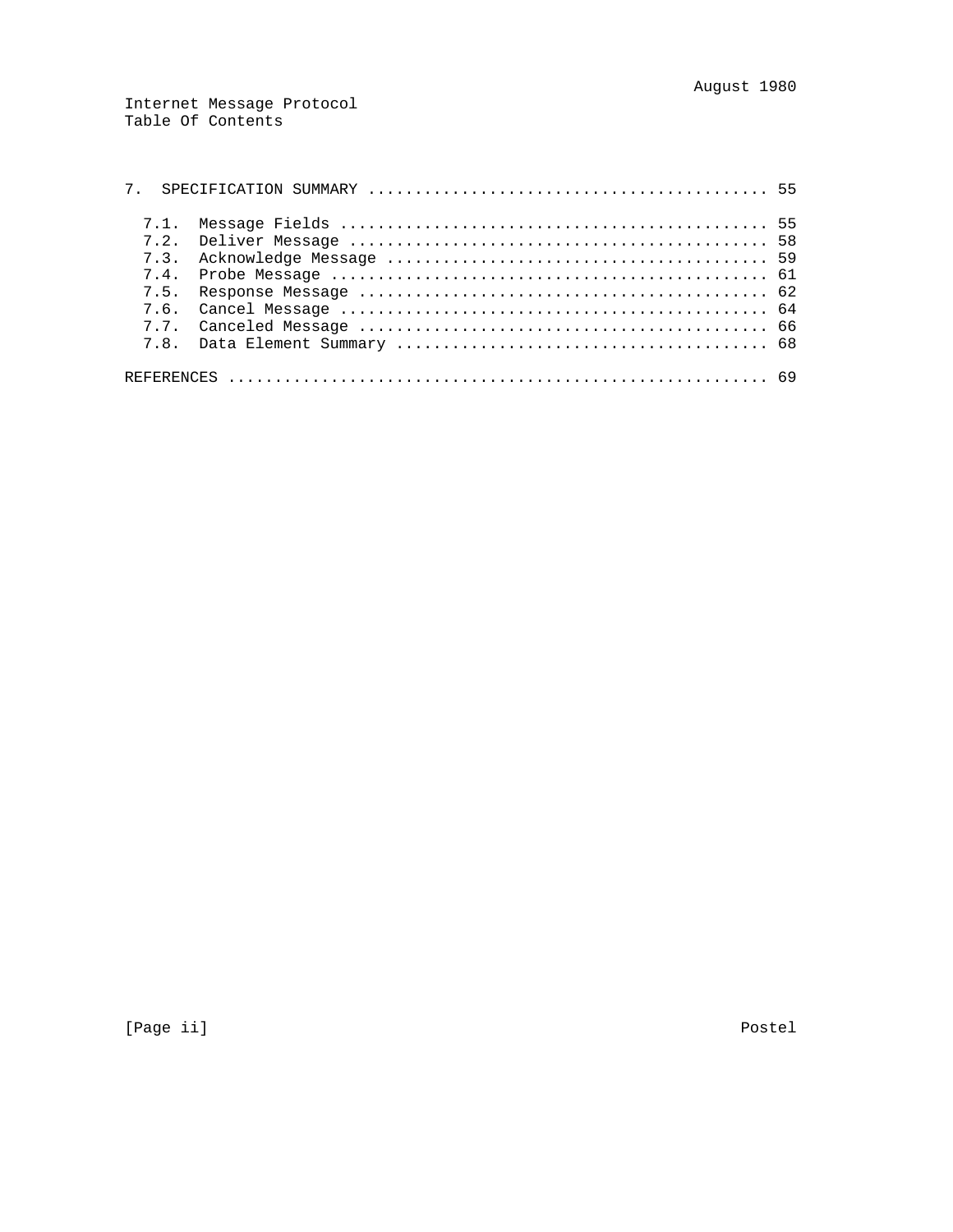# PREFACE

This is the second edition of this specification and should be treated as a request for comments, advice, and suggestions. A great deal of prior work has been done on computer aided message systems and some of this is listed in the reference section. This specification was shaped by many discussions with members of the ARPA research community, and others interested in the development of computer aided message systems. This document was prepared as part of the ARPA sponsored Internetwork Concepts Research Project at ISI, with the assistance of Greg Finn, Suzanne Sluizer, Alan Katz, Paul Mockapetris, and Linda Sato.

Jon Postel

Postel [Page iii]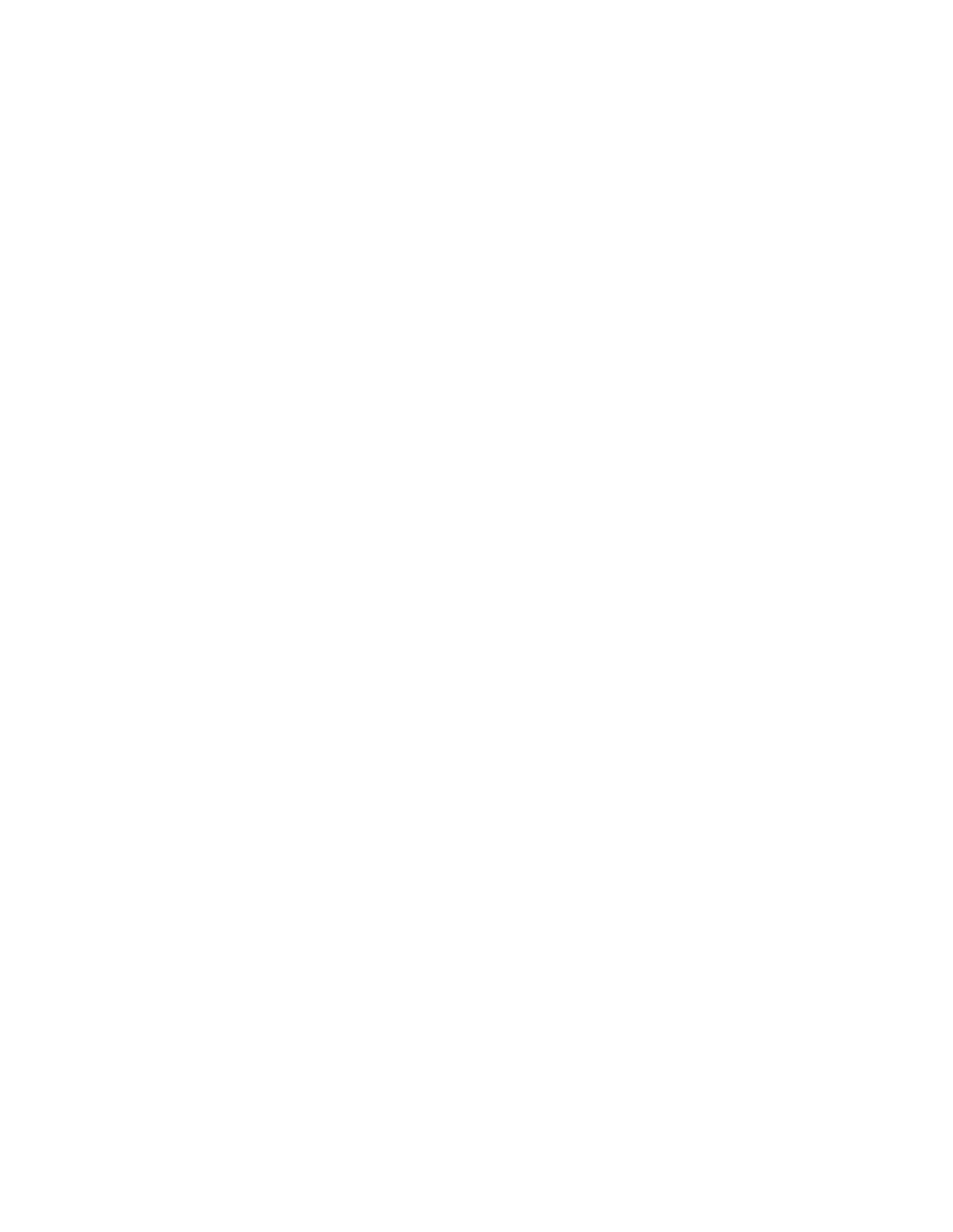### INTERNET MESSAGE PROTOCOL

### 1. INTRODUCTION

This document describes an internetwork message system. The system is designed to transmit messages between message processing modules according to formats and procedures specified in this document. The message processing modules are processes in host computers. Message processing modules are located in different networks and together constitute an internetwork message delivery system.

This document is intended to provide all the information necessary to implement a compatible cooperating module of this internetwork message delivery system.

# 1.1. Motivation

 As computer supported message processing activities grow on individual host computers and in networks of computers, there is a natural desire to provide for the interconnection and interworking of such systems. This specification describes the formats and procedures of a general purpose internetwork message system, which can be used as a standard for the interconnection of individual message systems, or as a message delivery system in its own right.

 This system also provides for the communication of data items beyond the scope of contemporary message systems. Messages can include data objects which could represent drawings, or facsimile images, or digitized speech. One can imagine message stations equipped with speakers and microphones (or telephone hand sets) where the body of a message or a portion of it is recorded digitized speech. The output terminal could include a graphics display, and the message might present a drawing on the display, and verbally (via the speaker) describe certain features of the drawing. This specification provides for the composition of complex data objects and their encoding in machine independent basic data elements.

# 1.2. Scope

 The Internet Message Protocol is intended to be used for the transmission of messages between networks. It may also be used for the local message system of a network or host. This specification was

Postel [Page 1] [Page 1]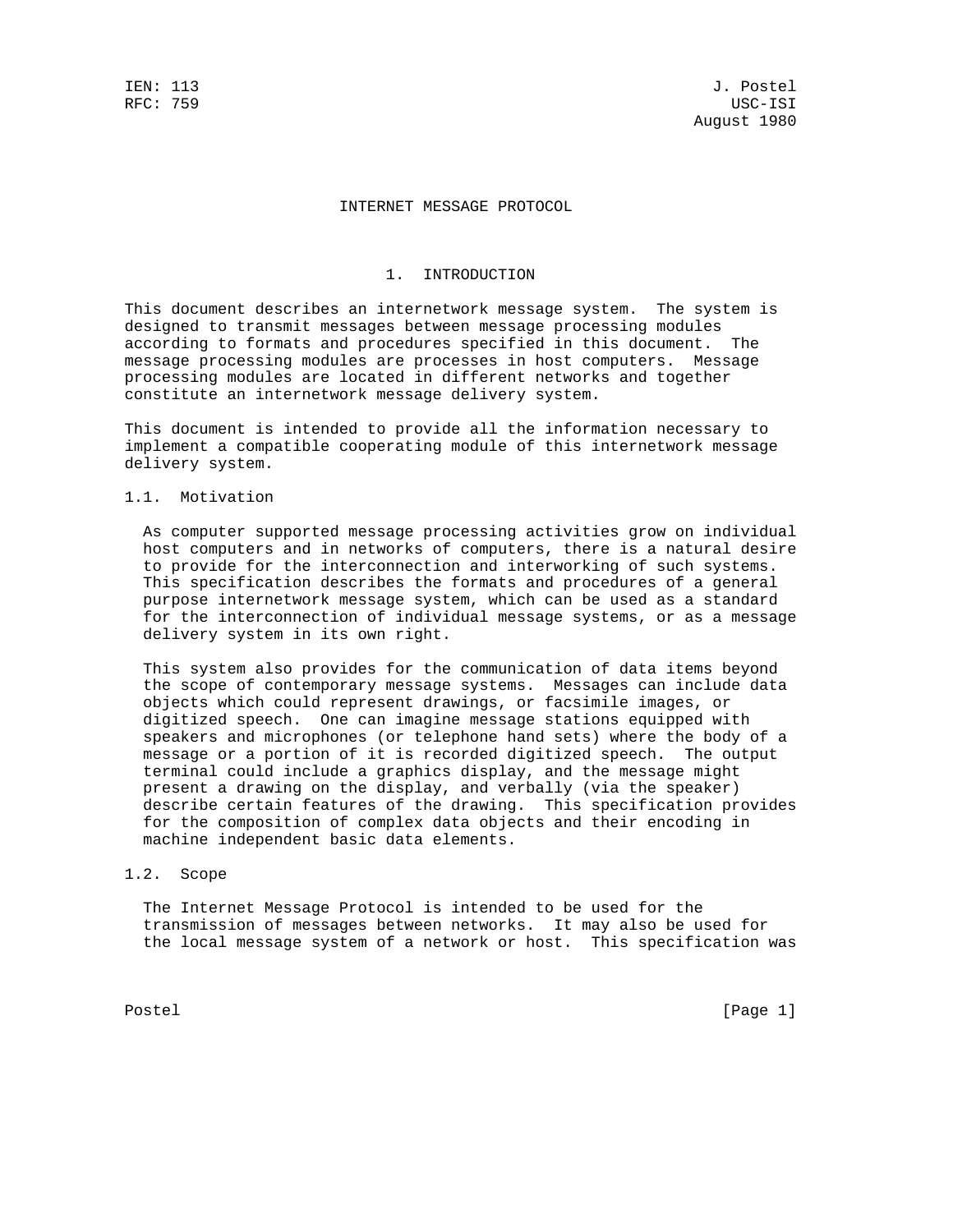Internet Message Protocol Introduction

 developed in the context of the ARPA work on the interconnection of networks, but it is thought that it has a more general scope.

 The focus here is on the internal mechanisms to transmit messages, rather than the external interface to users. It is assumed that a number of user interface programs will exist. These will be both new programs designed to work with this system and old programs designed to work with earlier systems.

#### 1.3. The Internetwork Environment

 The internetwork message environment consists of processes which run in hosts which are connected to networks which are interconnected by gateways. Each network consists of many different hosts. The networks are tied together through gateways. The gateways are essentially hosts on two (or more) networks and are not assumed to have much storage capacity or to "know" which hosts are on the networks to which they are attached [1,2].

# 1.4. Model of Operation

 This protocol is implemented in a process called a Message Processing Module or MPM. The MPMs exchange messages by establishing full duplex communication and sending the messages in a fixed format described in this document. The MPM may also communicate other information by means of commands described here.

 A message is formed by a user interacting with a User Interface Program or UIP. The user may utilize several commands to create various fields of the message and may invoke an editor program to correct or format some or all of the message. Once the user is satisfied with the message it is submitted for transmission by placing it in a data structure read by the MPM.

 The MPM discovers the unprocessed input data (either by a specific request or by a general background search), examines it, and, using routing tables (or some other method), determines which outgoing link to use. The destination may be another user on the same host, one on another host on a network in common with the same host, or a user in another network.

 In the first case, another user on this host, the MPM places the message in a data structure read by the destination user, where that user's UIP will look for incoming messages.

 In the second case, the user on another host in this network, the MPM transmits the message to the MPM on that host. That MPM then repeats

[Page 2] Postel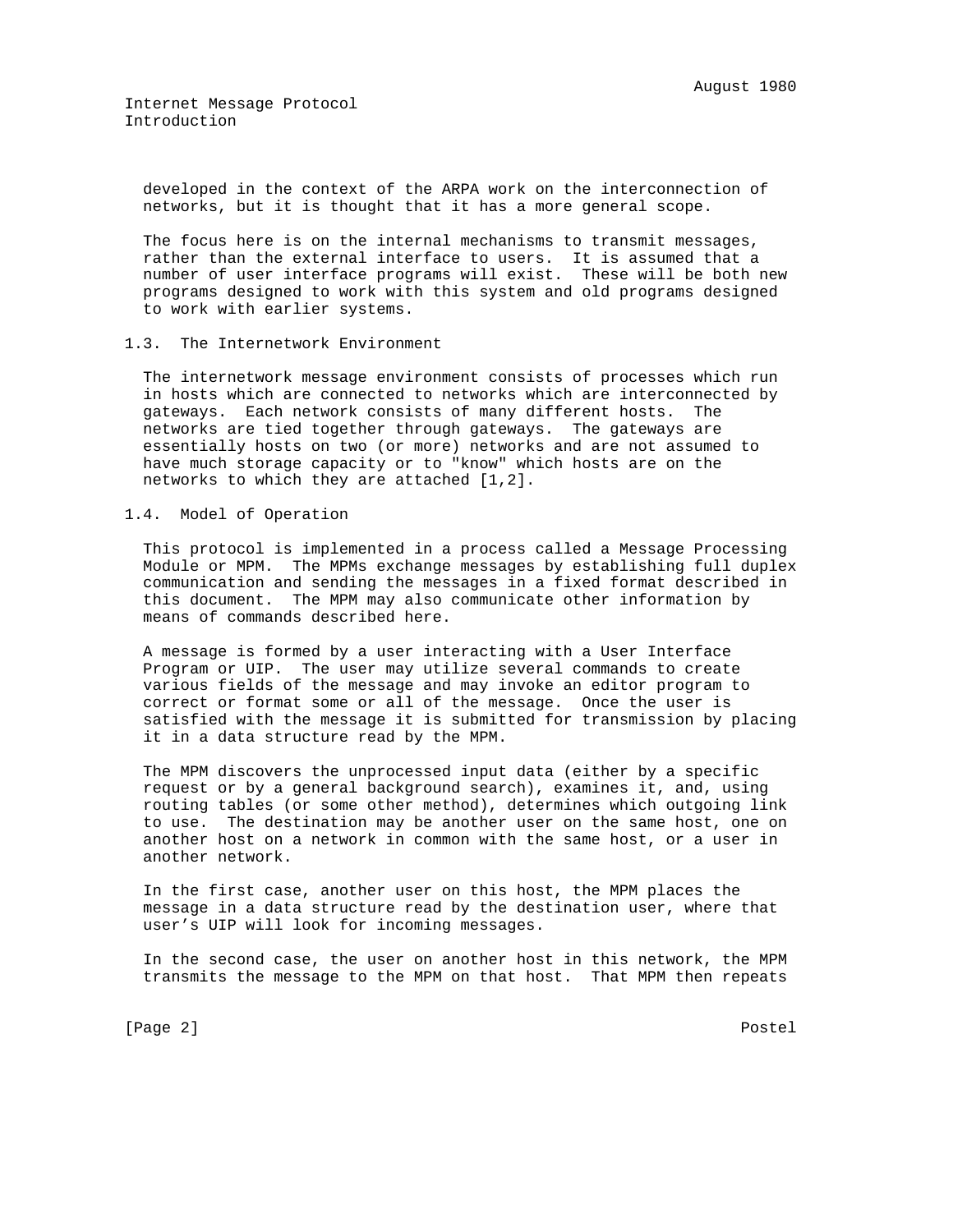the routing decision, and discovering the destination is local to it, places the message in the data structure shared with the destination user.

 In the third case, the user on a host in another network, the MPM transmits the messages to an MPM in that network if it knows how to establish a connection directly to it; otherwise, the MPM transmits the message to an MPM that is "closer" to the destination. An MPM might not know of direct connections to MPMs in all other networks, but it must be able to select a next MPM to handle the message for each possible destination network.

 An MPM might know a way to establish direct connections to each of a few MPMs in other nearby networks, and send all other messages to a particular big brother MPM that has a wider knowledge of the internet environment.

 An individual network's message system may be quite different from the internet message system. In this case, intranet messages will be delivered using the network's own message system. If a message is addressed outside the network, it is given to an MPM which then sends it through the appropriate gateways to (or towards) the MPM in the destination network. Eventually, the message gets to an MPM on the network of the recipient of the message. The message is then sent via the local message system to that host.

 When local message protocols are used, special conversion programs are required to transform local messages to internet format when they are going out, and to transform internet messages to local format when they come into the local environment. Such transformations potentially lead to information loss. The internet message format attempts to provide features to capture all the information any local message system might use. However, a particular local message system is unlikely to have features equivalent to all the possible features of the internet message system. Thus, in some cases the transformation of an internet message to a local message discards some of the information. For example, if an internet message carrying mixed text and speech data in the body is to be delivered in a local system which only carries text, the speech data may be replaced by the text string "There was some speech here". Such discarding of information is to be avoided when at all possible, and to be deferred as long as possible; still, the possibility remains that in some cases it is the only reasonable thing to do.

Postel [Page 3]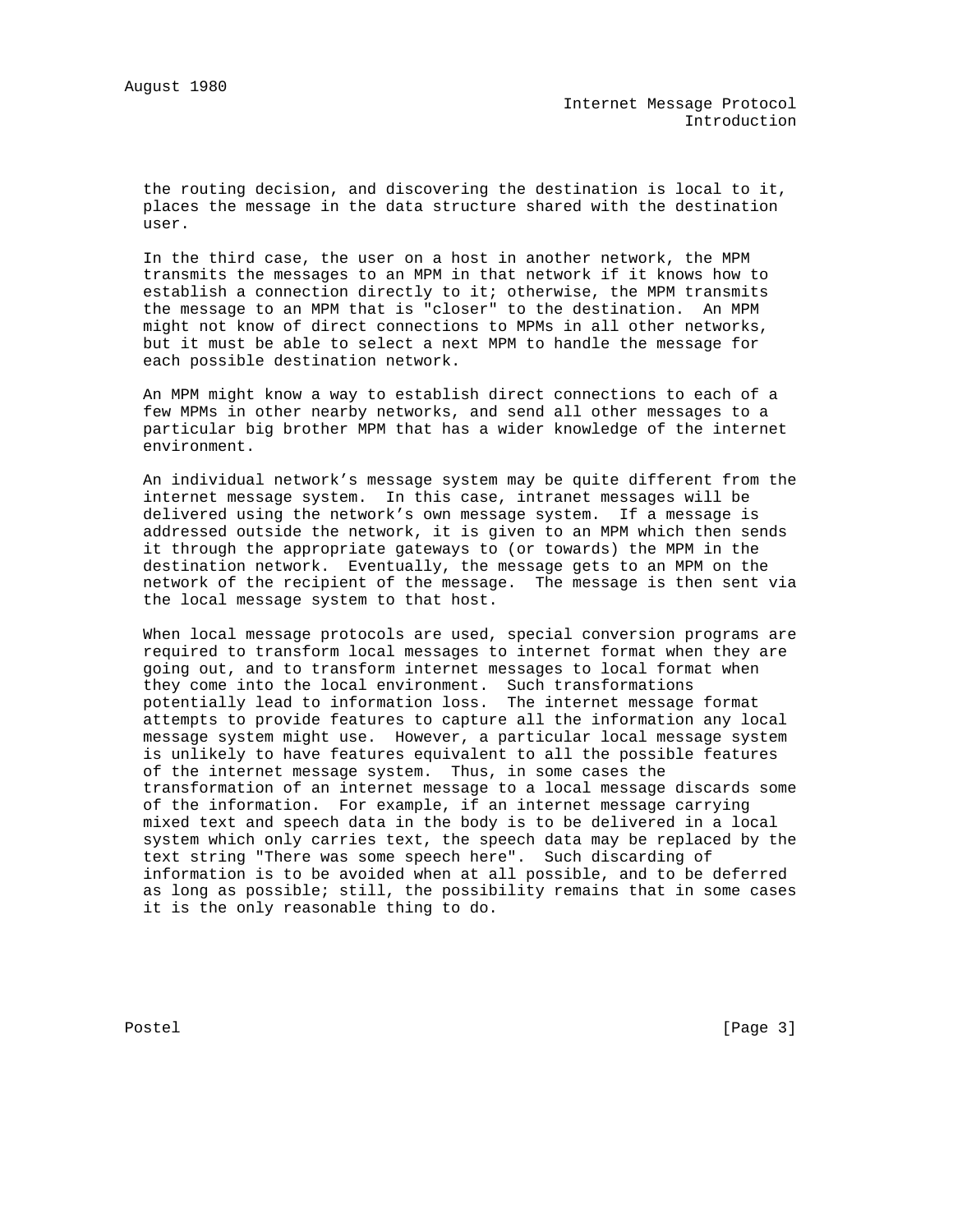Internet Message Protocol Introduction

# 1.5. Interfaces

 The MPM calls on a reliable communication procedure to communicate with other MPMs. This is a Transport Level protocol such as the Transmission Control Protocol (TCP) [3]. The interface to such a procedure conventionally provides calls to open and close connections, send and receive data on a connection, and some means to signal and be notified of special conditions (i.e., interrupts).

 The MPM receives input and produces output through data structures that are produced and consumed respectively by user interface (or other) programs.

[Page 4] Postel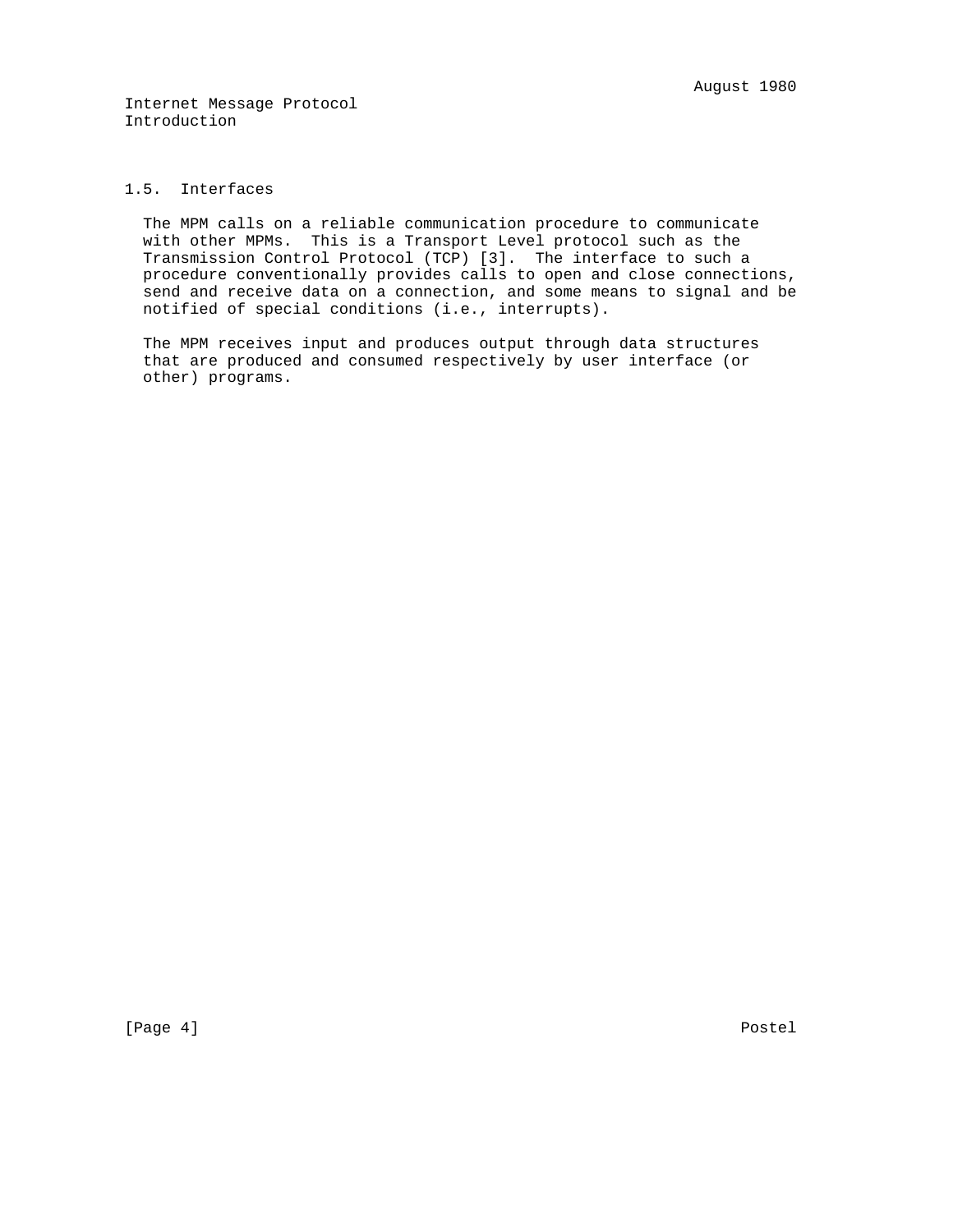# 2. FUNCTIONAL DESCRIPTION

This section gives an overview of the Internet Message System and its environment.

# 2.1. Terminology

 The messages are routed by a process called the Message Processing Module or MPM. Messages are created and consumed by User Interface Programs (UIPs) in conjunction with users.

 The basic unit transferred between MPMs is called a message. A message is made up of a transaction identifier (which uniquely identifies the message), a command (which contains the necessary information for delivery), and document. The document may have a header and a body.

 For a personal letter the document body corresponds to the contents of the letter; the document header corresponds to the date line, greeting, and signature.

For an inter-office memo the document body corresponds to the text; the document header corresponds to the header of the memo.

 The commands correspond to the information used by the Post Office or the mail room to route the letter or memo. Some of the information in the command is supplied by the UIP.

### 2.2. Assumptions

The following assumptions are made about the internetwork environment:

 In general, it is not known what format intranet addresses will assume. Since no standard addressing scheme would suit all networks, it is safe to assume there will be several and that they will change with time. Thus, frequent software modification throughout all internet MPMs would be required if such MPMs were to know about the formats on many networks. Therefore, each MPM which handles internet messages is required to know only the minimum necessary to deliver them.

 Each MPM is required to know completely only the addressing format of its own network(s). In addition, the MPM must be able to select an output link for each message addressed to another network or host. This does not preclude more intelligent behavior on the part of a given MPM, but at least this minimum is necessary. Each network has a unique name and numeric address. Such names and addresses are

Postel [Page 5]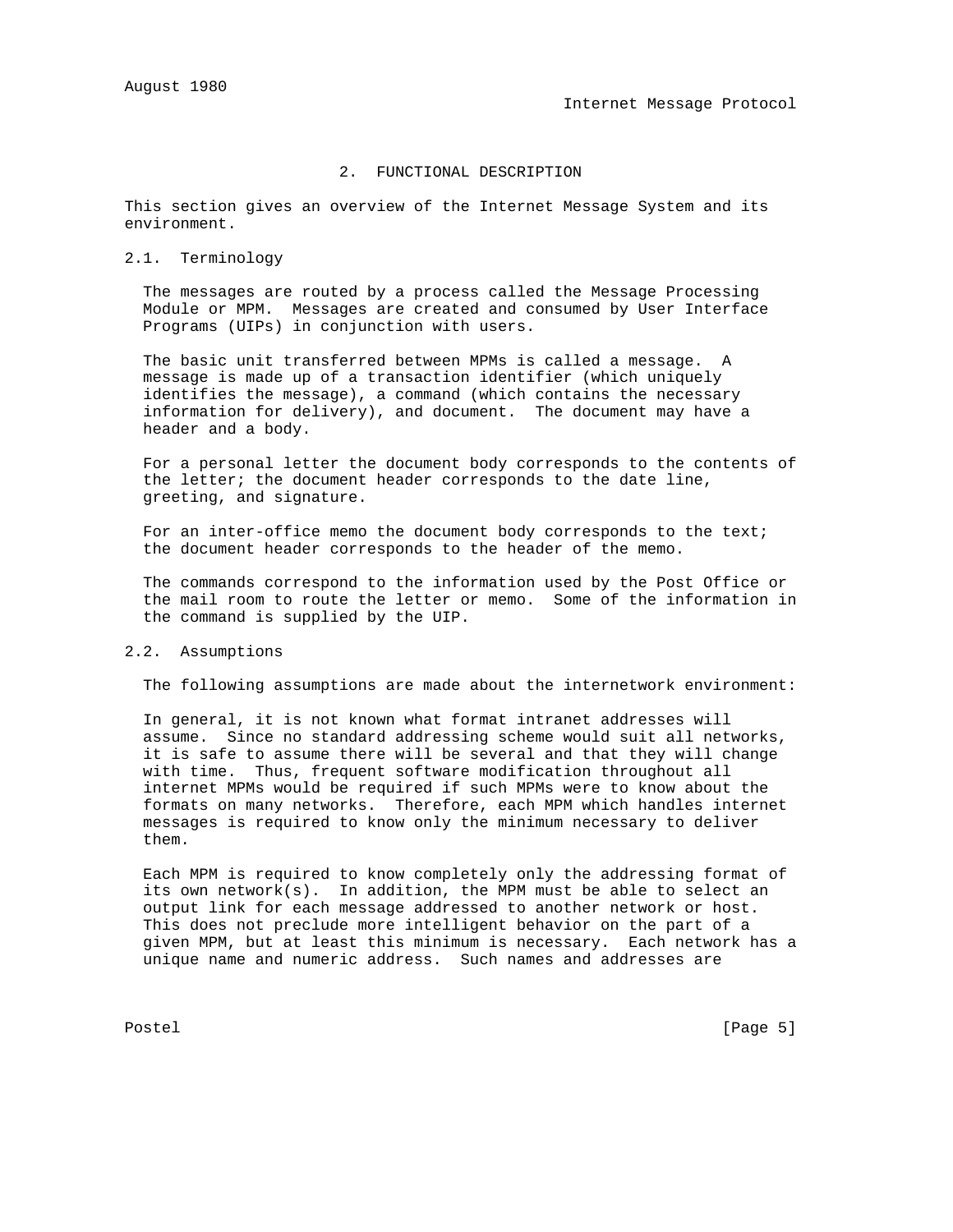Internet Message Protocol Functional Description

 registered with a naming authority and may be listed in documents such as Assigned Numbers [4].

 Each MPM will have a unique internet address. This feature will enable every MPM to place a unique "handling-stamp" on a message which passes through the MPM enroute to delivery.

2.3. General Specification

 There are several aspects to a distributed service to be specified. First, there is the service to be provided; that is, the characteristics of the service as seen by its users. Second, there is the service it uses; that is, the characteristics it assumes to be provided by some lower level service. And third, there is the protocol used between the modules of the distributed service.



#### Message Service

### Figure 1.

The User/Message Service Interface

 The service the message delivery system provides is to accept messages conforming to a specified format, to attempt to deliver those messages, and to report on the success or failure of the delivery attempt. This service is provided in the context of an interconnected system of networks and may involve relaying a message through several intermediate MPMs via different communication services.

[Page 6] Postel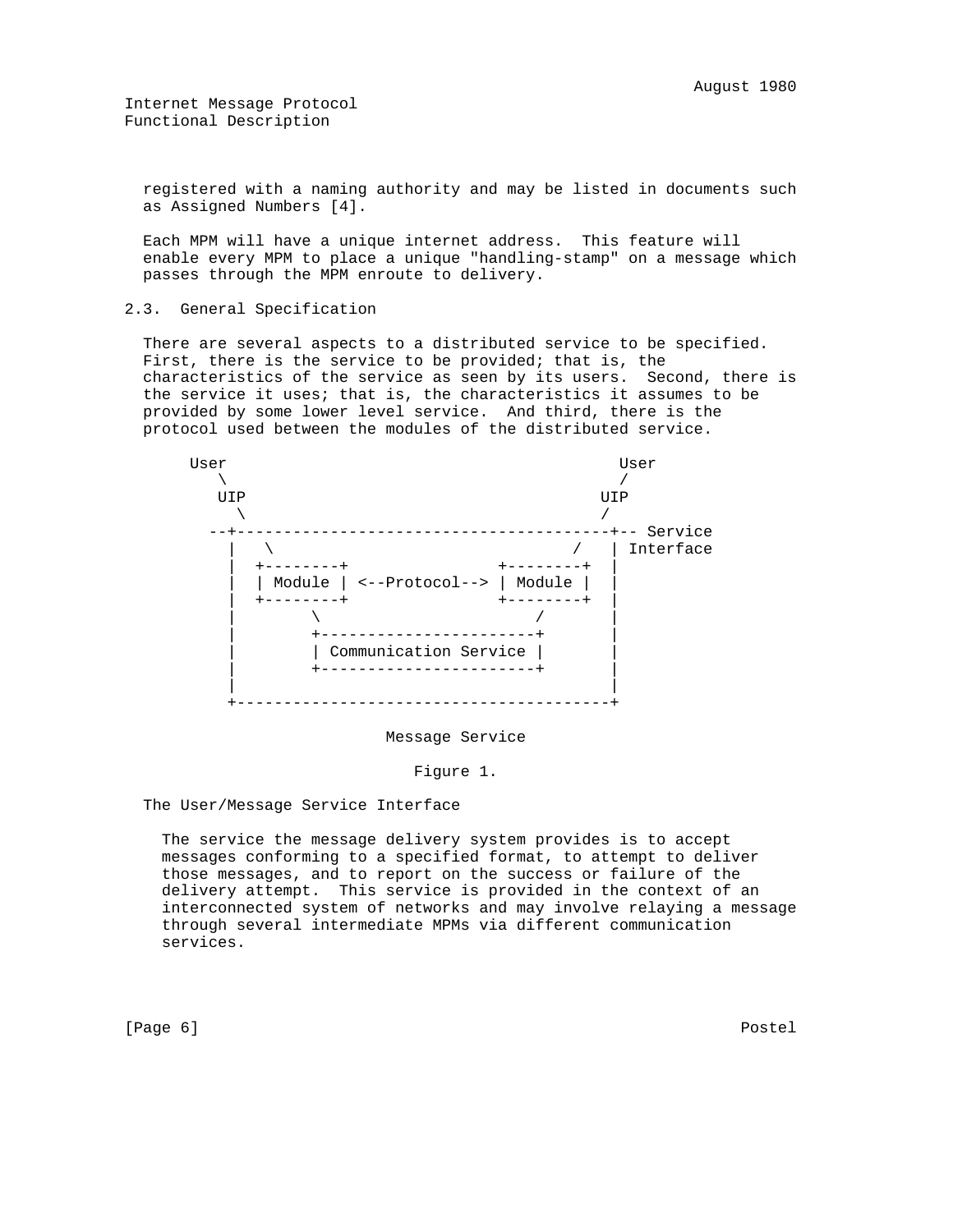The Message/Communication Service Interface

 The message delivery system calls on a communication service to transfer information from one MPM to another. There may be different communication services used between different pairs of MPMs, though all communication services must meet the service characteristics described below.

 It is assumed that the communication service provides a reliable two-way data stream. Such a data stream can usually be obtained in computer networks from the transport level protocol, for example, the Transmission Control Protocol (TCP) [3]. In any case, the properties the communication service must provide are:

- o Logical connections for two way simultaneous data flow of arbitrary data (i.e., no forbidden codes). All data sent is delivered in order.
- o Simple commands to open and close the connections, and to send and receive data on the connections.
- o Controlled flow of data so that data is not transmitted faster that the receiver chooses to consume it (on the average).
- o Transmission errors are corrected without user notification or involvement of the sender or receiver. Complete breakdown on communication is reported to the sender or receiver.

The Message-Message Protocol

 The protocol used between the distributed modules of the message delivery system, that is, the MPMs, is a small set of commands which convey requests and replies. These commands are encoded in a highly structured and rigidly specified format.

# 2.4. Mechanisms

 MPMs are processes which use some communication service. A pair of MPMs which can communicate reside in a common interprocess communication environment. An MPM might exist in two (or more) interprocess communication environments, and such an MPM might act to relay messages between MPMs. Messages may be held for a time in an MPM; the total path required for delivery need not be available simultaneously.

 From the time a message is accepted from a UIP by an MPM until it is delivered to a UIP by an MPM and an acknowledgment is returned to the

Postel [Page 7]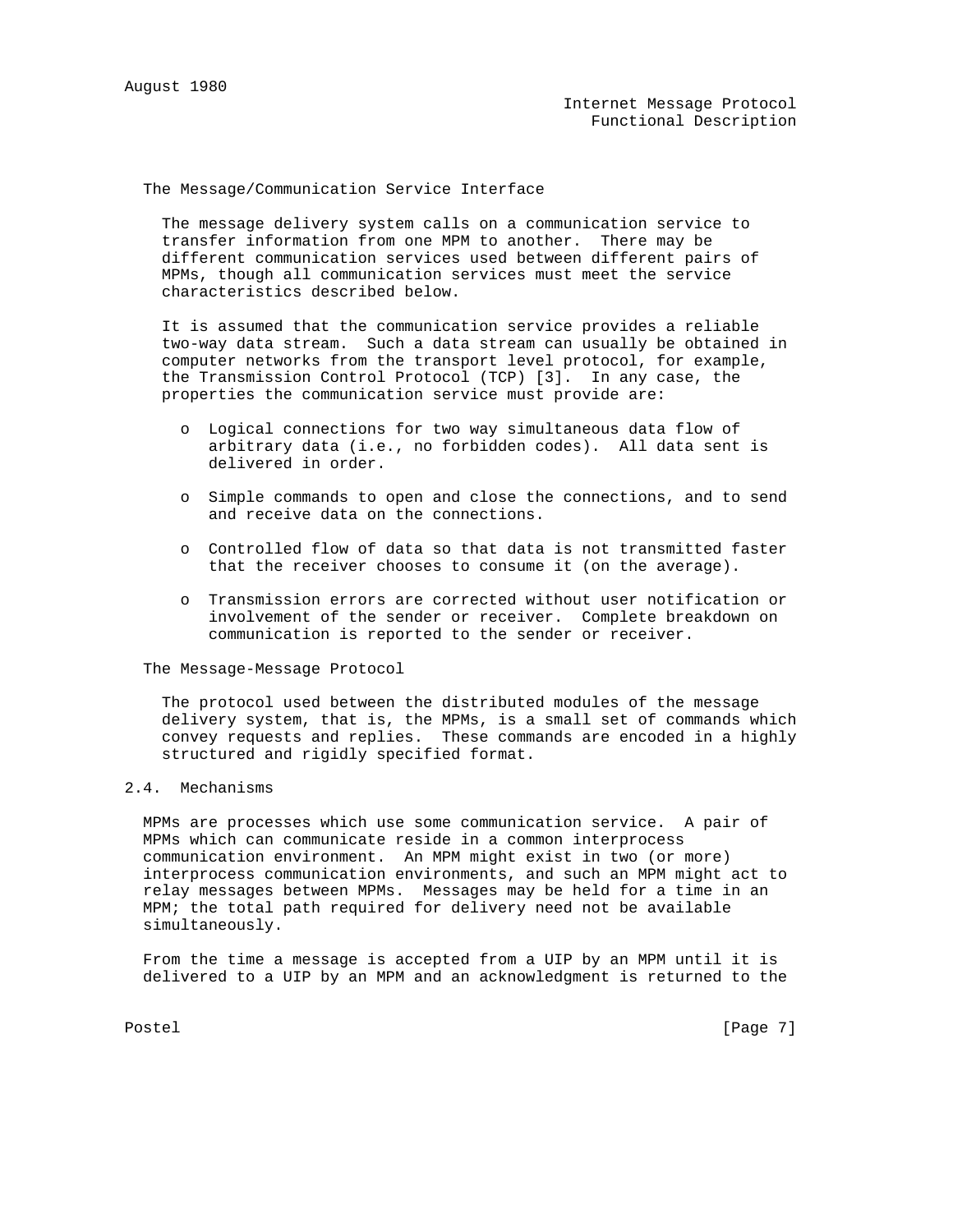originating UIP, the message is considered to be active in the message system.



# Message Service with Internal Relaying

# Figure 2.

 It should be clear that there are two roles an MPM can play, an end-point MPM or a relay MPM. Most MPMs will play both roles. A relay MPM acts to relay messages from one communication environment to another. An end-point MPM acts as a source or destination of messages.

 The transfer of data between UIPs and MPMs is viewed as the exchange of data structures which encode messages. The transfer of data between MPMs is also in terms of the transmission of structured data.

[Page 8] Postel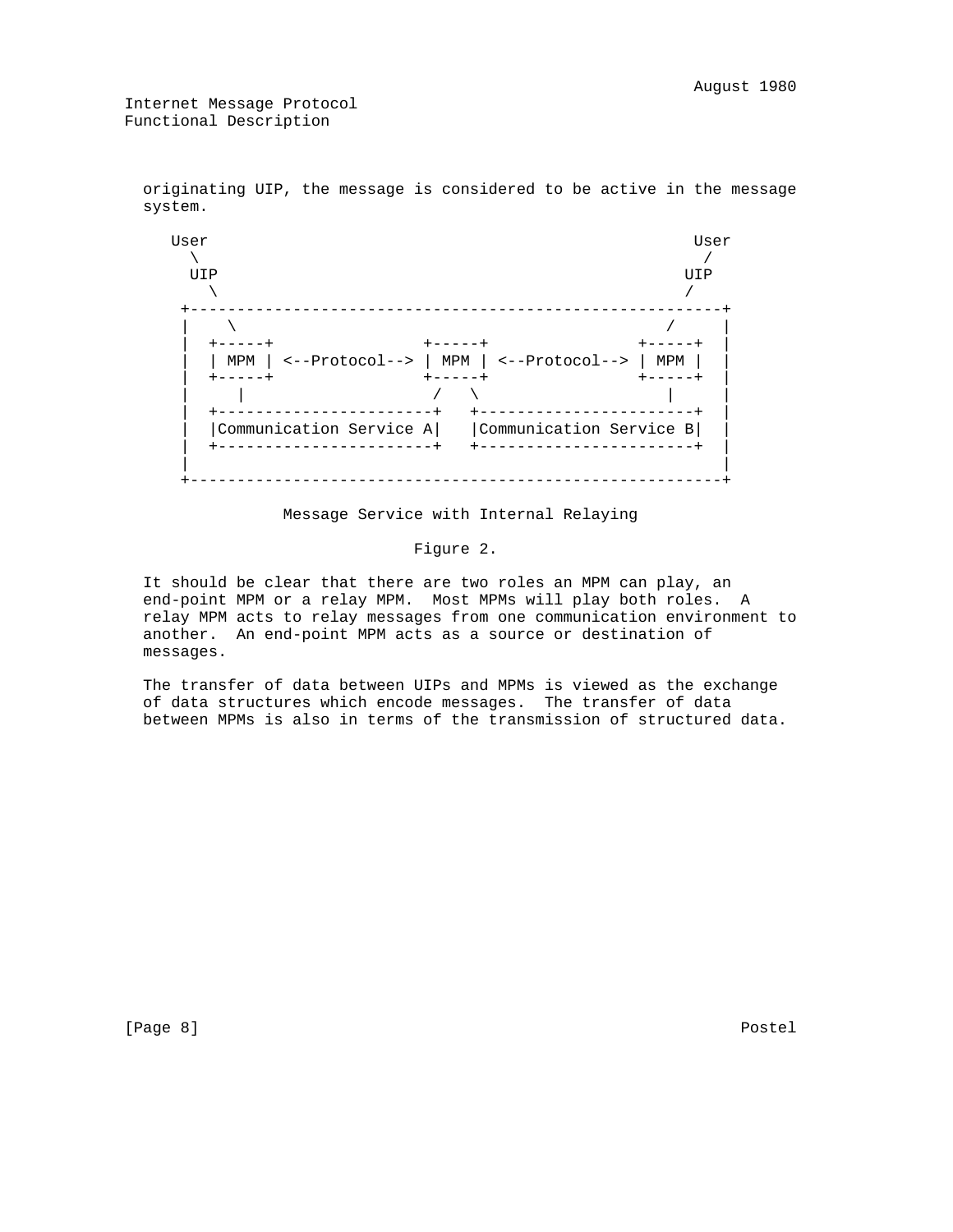

Message Flow

Figure 3.

 In the following, a message will be described as a structured data object represented in a particular kind of typed data elements. This is how a message is presented when transmitted between MPMs or exchanged between an MPM and a UIP. Internal to an MPM (or a UIP), a message may be represented in any convenient form.

Postel [Page 9]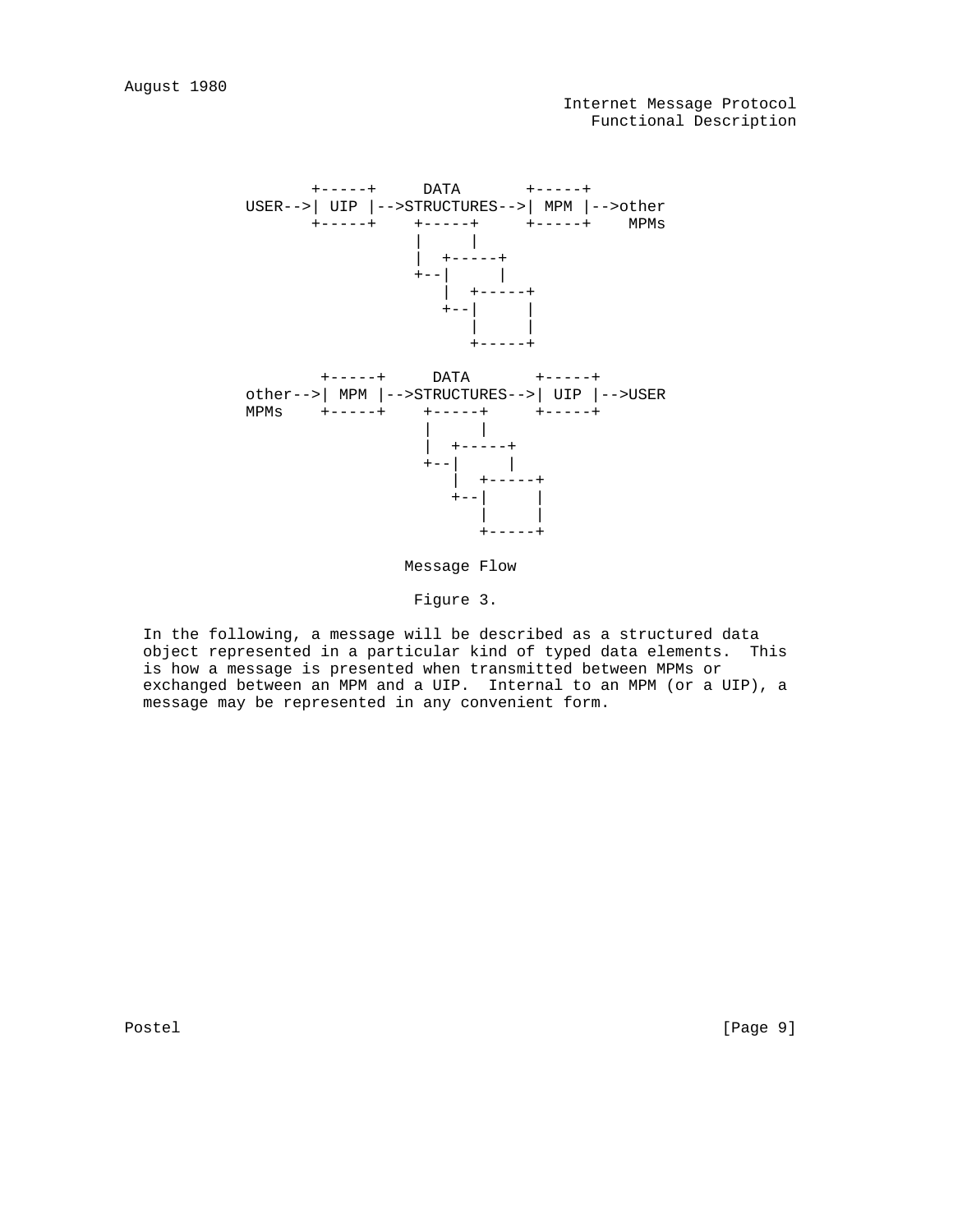Internet Message Protocol Functional Description

# 2.5. Relation to Other Protocols

 This protocol the benefited from the earlier work on message protocols in the ARPA Network [5,6,7,8,9], and the ideas of others about the design of computer message systems [10,11,12,13,14,15,16,17,18,19,20,21].

 Figure 4 illustrates the place of the message protocol in the ARPA internet protocol hierarchy:



Protocol Relationships

# Figure 4.

 Note that "local network" means an individual or specific network. For example, the ARPANET is a local network.

 The message protocol interfaces on one side to user interface programs and on the other side to a reliable transport protocol such as TCP.

 In this internet message system the MPMs communicate directly using the lower level transport protocol. In the old ARPANET system, message transmission was part of the file transfer protocol.

[Page 10] Postel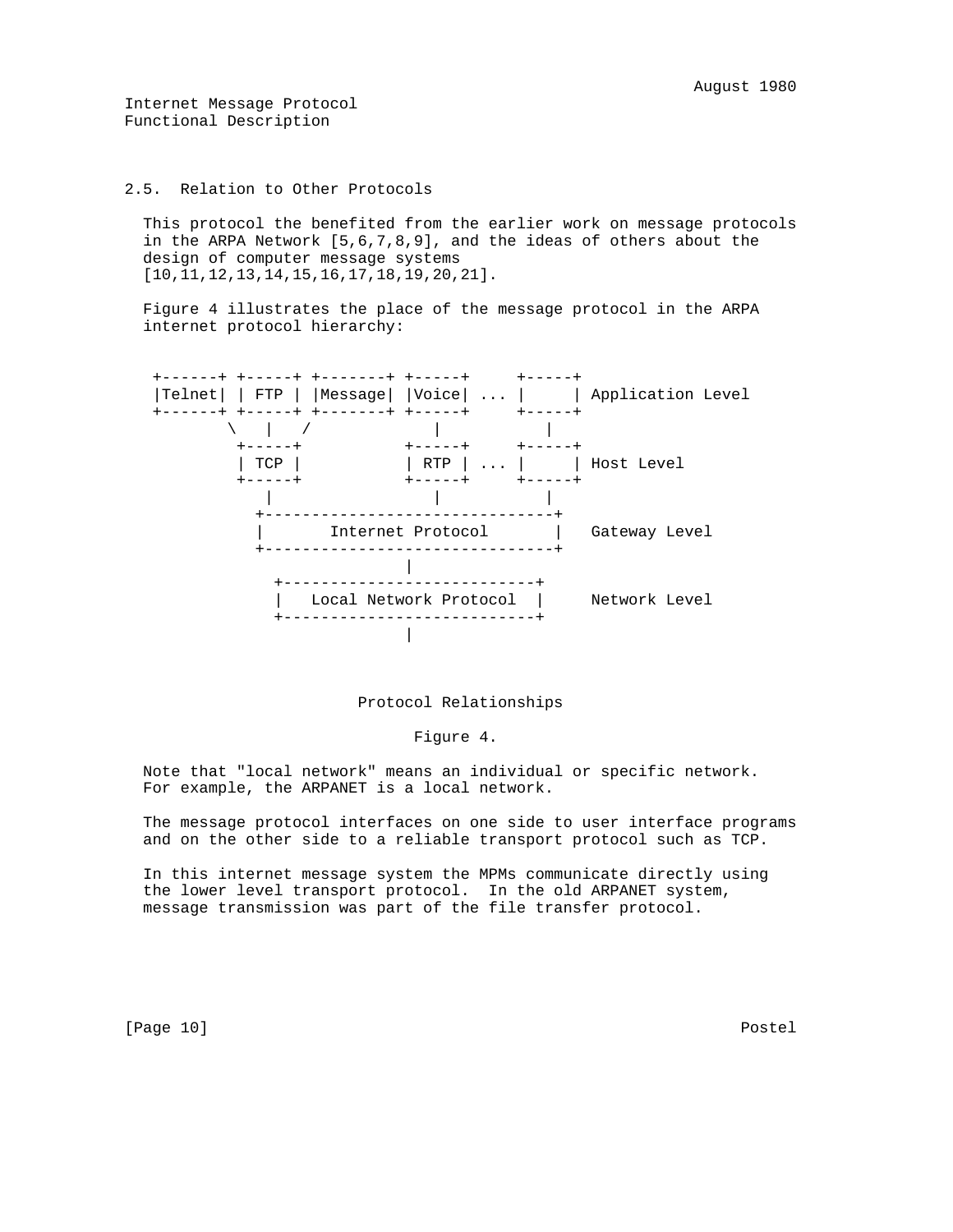

# Old ARPANET Protocols

### Figure 5.

 Note that in the old ARPANET protocols one can't send messages (or communicate in any way) to other networks since it has no gateway level or internet protocol [5].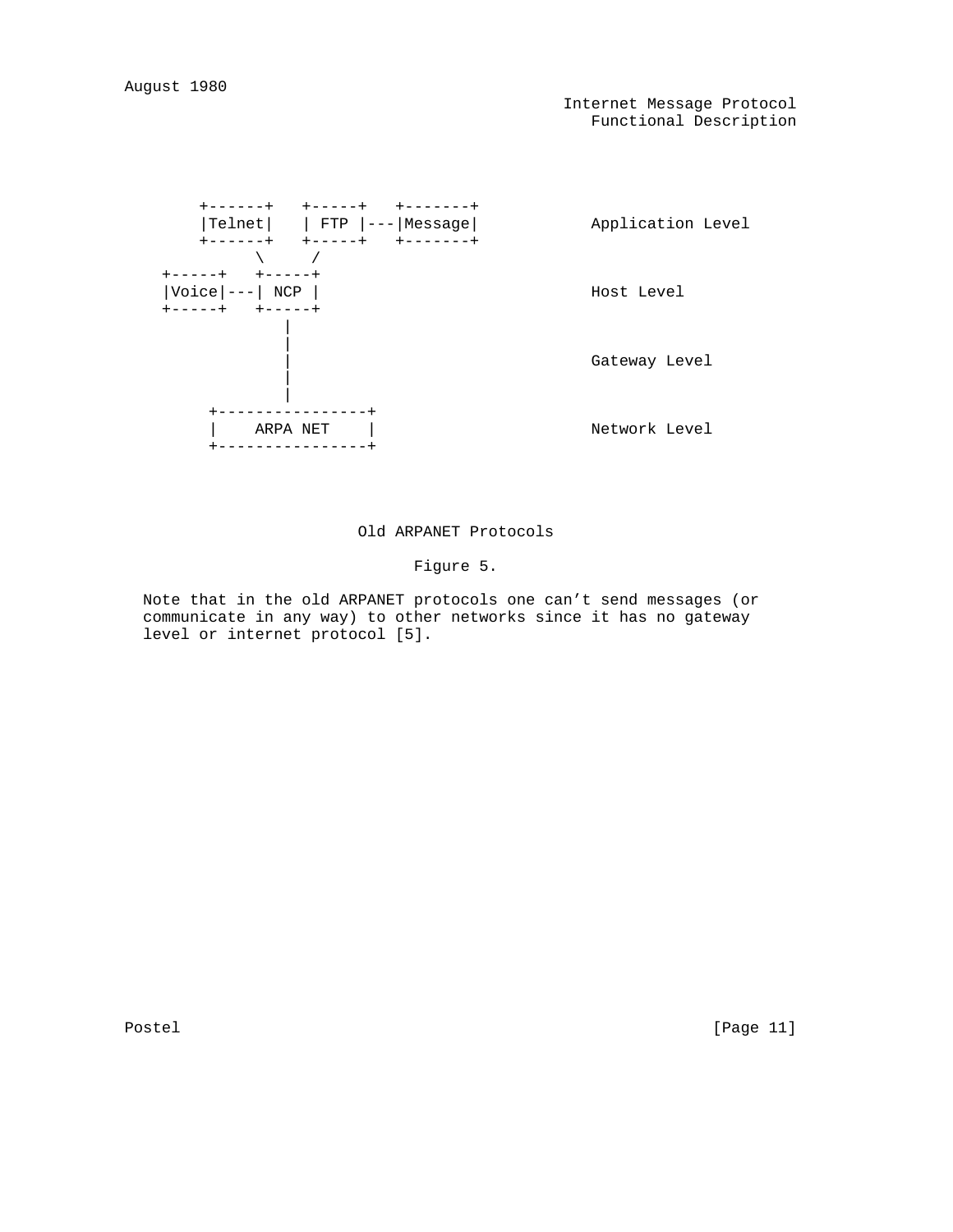August 1980

Internet Message Protocol

[Page 12] Postel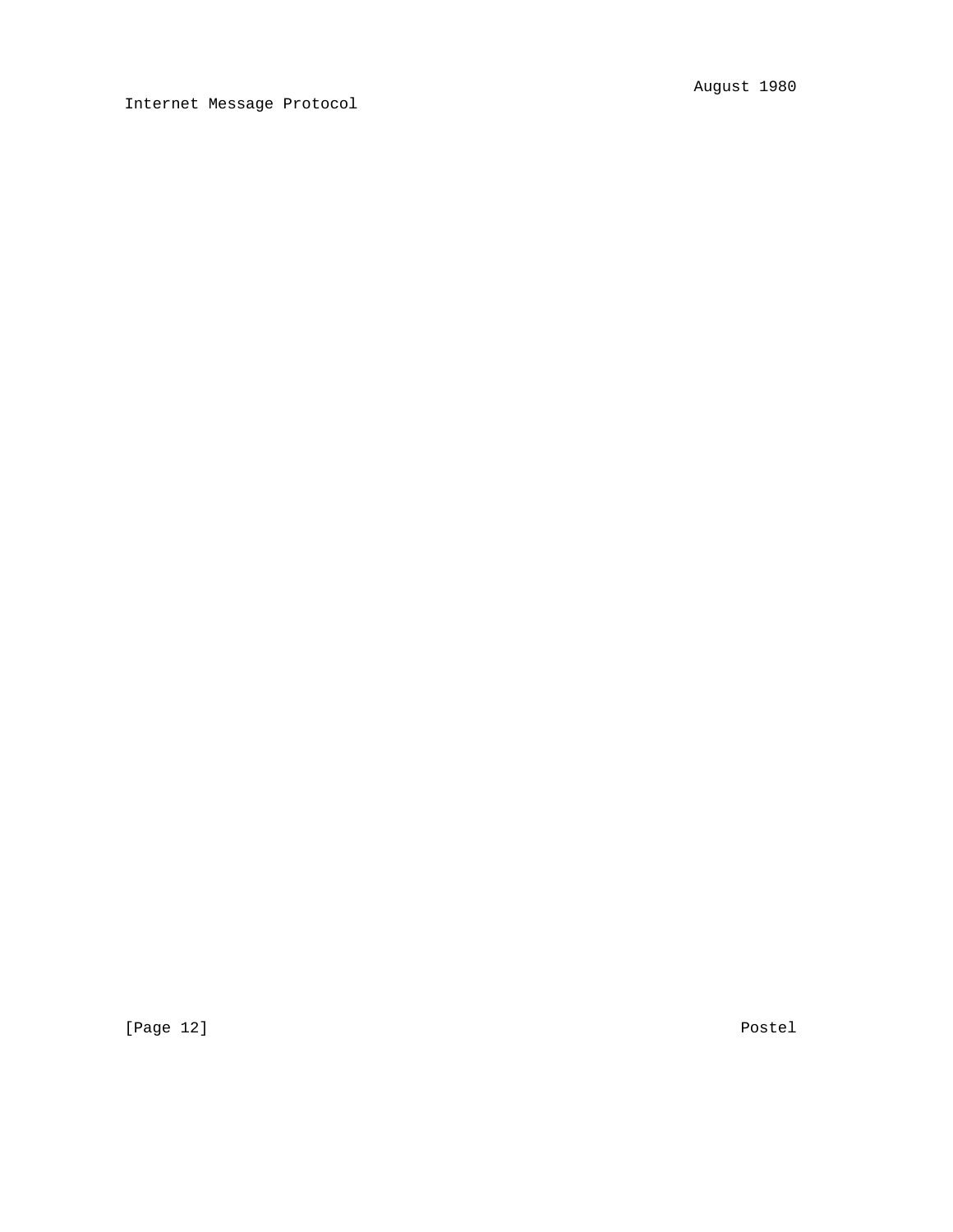# 3. DETAILED SPECIFICATION

The presentation of the information in this section is difficult since everything depends on everything, and since this is a linear medium it has to come in some order. In this attempt, a brief overview of the message structure is given, the detail of the message is presented in terms of data objects, the various data objects are defined, and finally the representation of the data elements is specified. Several aspects of the message structure are based on the NSW Transaction Protocol [22], and similar (but more general) proposals [23,24].

#### 3.1. Overview of Message Structure

 A message is normally composed of three parts: the identification, the command, and the document. Each part is in turn composed of data objects.

 The identification part is composed of a transaction number assigned by the originating MPM and the MPM identifier.

 The command part is composed of an operation type, an operation code, the arguments to the operation, error information, the destination mailbox, and a trace. The trace is a list of the MPMs that have handled this message.

 The document part is a data structure. The message delivery system does not depend on the contents of the document part. A standard for the document part is defined in reference [25].

 The following sections define the representation of a message as a structured object composed of other objects. Objects in turn are represented using a set of basic data elements.

 The basic data elements are defined in section 3.7. In summary, these are exact forms for representing integers, strings, booleans, et cetera. There are also two elements for building data structures: list and property list. Lists are simple lists of elements, including lists. Property lists are lists of pairs of elements, where the first element of each pair names the pair. That is, a property list is a list of <name,value> pairs. In general, when an object is composed of multiple instances of a simpler object it is represented as a list of the simpler objects. When an object is composed of a variety of simpler objects it is represented as a property list of the simpler objects. In most uses of the property list representation, the presence of <name,value> pairs in addition to those specifically required is permitted.

Postel [Page 13]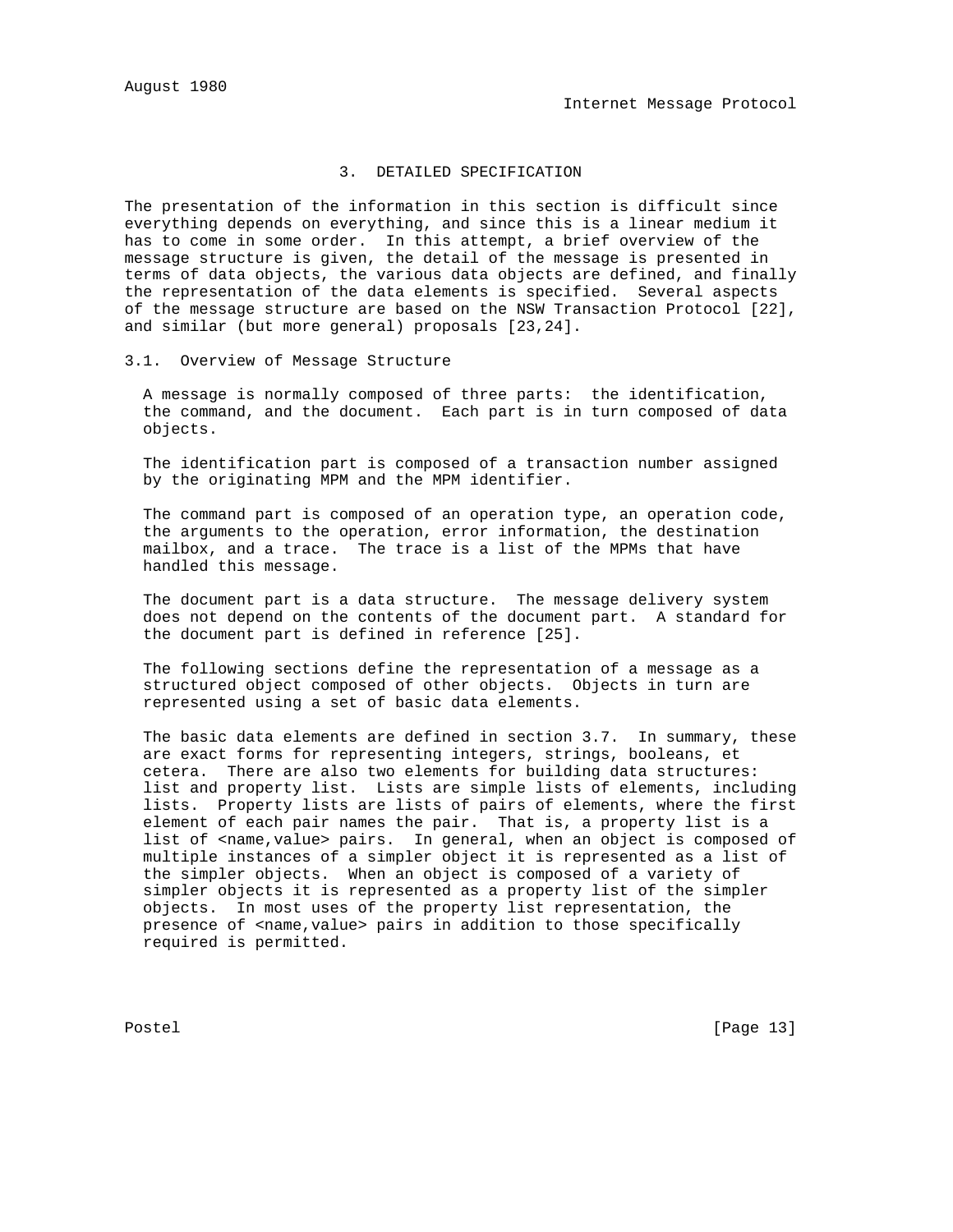Internet Message Protocol Specification

# 3.2. Message Structure

 An internet message is composed of two or three parts. The first is the Identification which identifies the transaction; the second is the Command; and the optional third part is the Document.

 When shipped between two MPMs, a message will take the form of a property list, with the <name, value> pairs in this order.

MESSAGE is:

( Identification, Command [, Document ] )

 It is convenient to batch several messages together, shipping them as a unit from one MPM to another. Such a group of messages is called a message-bag.

 A message-bag will be a list of Messages; each Message is of the form described above.

MESSAGE-BAG is:

( Message, Message, ... )

The Identification

 This is the transaction identifier. It is assigned by the originating MPM. The identification is composed of the MPM identifier, and a transaction number unique in that context for this message.

The Command

 The command is composed of a mailbox, an operation code, the arguments to that operation, some error information, and a trace of the route of this message. The command is implemented by a property list which contains <name,value> pairs, where the names are used to identify the associated argument values.

The Document

 The document portion of an internet message is optional and when present is a data structure as defined in [25].

[Page 14] Postel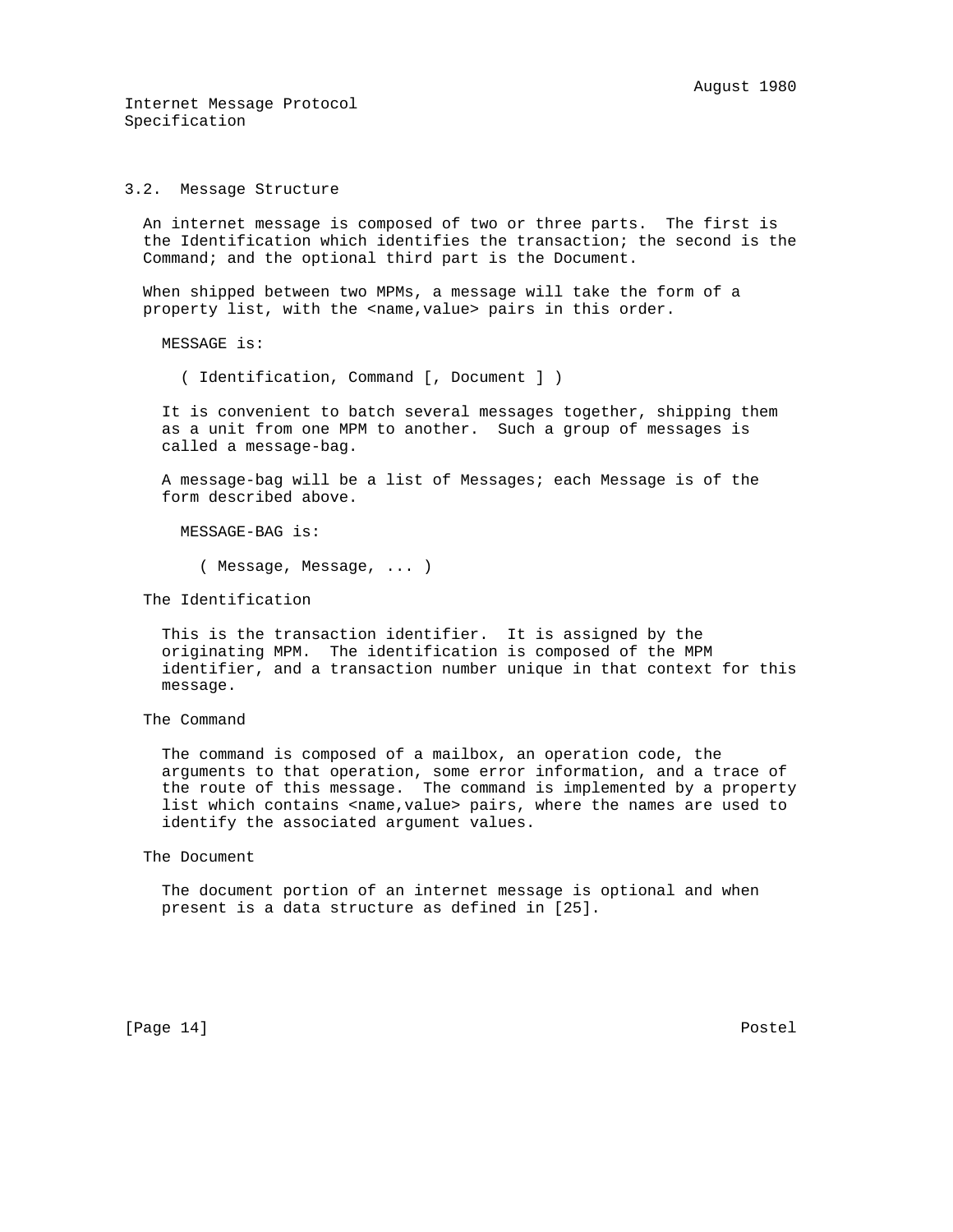## 3.3. Identification

 Each message must have a unique identifier while it exists in the message delivery system. This is provided by the combination of the unique identifier of the MPM and a unique transaction number chosen for the message by this MPM.

IDENTIFICATION is:

( mpm-identifier, transaction-number )

 The mpm-identifier is based on the host address of the computer in which the MPM resides. If there is more than one MPM in a host the mpm-identifier must be extended to distinguish between the co-resident MPMs.

3.4. Command

 This section describes the commands MPMs use to communicate between themselves. The commands come in pairs, with each request having a corresponding reply.

COMMAND is:

 ( mailbox, operation, [arguments,] [error-class, error-string,] trace )

 The mailbox is the "To" specification of the message. Mailbox is a property list of general information, some of which is the essential information for delivery, and some of which could be extra information which may be helpful for delivery. Mailbox is different from address in that address is a very specific property list without extra information. The mailbox includes a specification of the user, when a command is addressed to the MPM itself (rather than a user it serves) the special user name "\*MPM\*" is specified.

 The operation is the name of the operation or procedure to be performed.

The arguments to the operation vary from operation to operation.

 The error information is composed of a error class code and a character string, and indicates what, if any, error occurred. The error information is normally present only in replies, and not present in requests.

Postel [Page 15]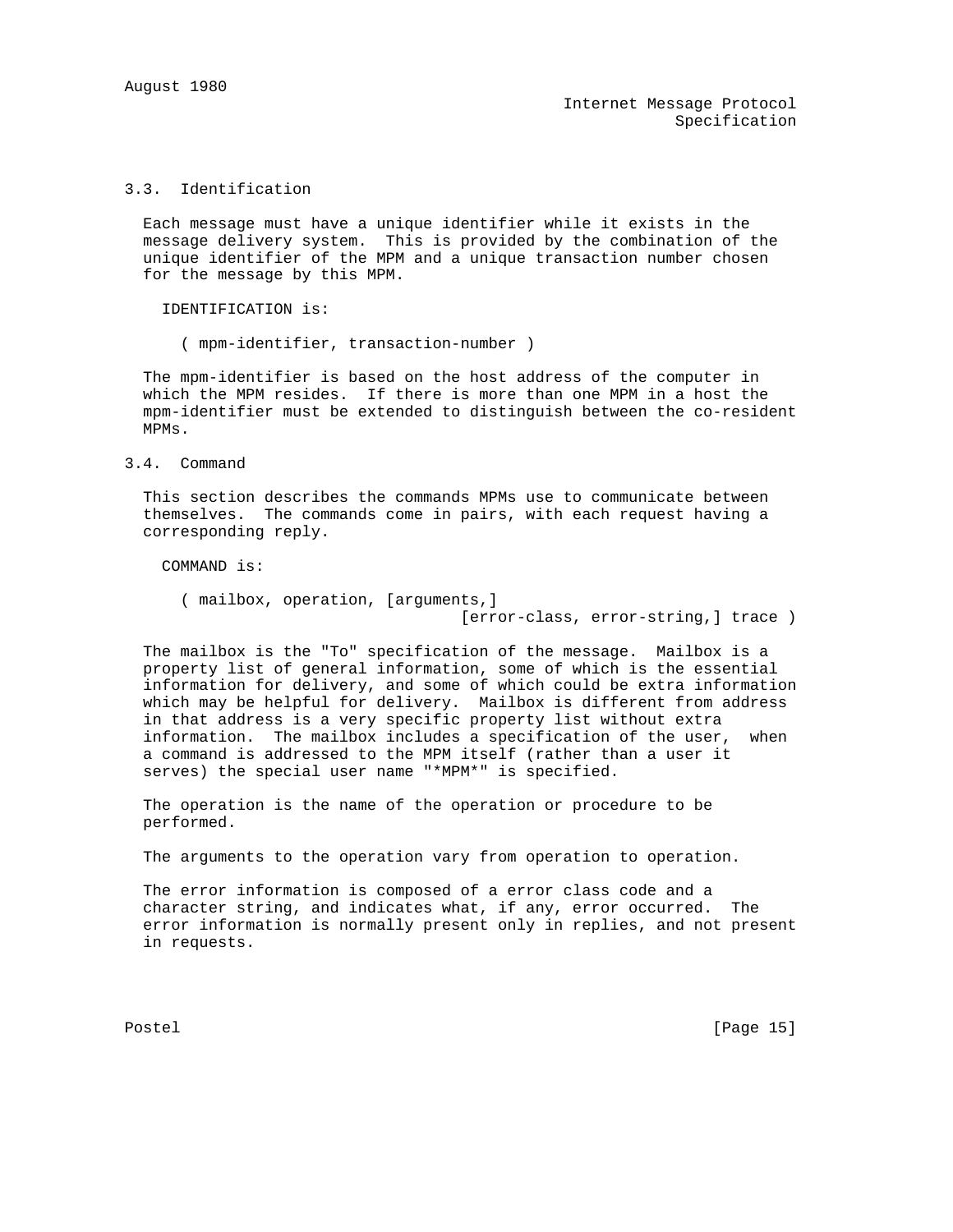Internet Message Protocol Specification

 The trace is a list of the MPMs that have handled the message. Each MPM must add its handling-stamp to the list.

[Page 16] Postel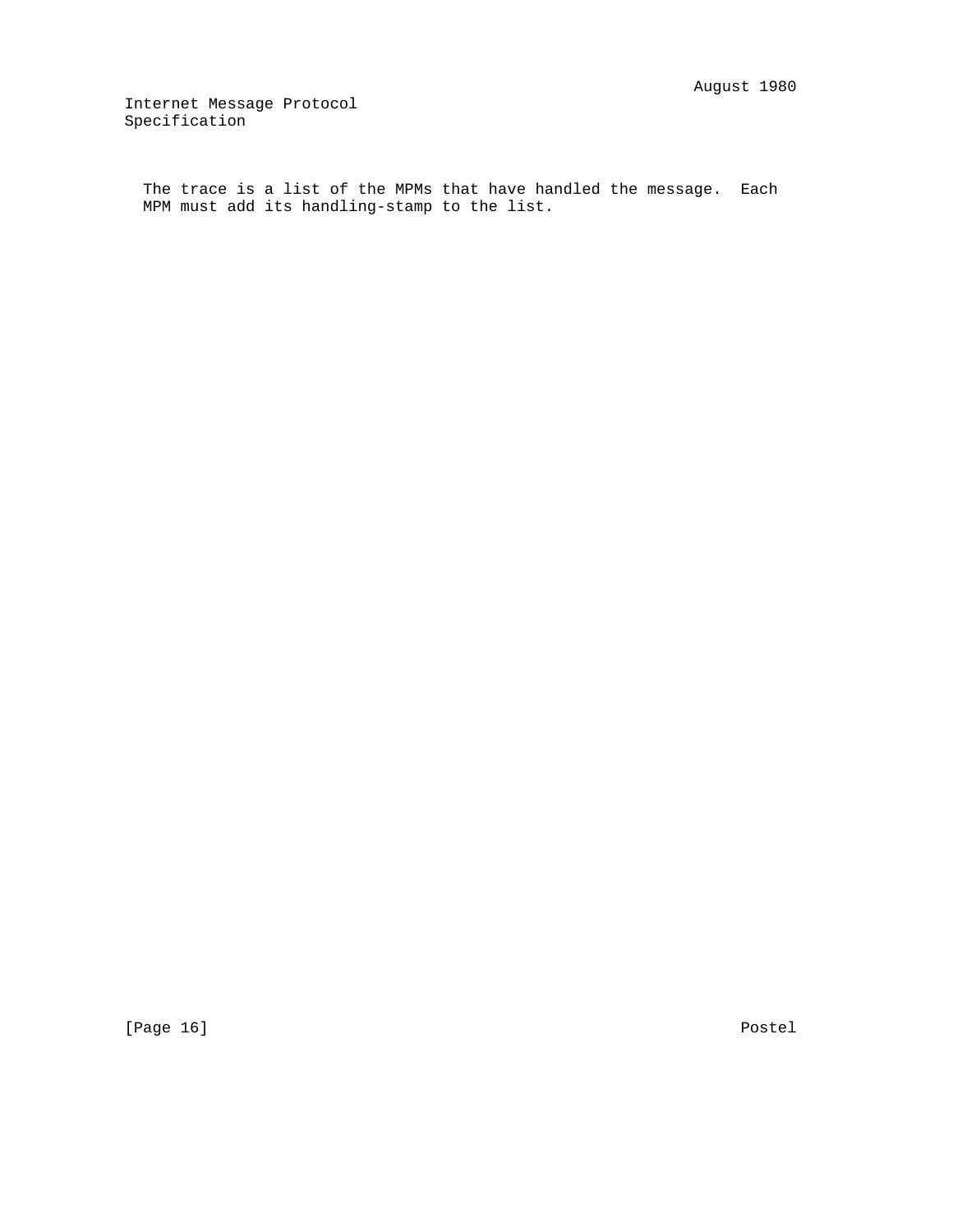3.4.1. Command: DELIVER

function: Sends a document to a mailbox.

reply: The reply is ACKNOWLEDGE.

arguments:

type-of-service: one or more of the following:

 "REGULAR" regular delivery "FORWARD" message forwarding "GENDEL" general delivery "PRIORITY" priority delivery

3.4.2. Command: ACKNOWLEDGE

function: Reply to DELIVER.

arguments:

reference: the identifier of the originating message.

address:

 The address is the final mailbox the message was delivered to. This would be different from the original mailbox if the message was forwarded, and is limited to the essential information needed for delivery.

type-of-service: one of the following:

 "GENDEL" message was accepted for general delivery "REGULAR" message was accepted for normal delivery "PRIORITY" message was accepted for priority delivery

 error-class: error-string:

> If the document was delivered successfully, the error information has class 0 and string "ok". Otherwise, the error information has a non-zero class and the string would be one of "no such user", "no such host", "no such network", "address ambiguous", or a similar response.

trail: the trace from the DELIVER command.

Postel [Page 17]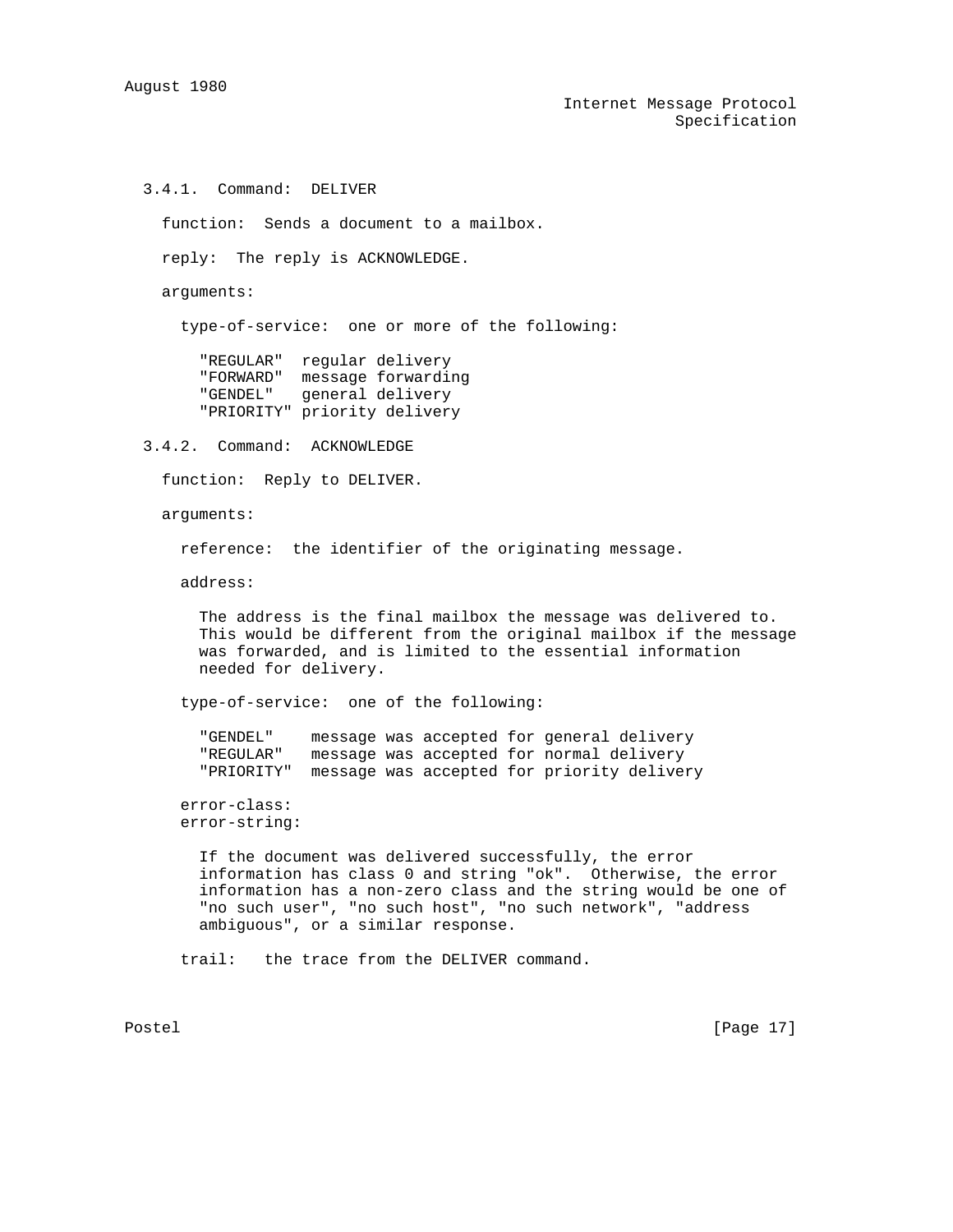Internet Message Protocol Specification

3.4.3. Command: PROBE

 function: Finds out if specified mailbox (specified in mailbox of the command) exists at a host.

reply: The reply is RESPONSE.

arguments: none.

3.4.4. Command: RESPONSE

function: Reply to PROBE.

arguments:

reference: the identification of the originating PROBE.

address: a specific address.

 error-class: error-string:

> If the mailbox was found the error class is 0 and the error string is "OK". If the mailbox has moved and a forwarding address in known the error class is 1 and the error string is "Mailbox moved, see address". Otherwise the error class is greater than 1 and the error string may be one of the following: "Mailbox doesn't exist", "Mailbox full", "Mailbox has moved, try the new location indicated in the address".

trail: the trace which came from the originating PROBE.

[Page 18] Postel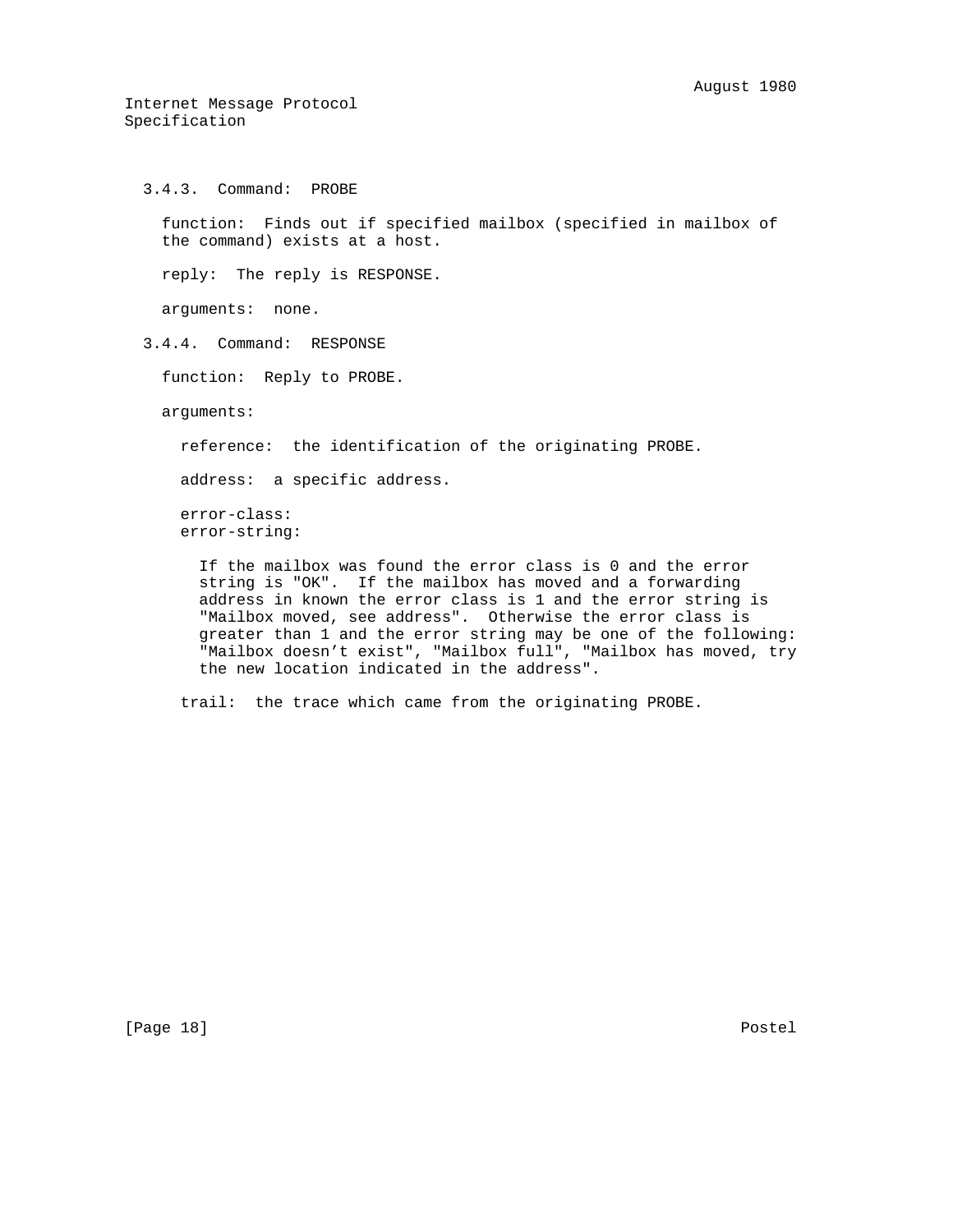3.4.5. Command: CANCEL

function: Abort request for specified transaction.

reply: The reply is CANCELED.

arguments:

reference: identification of transaction to be canceled.

3.4.6. Command: CANCELED

function: Reply to CANCEL.

arguments:

reference: identification of canceled transaction.

 error-class: error-string:

> If the command was canceled the error class is 0 and the error string is "OK". Otherwise the error class is positive and the error string may be one of the following: "No such transaction", or any error for an unreachable mailbox.

trail: the trace of the CANCEL command.

 To summarize again, a command generally consists of a property list of the following objects:

| name         | value                                |
|--------------|--------------------------------------|
|              |                                      |
| mailbox      | property list of address information |
| operation    | name of operation                    |
| arquments    |                                      |
| error-class  | numeric class of the error           |
| error-string | text description of the error        |
| trace        | list ( handling-stamp, $\ldots$ )    |

3.5. Document

 The actual document follows the command. The message delivery system does not depend on the document, examine it, or use it in any way. The standard for the contents of the document is reference [25]. The document must be the last <name, value> pair in the message property list.

Postel [Page 19]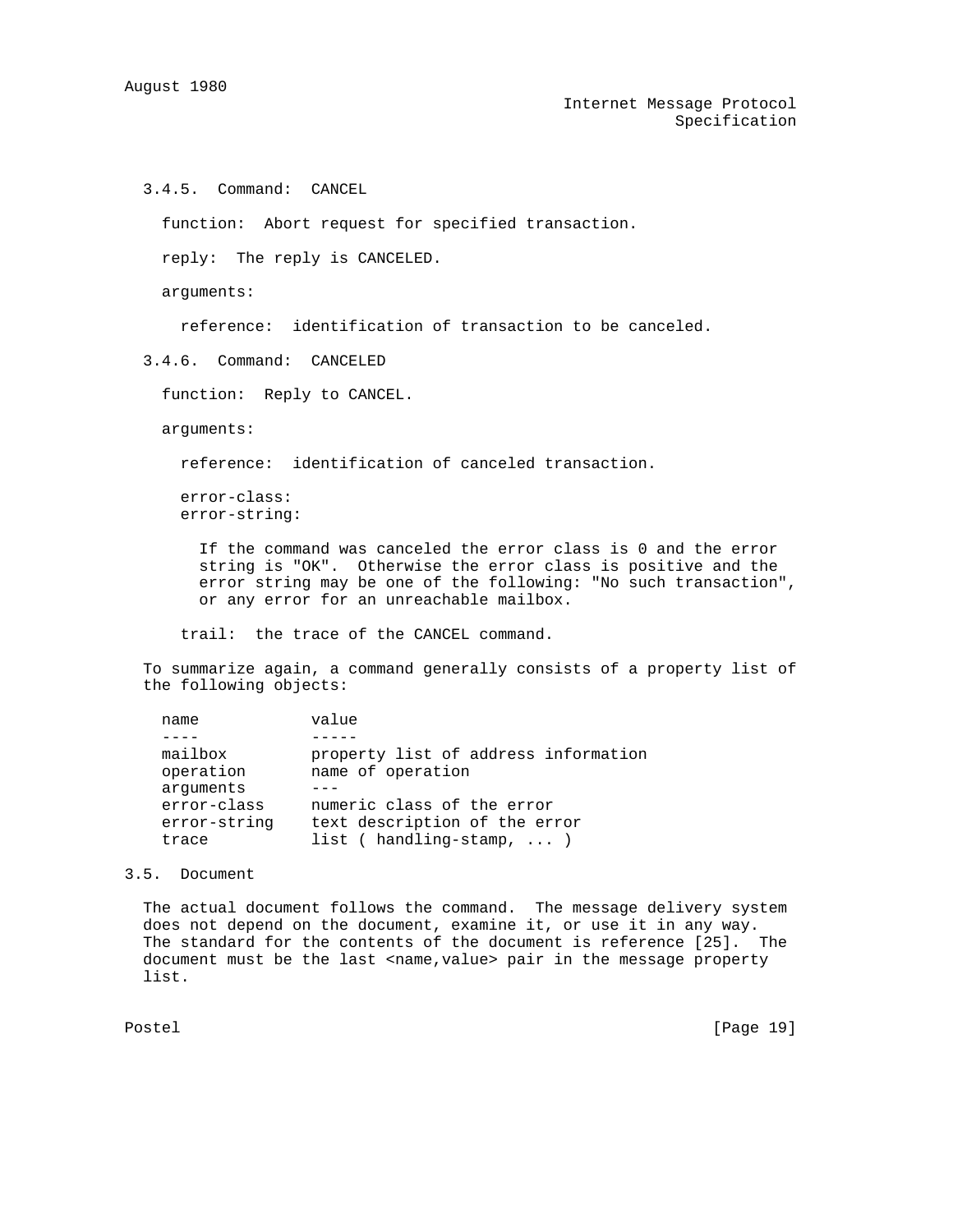Internet Message Protocol Specification

# 3.6. Message Objects

 In the composition of messages, we use a set of objects such as mailbox or date. These objects are encoded in basic data elements. Some objects are simple things like integers or character strings, other objects are more complex things built up of lists or property lists.

 The following is a list of the objects used in messages. The object descriptions are in alphabetical order.

Action

 The type of handling action taken by the MPM when processing a message. One of ORIGIN, RELAY, FORWARD, or DESTINATION.

#### Address

 Address is intended to contain the minimum information necessary to deliver a message, and no more (compare with mailbox).

 An address is a property list. An address contains the following <name,value> pairs:

| name  | description  |
|-------|--------------|
|       |              |
| NET   | network name |
| HOST  | host name    |
| USER. | user name    |

or:

| name        | description    |
|-------------|----------------|
|             |                |
| MPM.        | mpm-identifier |
| <b>USER</b> | user name      |

### Answer

A yes (true) or no (false) answer to a question.

# Arguments

 Many operations require arguments, which differ from command to command. This "object" is a place holder for the actual arguments when commands are described in a general way.

[Page 20] Postel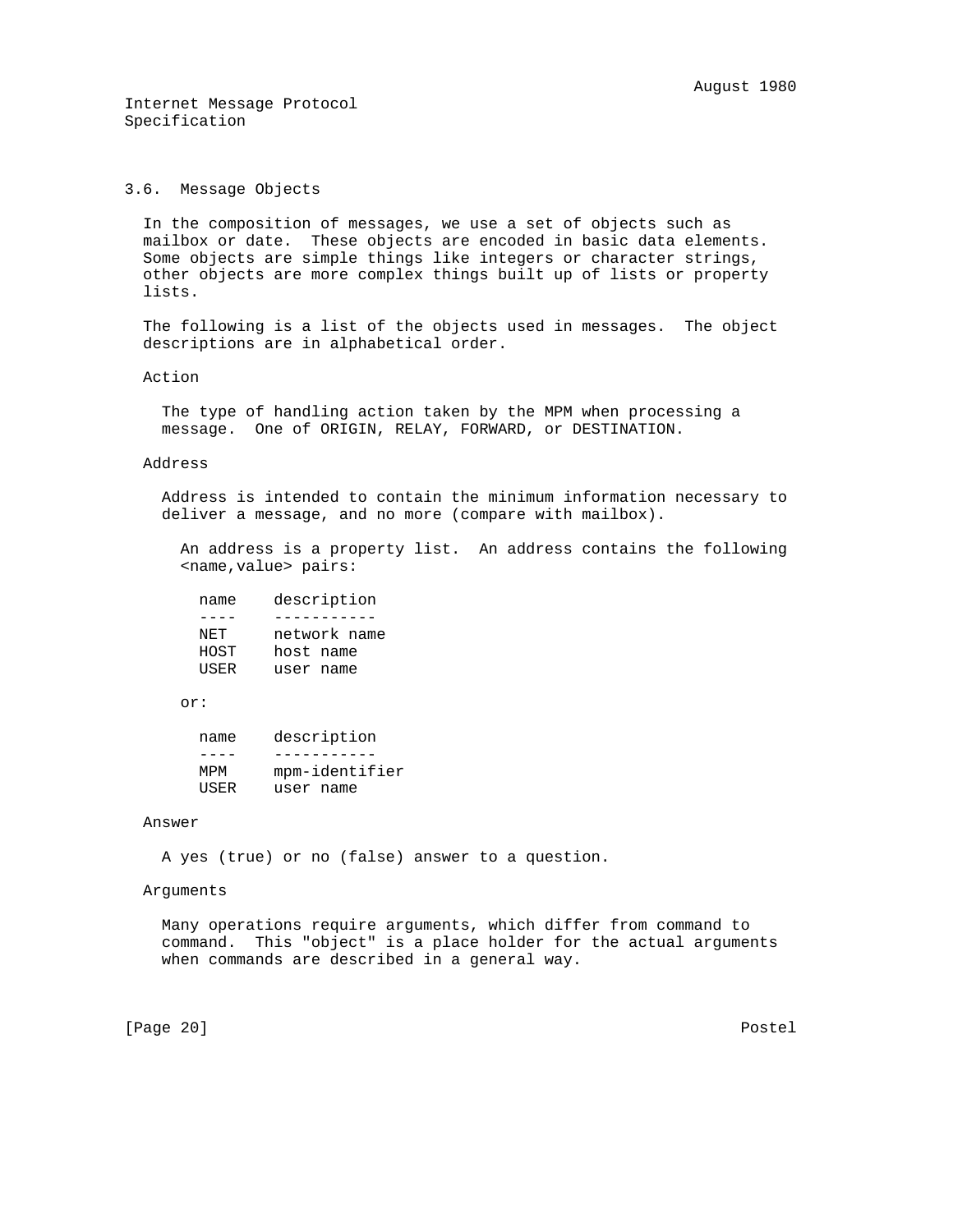# City

The character string name of a city.

Command

 (mailbox, operation [ ,arguments ] [ ,error-class, error-string ], trace)

Country

The character string name of a country.

# Date

 The date and time are represented according to the International Standards Organization (ISO) recommendations [26,27,28]. Taken together the ISO recommendations 2014, 3307, and 4031 result in the following representation of the date and time:

yyyy-mm-dd-hh:mm:ss,fff+hh:mm

 Where yyyy is the four-digit year, mm is the two-digit month, dd is the two-digit day, hh is the two-digit hour in 24 hour time, mm is the two-digit minute, ss is the two-digit second, and fff is the decimal fraction of the second. To this basic date and time is appended the offset from Greenwich as plus or minus hh hours and mm minutes.

 The time is local time and the offset is the difference between local time and Coordinated Universal Time (UTC). To convert from local time to UTC algebraically subtract the offset from the local time.

| For example, when the time in |            |  |                                 |
|-------------------------------|------------|--|---------------------------------|
|                               |            |  | Los Angeles is $14:25:00-08:00$ |
|                               | the UTC is |  | 22:25:00                        |

| or when the time in |                  |
|---------------------|------------------|
| Paris is            | $11:43:00+01:00$ |
| the UTC is          | 10:43:00         |

Document

 The document is the user's composition and is not used by the message delivery system in any way.

Postel [Page 21]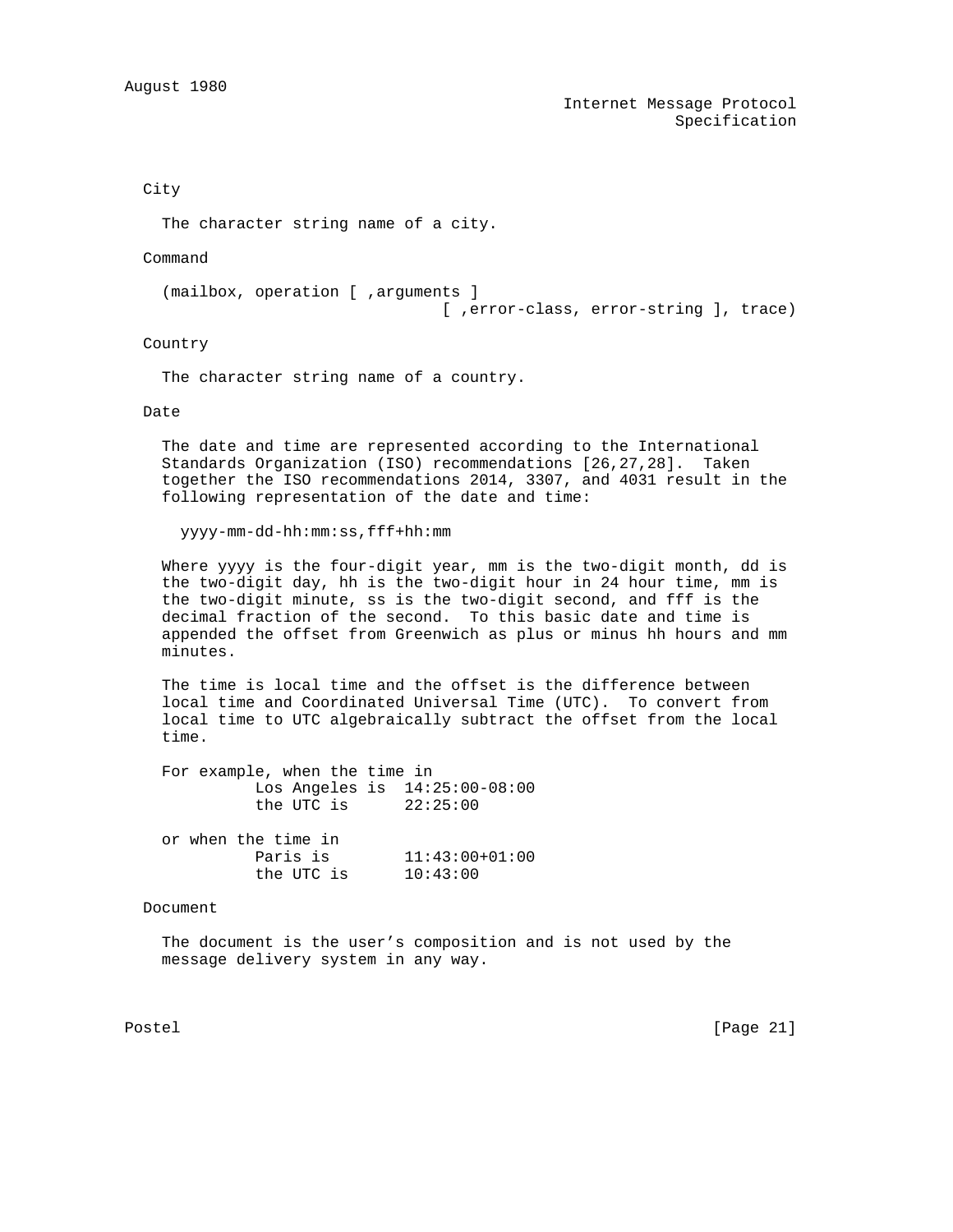Internet Message Protocol Specification

# Error-Class

 A numeric code for the class of the error. The error classes are coded as follows:

- = 0: indicates success, no error. This is the normal case.
- = 1: failure, address changed. This error is used when forwarding is possible, but not allowed by the type of service specified.
- = 2: failure, resources unavailable. These errors are temporary and the command they respond to may work if attempted at a later time.
- = 3: failure, user error. For example, unknown operation, or bad arguments.
- = 4: failure, MPM error. Recoverable. These errors are temporary and the command they respond to may work if attempted at a later time.
- = 5: failure, MPM error. Permanent. These errors are permanent, there is no point in trying the same command again.
- = 6: Aborted as requested by user. The response to a successfully canceled command.

[Page 22] Postel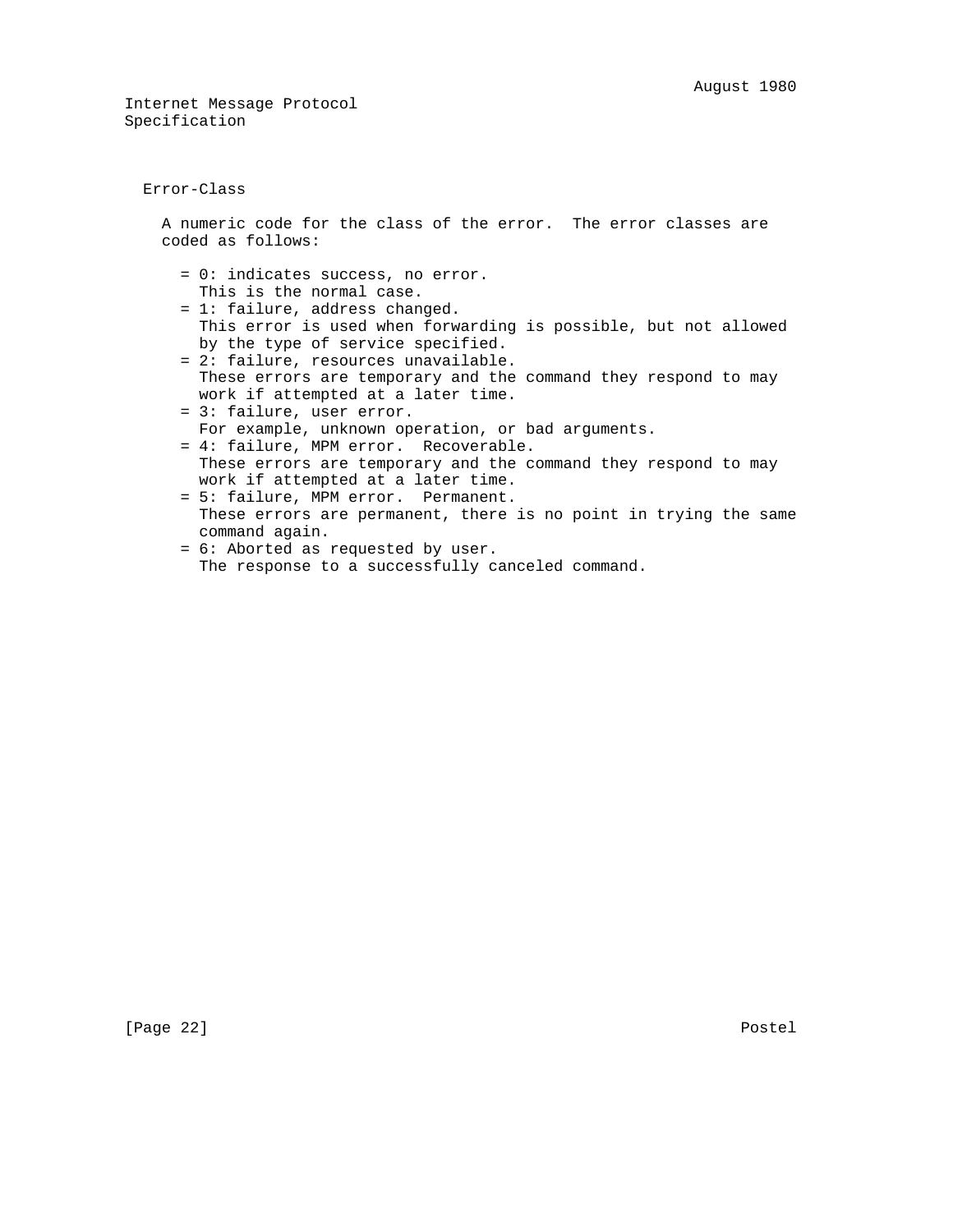```
 Error-String
```
This is a character string describing the error. Possible errors:

| error-string                         | error-class      |
|--------------------------------------|------------------|
| No errors                            | $\left( \right)$ |
| 0k.                                  |                  |
| Mailbox Moved, see address           |                  |
| Mailbox Full, try again later        | $\mathfrak{D}$   |
| Syntax error, operation unrecognized | 3                |
| Syntax error, in arguments           | 3                |
| No Such User                         | 3                |
| No Such Host                         | 3                |
| No Such Network                      | 3                |
| No Such Transaction                  | 3                |
| Mailbox Does Not Exist               | 3                |
| Ambiquous Address                    | 3                |
| Server error, try again later        | 4                |
| No service available                 | 5                |
| Command not implemented              | 5                |
| Aborted as requested by user         | 6                |

Handling-Stamp

 The handling-stamp indicates the MPM, the date (including the time) that a message was processed by an MPM, and the type of handling action taken.

( mpm-identifier, date, action )

Host

The character string name of a host.

Identification

 This is the transaction identifier associated with a particular message. It is the transaction number, and the MPM identifier of the originating MPM.

( mpm-identifier, transaction-number )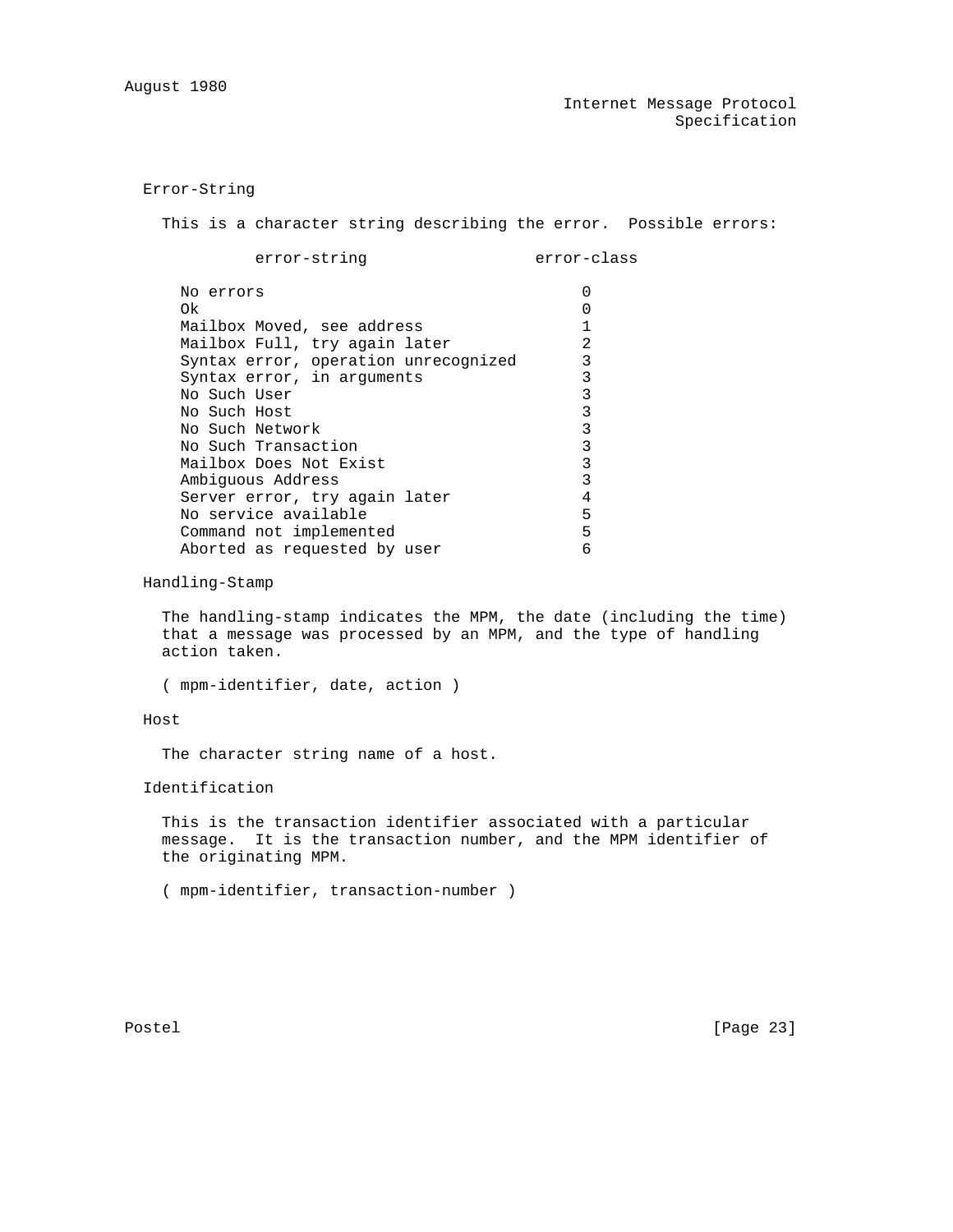August 1980

Internet Message Protocol Specification

# Internet Address

 This identifies a host in the ARPA internetwork environment. When used as a part of identification, it identifies the originating host of a message. The internet address is a 32 bit number, the higher order 8 bits identify the network, and the lower order 24 bits identify the host on that network [2]. For use in the MPMs the internet address is divided into eight bit fields and the value of each field is represented in decimal digits. For example, the ARPANET address of ISIE is 167837748 and is represented as 10,1,0,52. Further, this representation may be extended to include an address within a host, such as the TCP port of the MPM, for example, 10,1,0,52,0,45.

#### Mailbox

 This is the destination address of a user of the internetwork mail system. Mailbox contains information such as network, host, location, and local user indentifier of the recipient of the message. Some information contained in mailbox may not be necessary for delivery.

 As an example, when one sends a message to someone for the first time, he may include many items which are not necessary simply to insure delivery. However, once he gets a reply to this message, the reply will contain an Address (as opposed to Mailbox) which may be used from then on.

 A mailbox is a property list. A mailbox might contain the following <name, value> pairs:

```
 name description
 ---- -----------
MPM mpm-identifier
NET network name<br>HOST host name
      host name
 PORT address of MPM within the host
 USER user name
 ORG organization name
 CITY city
 STATE state
 COUNTRY country
 ZIP zip code
 PHONE phone number
```
The minimum mail box is an Address.

[Page 24] Postel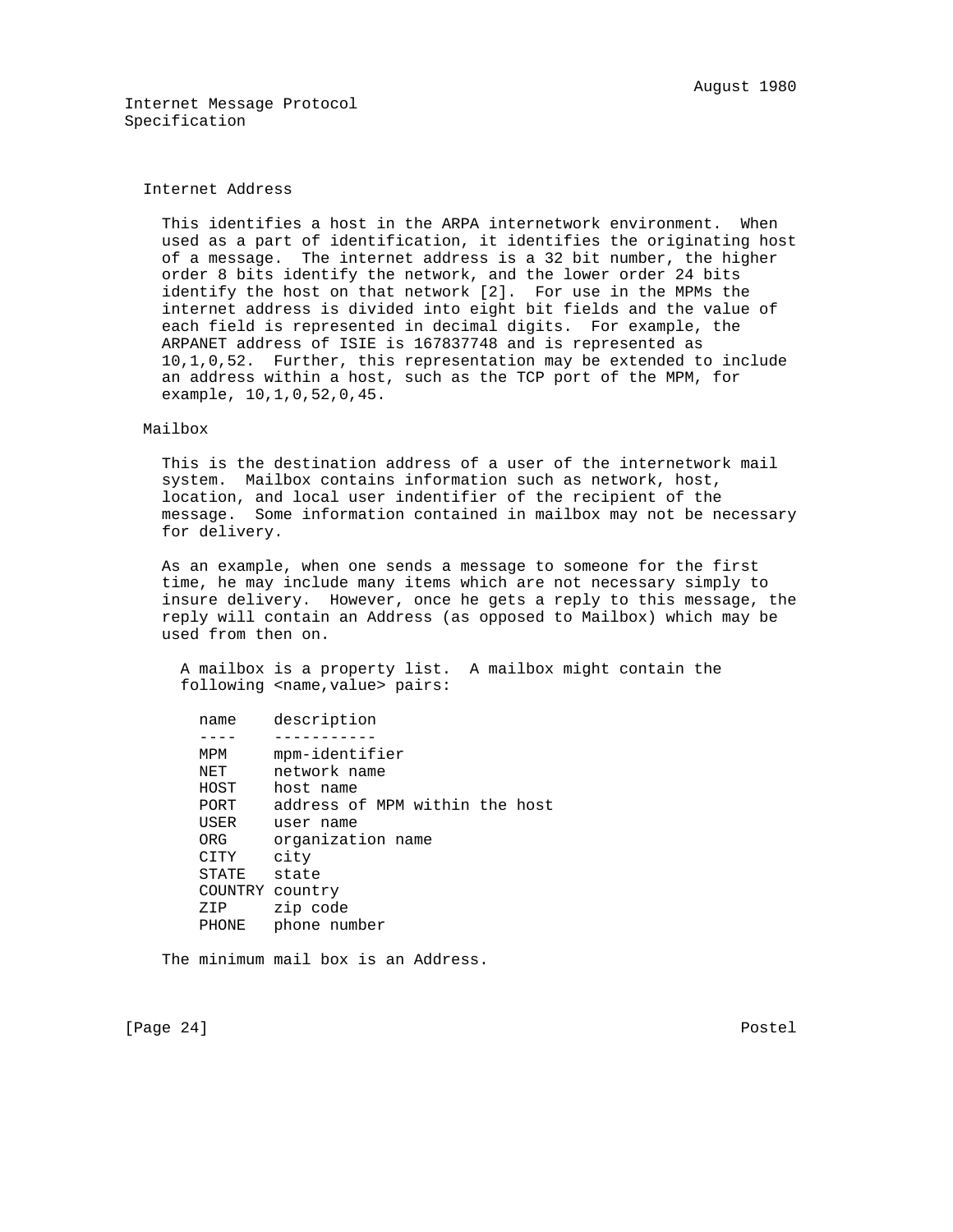# MPM-Identifier

 The internetwork address of the MPM. This may be the ARPA Internet Address or an X.121 Public Data Network Address [29]. The mpm-identifier is a property list which has one <name, value> pair. This unusual structure is used so that it will be easy to determine the type of address used.

# Network

This character string name of a network.

# Operation

 This names the operation or procedure to be performed. It is a character string name.

# Organization

This character string name of a organization.

### Phone

 This character string name representation of a phone number. For example the phone number of ISI is 1 (international region) + 213 (area code) + 822 (central office) + 1511 (station number) = 12138221511.

#### Port

 This names the port or subaddress within a host of the MPM. The default port for the MPM is 45 (55 octal) [4].

# Reference

The reference is an identification from an earlier message.

# State

The character string name of a state.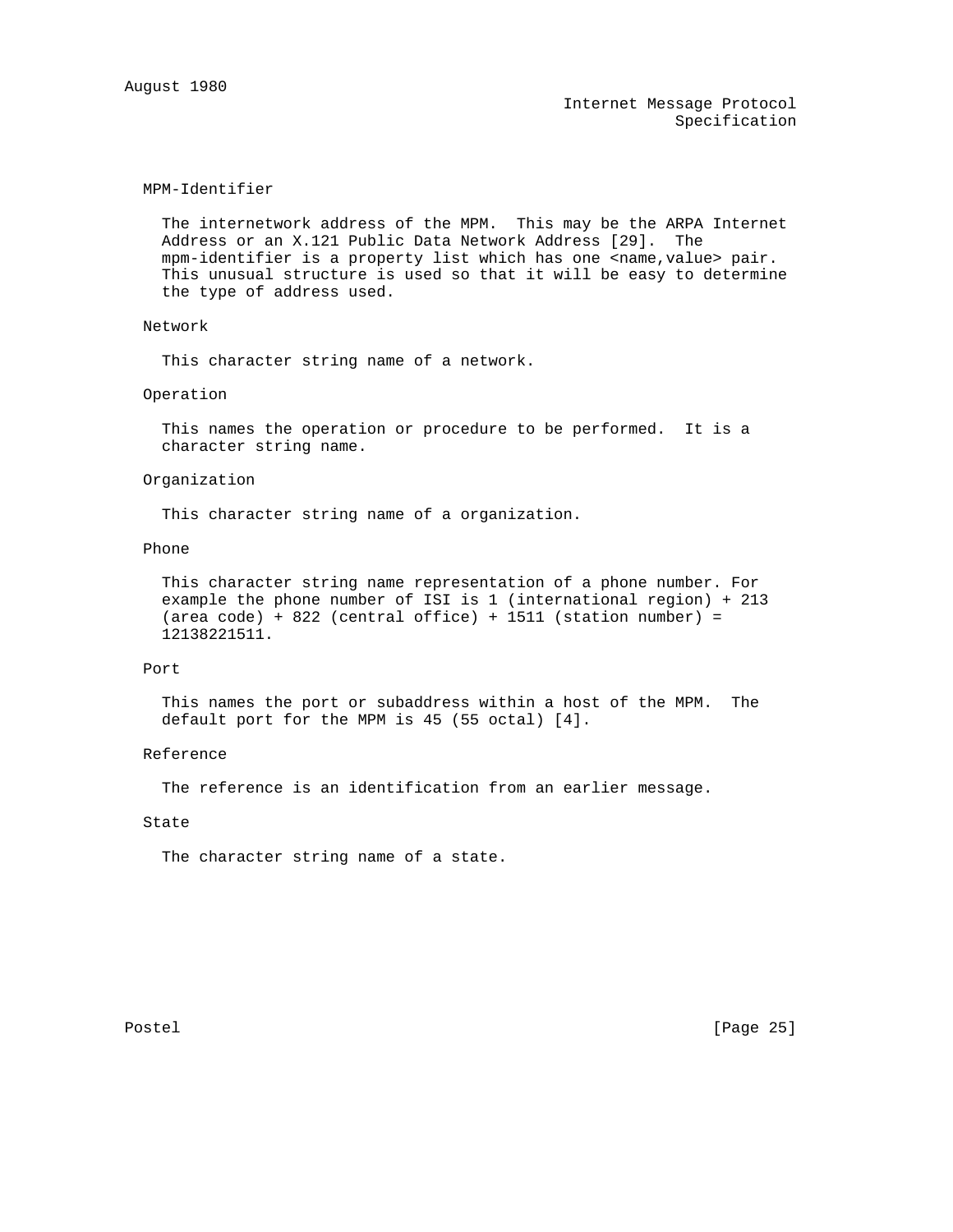# Trace

 Each MPM that handles the message must add its handling-stamp to this list. This will allow detection of messages being sent in a loop within the internet mail system, and aid in fault isolation.

### Trail

 When a message is sent through the internetwork environment, it acquires this trace, a list of MPMs that have handled the message. This list is then carried as the trail in a reply or acknowledgment of that message. Requests and replies always have a trace and each MPM adds its handling-stamp to this trace. Replies, in addition, have a trail which is the complete trace of the original message.

#### Transaction Number

 This is a number which is uniquely associated with this transaction by the originating MPM. It identifies the transaction. (A transaction is a message and acknowledgment.) A transaction number must be unique during the time which the message (a request or reply) containing it could be active in the network.

### Type-of-Service

 A service parameter for the delivery of a message, for instance a message could be delivered (REGULAR), forwarded (FORWARD), turned over to general delivery (GENDEL) (i.e., allow a person to decide how to further attempt to deliver the message), or require priority handling (PRIORITY).

# User

The character string name of a user.

# X121 Address

 This identifies a host in the Public Data Network environment. When used as a part of identifier, it identifies the originating host of a message. The X121 address is a sequence of up to 14 digits [29]. For use in the MPMs the X121 address is represented in decimal digits.

[Page 26] Postel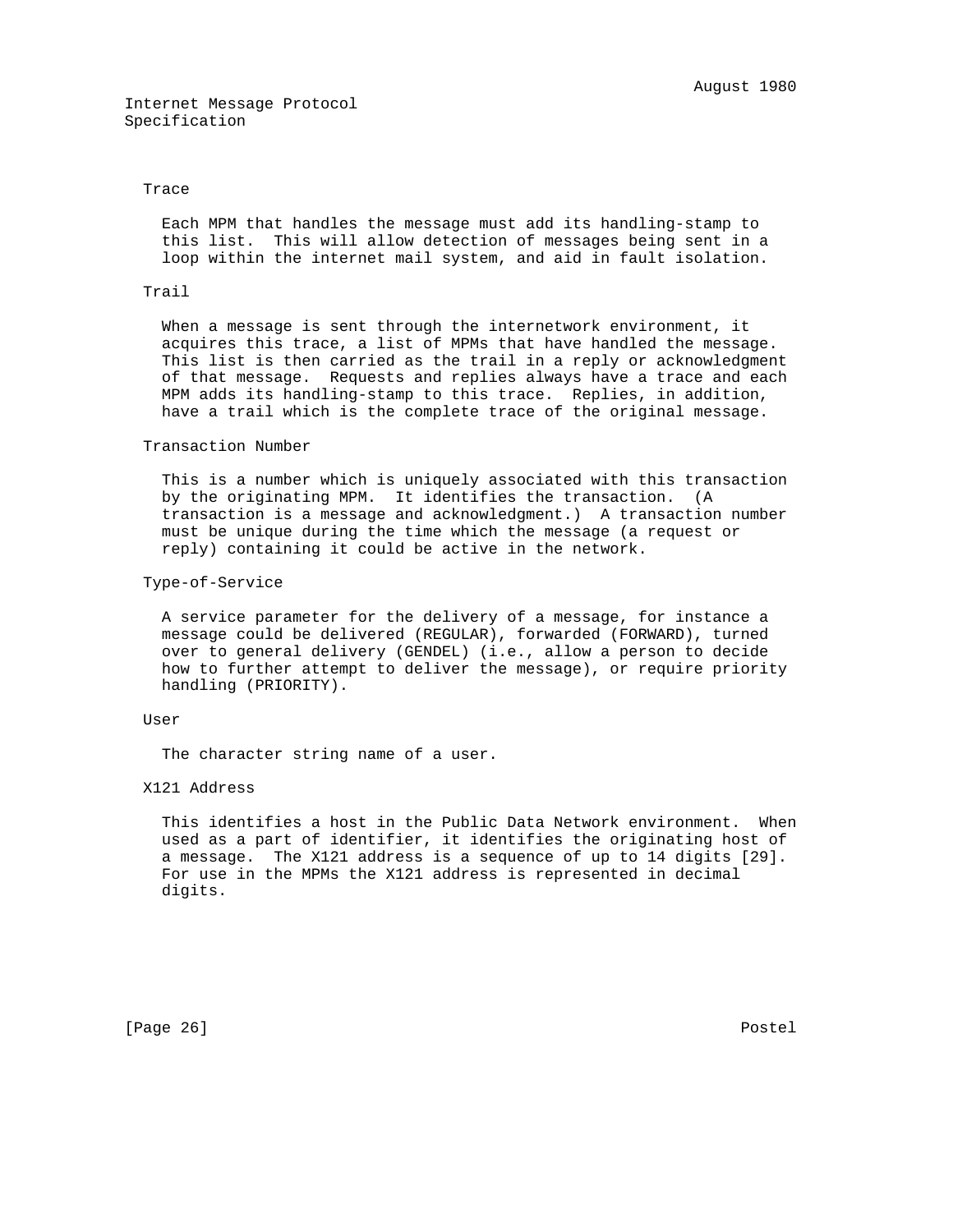# Zip Code

 The character string representation of a postal zip code. The zip code of ISI is 90291.

3.7. Data Elements

 The data elements defined here are similar to the data structure and encoding used in NSW [30].

 Each of the diagrams which follow represent a sequence of octets. Field boundaries are denoted by the "|" character, octet boundaries by the "+" character. Each element begins with a one-octet code. The order of the information in each element is left-to-right. In fields with numeric values the high-order (or most significant) bit is the left-most bit. For transmission purposes, the leftmost octet is transmitted first. Cohen has described some of the difficulties in mapping memory order to transmission order [31].



Postel [Page 27]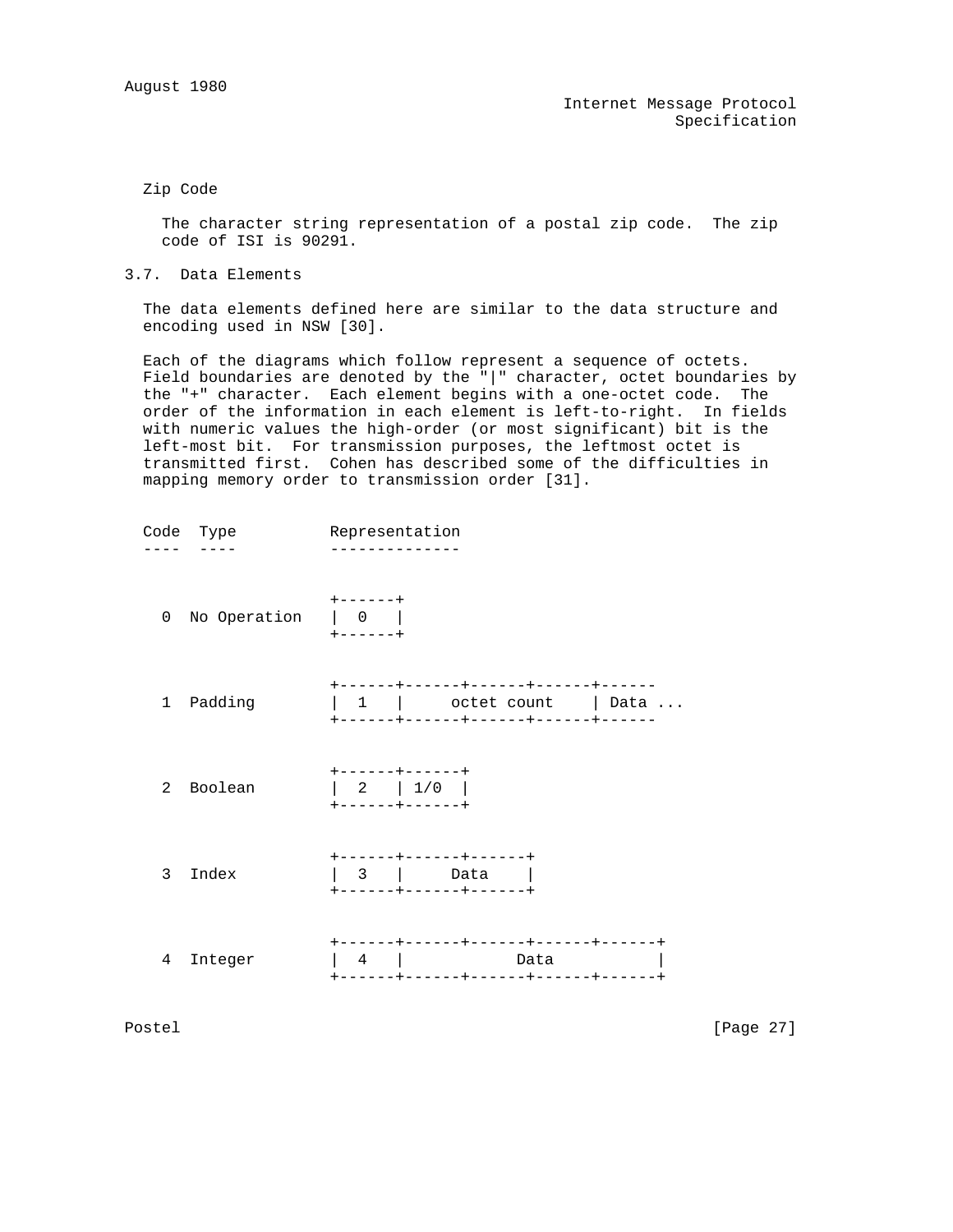Internet Message Protocol Specification

+------+

| 5 | Extended<br>Precision<br>Integer |                       | +------+------+------+------+------<br>5   octet count   Data<br>+------+------+------+-----+------               |      |
|---|----------------------------------|-----------------------|-------------------------------------------------------------------------------------------------------------------|------|
|   | 6 Bit String                     |                       | +------+------+------+------+------<br>+------+------+------+-----+------                                         |      |
| 7 | Name String                      |                       | ------+-----+------<br>$\begin{array}{ c c c c c c } \hline \end{array}$ 7   count   Data<br>+------+------+----- |      |
| 8 | Text String                      |                       | +------+------+------+------+-----<br>  8   octet count   Data<br>+------+-----+-------+-----+------              |      |
| 9 | List                             | - 9                   | +------+------+------+------+-----<br>  octet count   Data<br>+------+------+------+-----+-----                   |      |
|   | 10 Proplist                      |                       | +------+------+------+-----+------<br>10   octet count<br>+------+-----+-------+-----+------                      | Data |
|   | 11 End of List                   | $+ - - - - - +$<br>11 |                                                                                                                   |      |

 Element code 0 (NOP) is an empty data element used for padding when it is necessary. It is ignored.

 Element code 1 (PAD) is used to transmit large amounts of data with a message for test or padding purposes. The type-octet is followed by a three-octet count of the number of octets to follow. No action is taken with this data but the count of dummy octets must be correct to indicate the next element code.

 Element code 2 (BOOLEAN) is a boolean data element. The octet following the type-octet has the value 1 for True and 0 for False.

[Page 28] Postel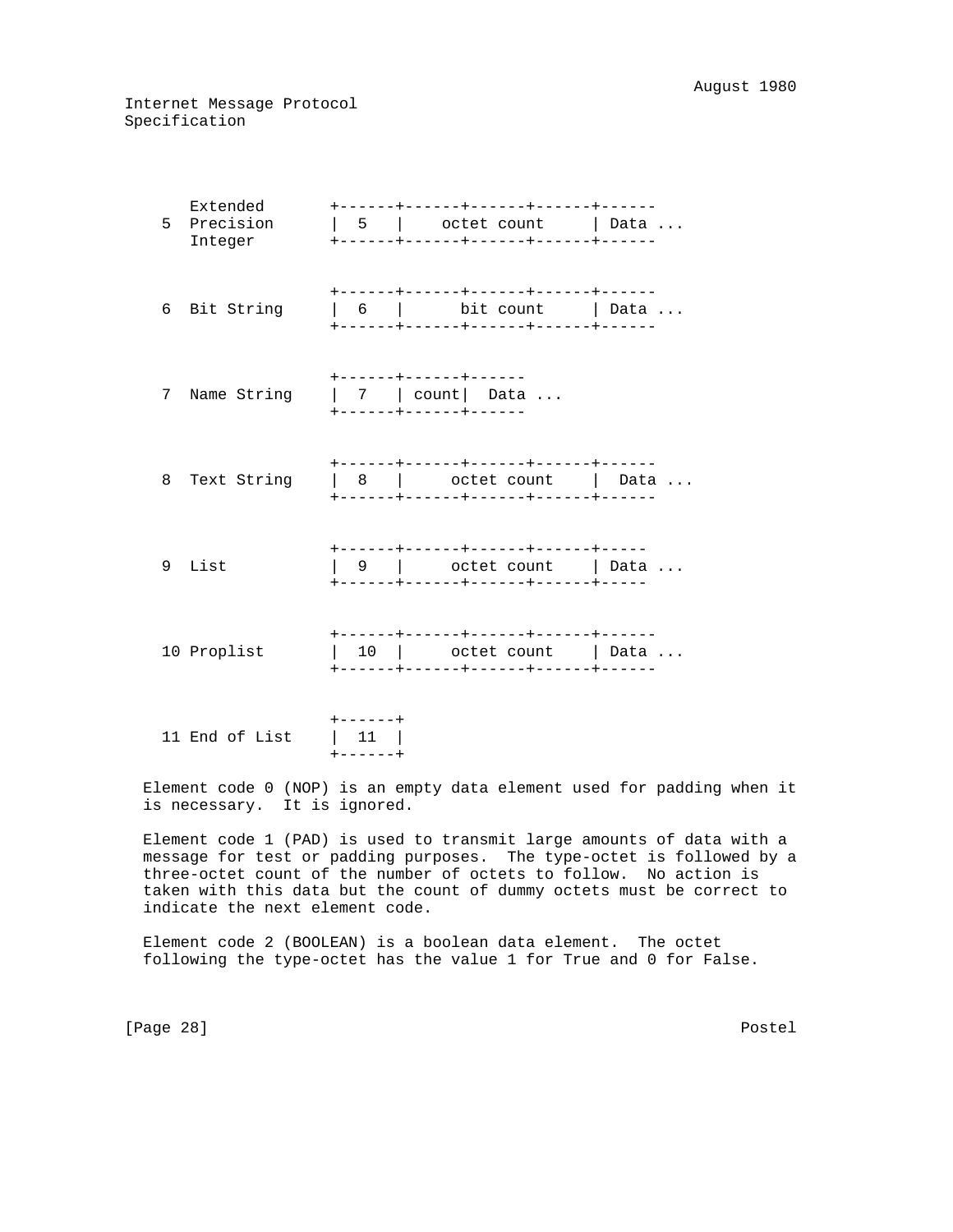Element code 3 (INDEX) is a 16-bit unsigned integer datum. Element code 3 occupies only 3 octets.

 Element code 4 (INTEGER) is a signed 32-bit integer datum. This will always occupy five octets. Representation is two's complement.

 Element code 5 (EPI) is an extended precision integer. The type octet is followed by a three-octet count of the number of data octets to follow. Representation is two's complement.

 Element code 6 (BITSTR) is a bit string element for binary data. The bit string is padded on the right with zeros to fill out the last octet if the bit string does not end on an octet boundary. This data type must have the bit-count in the three-octet count field instead of the number of octets.

 Element code 7 (NAME) is used for the representation of character string names (or other short strings). The type octet is followed by a one-octet count of the number of characters (one per octet) to follow. Seven bit ASCII characters are used, right justified in the octet. The high order bit in the octet is zero.

 Element code 8 (TEXT) is used for the representation of text. The type octet is followed by a three-octet count of the number of characters (one per octet) to follow. Seven bit ASCII characters are used, right justified in the octet. The high order bit in the octet is zero.

 Element code 9 (LIST) can be used to create structures composed of other elements. The three-octet octet count specifies the number of octets in the whole list (i.e., the number of octets following this count field to the end of the list, not including the ENDLIST octet). The two-octet item count contains the number of elements which follow. Any element may be used including list itself.

 +------+------+------+------+------+------+ | 9 | octet count | item count | +------+------+------+------+------+------+ +------+------/---+ repeated | element | +------+------/---+ +-------+ |ENDLIST| +-------+

In some situations it may not be possible to know the length of a list

Postel [Page 29]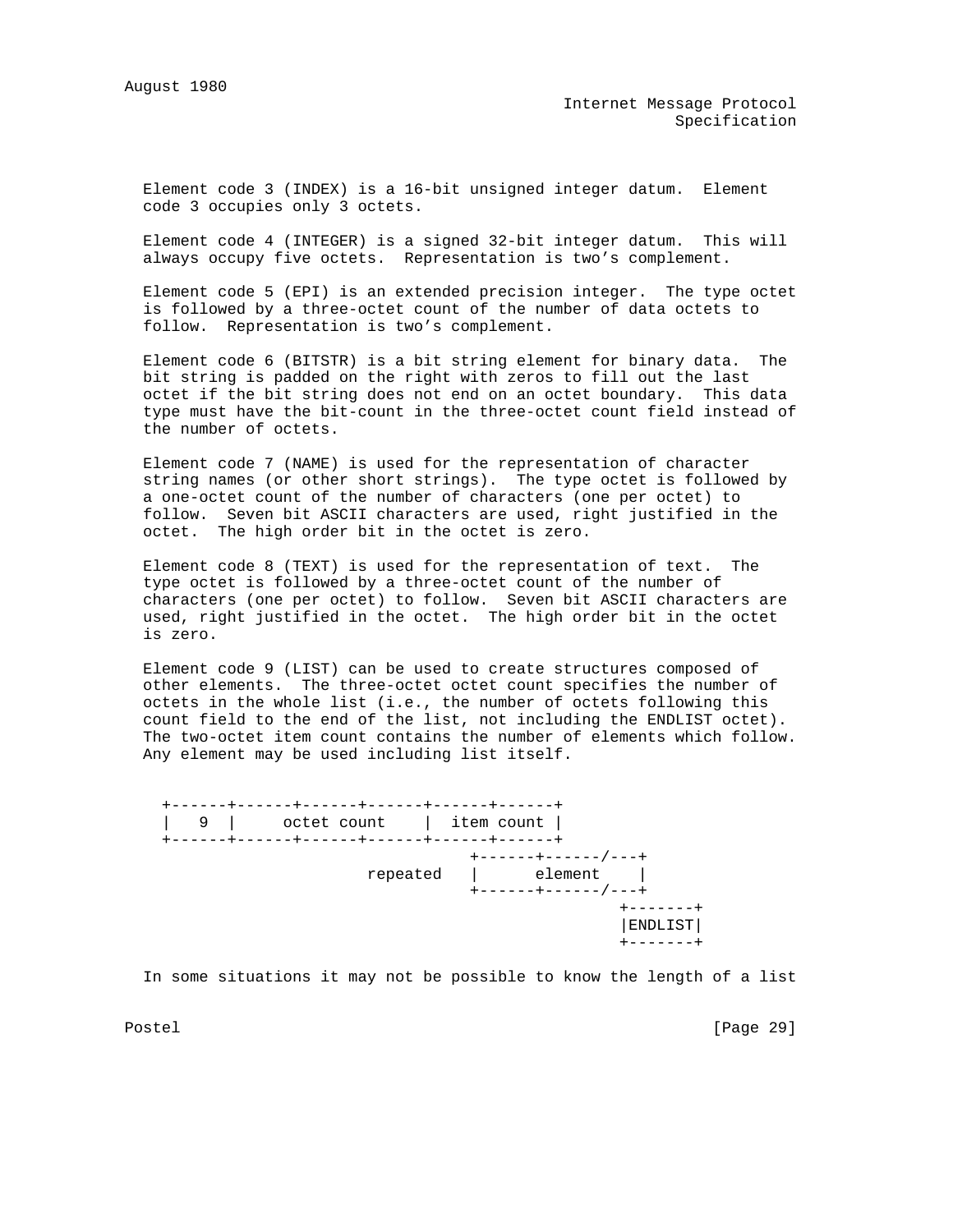until the head of it has been transmitted. To allow for this a special ENDLIST element is defined. A list of undetermined length is transmitted with the octet count cleared to zero, and the item count cleared to zero. A null or empty List, one with no elements, has an octet count of two (2) and an item count of zero (0). The ENDLIST element always follows a LIST, even when the length is determined.

 Element code 10 (PROPLIST) is the Property List element. It is a special case of the list element, in which the elements are in pairs and the first element of each pair is a name. It has the following form:

 +------+------+------+------+------+ | 10 | octet count | pair | +------+------+------+------+------+ +------+------/---+------+------/---+ repeated | name element | value element | +------+------/---+------+------/---+ +-------+ |ENDLIST| +-------+

 The Property List structure consists of a set of unordered <name,value> pairs. The pairs are composed of a name which must be a NAME element and a value which may be any kind of element. Following the type code is a three-octet octet count of the following octets. Following the octet count is a one-octet pair count of the number of <name,value> pairs in the property list.

The name of a <name, value> pair is to be unique within the property list, that is, there shall be at most one occurrence of any particular name in one property list.

 In some situations it may not be possible to know the length of a property list until the head of it has been transmitted. To allow for this the special ENDLIST element is defined. A property list of undetermined length is transmitted with the octet count cleared to zero, and the pair count cleared to zero. A null or empty property list, one with no elements, has an octet count of one (1) and an pair count of zero (0). The ENDLIST element always follows a property list, even when the length is determined.

 Element code 11 (ENDLIST) is the end of list element. It marks the end of the corresponding list or property list.

[Page 30] Postel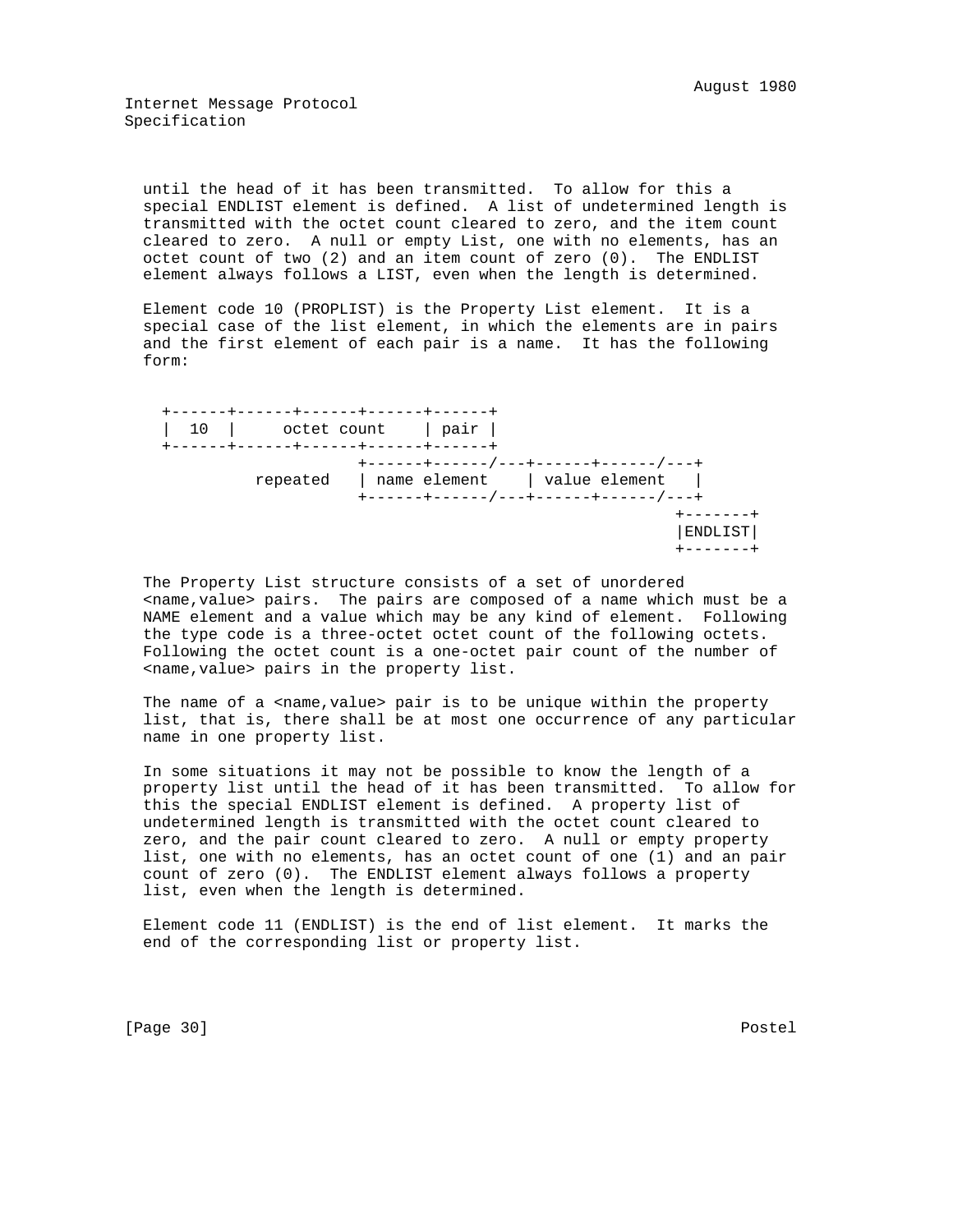Structure Sharing

 When messages are batched in message-bags for transmission, it may often be the case that the same document will be sent to more than one recipient. Since the document portion can usually be expected to be the major part of the message, much repeated data would be sent if a copy of the document for each recipient were to be shipped in the message-bag.

 To avoid this redundancy, messages may be assembled in the message-bag so that actual data appears on its first occurrence and only references to it appear in later occurrences. When data is shared, the first occurrence of the data will be tagged, and later locations where the data should appear will only reference the earlier tagged location. All references to copied data point to earlier locations in the message-bag. The data to be retrieved is indicated by the tag.

 This is a very general sharing mechanism. PLEASE NOTE THAT THE MPM WILL NOT SUPPORT THE FULL USE OF THIS MECHANISM. THE MPM WILL ONLY SUPPORT SHARING OF WHOLE DOCUMENTS. No other level of sharing will be supported by the MPMs.

 This sharing mechanism may be used within a document as long as all references refer to tags within the same document.

 Sharing is implemented by placing a share-tag on the first occurrence of the data to be shared, and placing a share-reference at the locations where copies of that data should occur.

| 12 Share Tag       | +------+------+-----+<br>$12$   share-index  <br>+------+------+-----+ |
|--------------------|------------------------------------------------------------------------|
|                    | +------+------+-----+                                                  |
| 13 Share Reference | $13$   share-index  <br>------+------+-----+                           |

 Element code 12 (S-TAG) is a share tag element. The two octets following the type-octet specify the shared data identification code for the following data element. Note that s-tag is not a DATA element, in the sense that data elements encode higher level objects.

Element code 13 (S-REF) is a share reference element. The two

Postel [Page 31]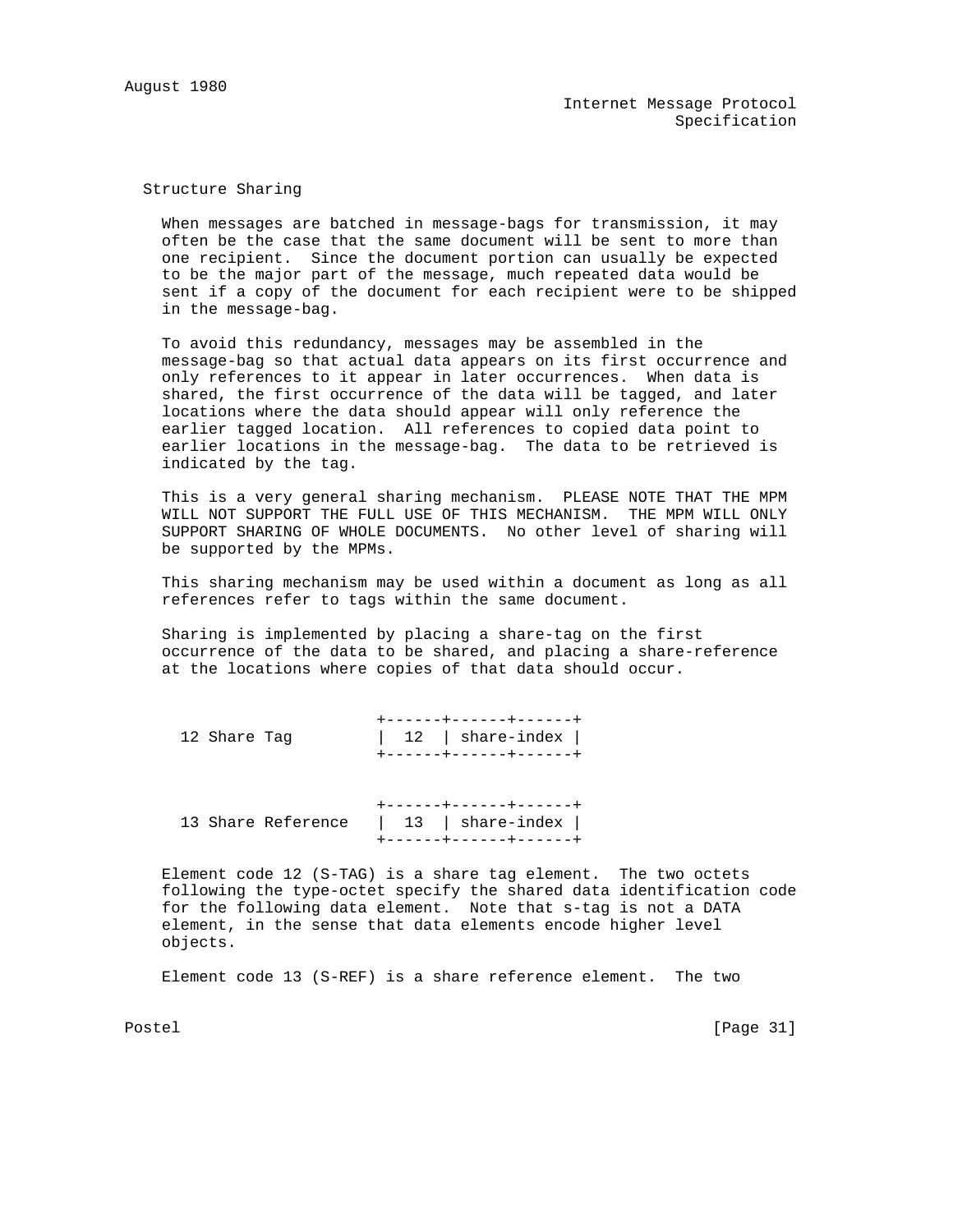Internet Message Protocol Specification

> octets following the type-octet specify the referenced shared data identification code.

An example of using this mechanism is

 $($   $(z, **kb> )**$   $(**c>ds**, **kb> )** )$ 

could be coded as follows to share <b>

( ( <a>, <s-tag-1><b> ) ( <c>, <s-ref-1> ) )

 To facilitate working with structures which may contain shared data, the two high-order bits of the list and property list element codes are reserved for indicating if the structure contains data to be shared or contains a reference to shared data. That is, if the high-order bit of the list or property list element code octet is set to one then the property list contains a share-reference to shared data. Or, if the second high-order bit is set to one the structure contains a share-tag for data to be shared.

 The example above is now repeated in detail showing the use of the high-order bits.

| $ 11 - 9 01 - 9 $ <a>   12   0   1   <b>   11  </b></a> |  |  |  |  |  |  |
|---------------------------------------------------------|--|--|--|--|--|--|
|                                                         |  |  |  |  |  |  |

 It is not considered an error for an element to be tagged but not referenced.

 A substructure with internal sharing may be created. If such a substructure is closed with respect to sharing -- that is, all references to its tagged elements are within the substructure - then there is no need for the knowledge of the sharing to propagate up the hierarchy of lists. For example, if the substructure is:

00-LIST ( a b c b )

which with sharing is:

11-LIST ( a T1:b c R1 )

When this substructure is included in a large structure the high

[Page 32] Postel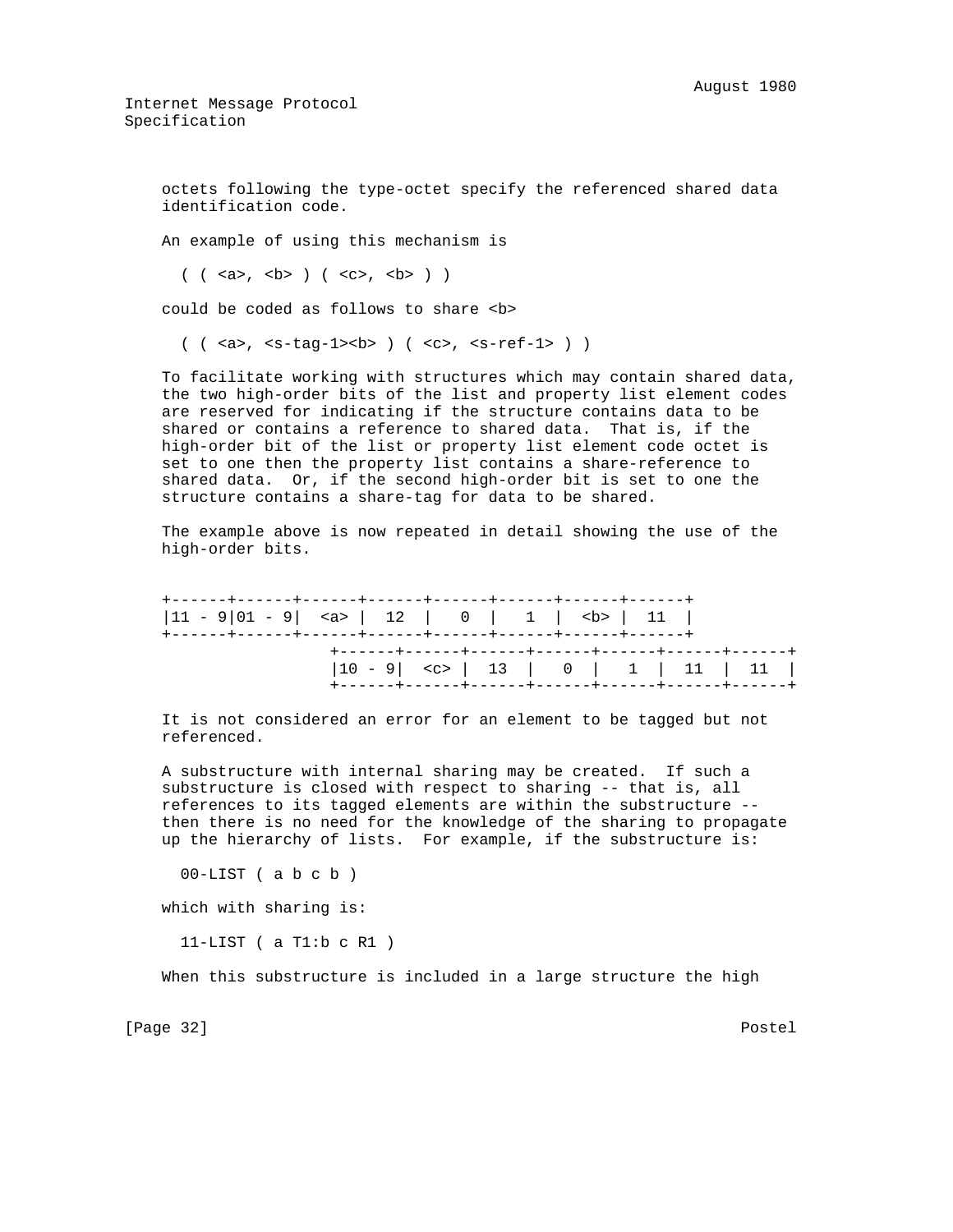order bits can be reset since the substructure is closed with respect to sharing. For example:

00-LIST ( x 11-LIST ( a T1:b c R1 ) y )

 Note: While sharing adds transmission and memory efficiency, it is costly in processing to separate shared elements. This is the main reason for restricting the sharing supported by the MPM. At some later time these restrictions may be eased.

 It is possible to create loops, "strange loops" and "tangled hierarchies" using this mechanism [32]. The MPM will not check for such improper structures within documents, and will not deliver messages involved in such structures between documents.

 If an encryption scheme is used to ensure the privacy of communication it is unlikely that any parts of the message can be shared. This is due to the fact that in most case the encryption keys will be specific between two individuals. There may be a few cases where encrypted data may be shared. For example, all the members of a committee may use a common key when acting on committee business, or in a public key scheme a document may be "signed" using the private key of the sender and inspected by anyone using the public key of the sender.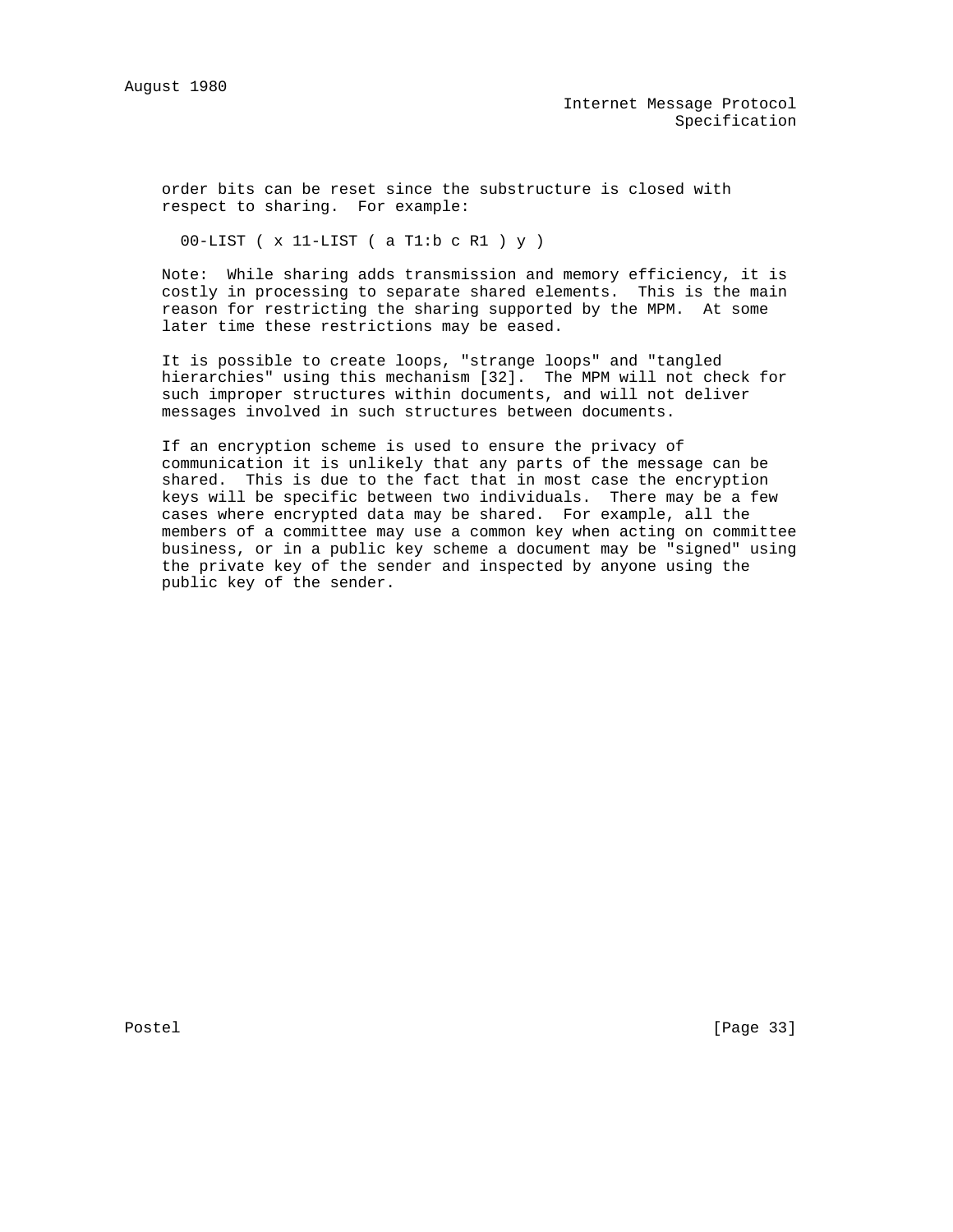August 1980

Internet Message Protocol

[Page 34] Postel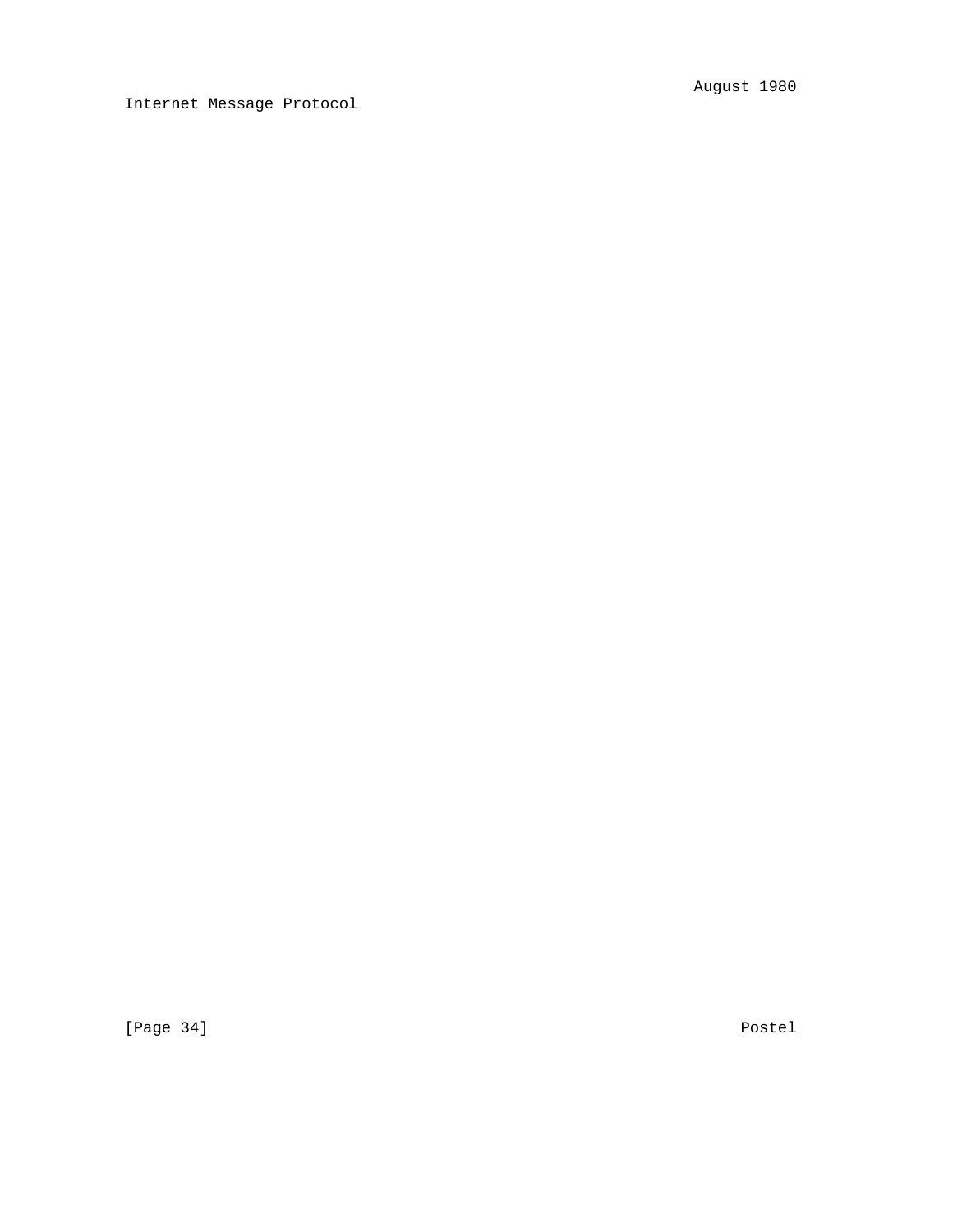# 4. OTHER ISSUES

This section discusses various other issues that need to be dealt with in a computer message system.

#### 4.1. Accounting and Billing

 Accounting and billing must be performed by the MPM. The charge to the user by the message delivery system must be predictable, and so cannot depend on the actual cost of sending a particular message which incurs random delays, handling and temporary storage charges. Rather, these costs must be aggregated and charged back to the users on an average cost basis. The user of the service may be charged based on the destination or distance, the length of the message, type of service, or other parameters selected as the message is entered into the delivery system, but must not depend on essentially random handling by the system of the particular message.

 This means it is pointless to have each message carry an accumulated charge (or list of charges). Rather, the MPM will keep a log of messages handled and periodically bill the originators of those messages.

 It seems that the most reasonable scheme is to follow the practice of the international telephone authorities. In such schemes the authority where the message originates bills the user of the service for the total charge. The authorities assist each other in providing the international message transfer and the authorities periodically settle any differences in accounts due to an imbalance in international traffic.

 Thus the MPMs will keep logs of messages handled and will periodically charge their neighboring MPM for messages handled for them. This settlement procedure is outside the message system and between the administrators of the MPMs.

 As traffic grows it will be impractical to log every message individually. It will be necessary to establish categories of messages (e.g., short, medium, large) and only count the number in each category.

 The MPM at the source of the message will have a local means of identifying the user to charge for the message delivery service. The relay and destination MPMs will know which neighbor MPMs to charge (or settle with) for delivery of their messages.

Postel [Page 35]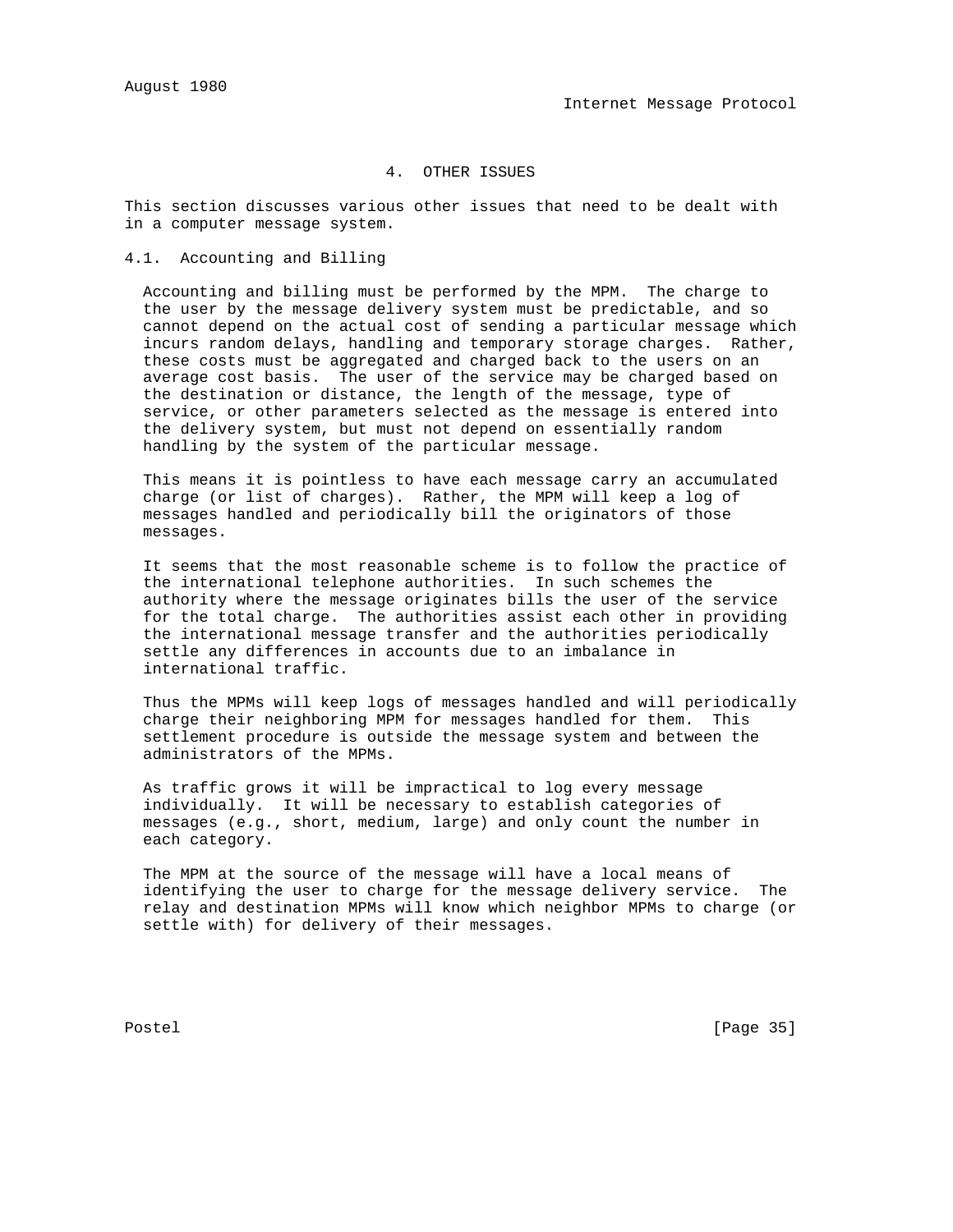Internet Message Protocol Other Issues

### 4.2. Addressing and Routing

 The mailbox provides for many types of address information. The MPMs in the ARPA internet can most effectively use the internet address [2]. The use of other address information is not yet very clear. Some thoughts on addressing issues may be found in the references [33,34,35].

 An MPM sometimes must make a routing decision when it is acting as a relay-MPM (or source MPM). It must be able to use the information from the mailbox to determine to which of its neighbor MPMs to send the message. One way this might be implemented is to have a table of destination networks with corresponding neighbor MPM identifiers to use for routing toward that network.

 It is not expected that such routing tables would be very dynamic. Changes would occur only when new MPMs came into existence or MPMs went out of service for periods of days.

 Even with relatively slowly changing routing information the MPMs need an automatic mechanism for adjusting their routing tables. The routing problem here is quite similar to the problem of routing in a network of packet switches such as the ARPANET IMPs or a set of internet gateways. A great deal of work has been done on such problems and many simple schemes have been found faulty. There are details of these procedures which may become troublesome when the number of nodes grows beyond a certain point or the frequency of update exchanges gets large.

A basic routing scheme is to have a table of <network-name, mpm-identifier> pairs. The MPM could look up the network name found in the mailbox of the message and determine the internet mpm-identifier of the next MPM to which to route the message. To permit automatic routing updates another column would be added to indicate the distance to the destination. This could be measured in several ways, for example, the number of relay MPM (or hops) to the final destination. In this case each entry in the table is a triple of <network-name, mpm-identifier, distance>.

 To update the routing information when changes occur an MPM updates its table. It then sends to each next MPM in its table a table of pairs <network-name, distance>, which say in effect "I can get a message to each of these networks with "cost" distance." An MPM which receives such an update will add to all the distances the distance to the MPM sending the update (e.g., one hop) and compare the information with its own table.

[Page 36] Postel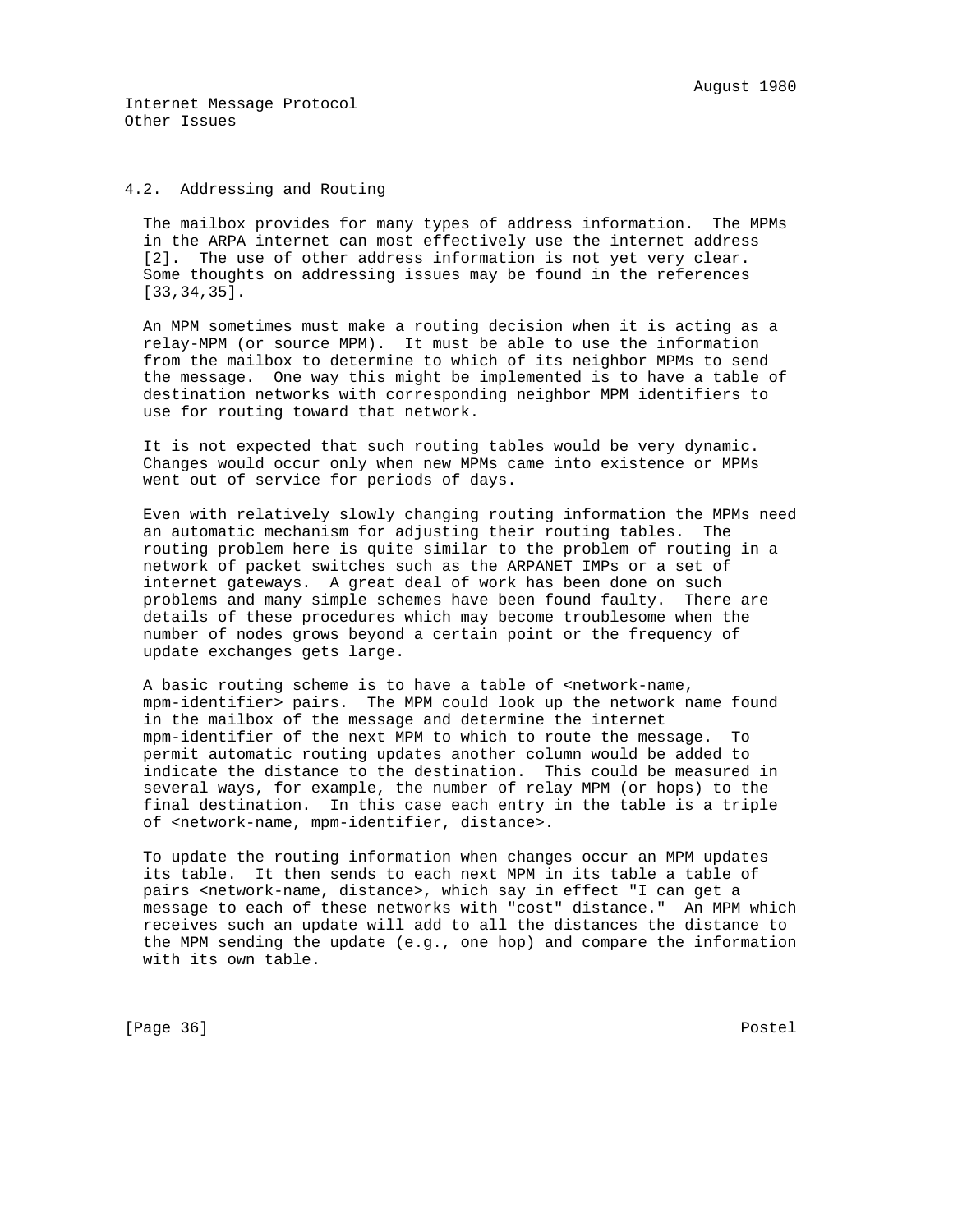If the update information shows that the distance to a destination network is now smaller via the MPM which sent the update, the MPM changes its own table to reflect the better route, and the new distance. If the MPM has made changes in its table it sends update information to all the MPMs listed as next-MPMs in its table.

 One further feature is that when a new network comes into existence an entry must be added to the table in each MPM. The MPMs should therefore expect the case that update information may contain entries which are new networks, and in such an event add these entries to their own tables.

 When a new MPM comes into existence it will have an initial table indicating that it is a good route (short distance) to the network it is in, and will have entries for a few neighbor networks. It will send an initial "update" to those neighbor MPMs which will respond with more complete tables, thus informing the new MPM of routes to many networks.

 This routing update mechanism is a simple minded scheme and may have to be replaced as the system of MPMs grows. In addition it ignores the opportunity for MPMs to use other information (besides destination network name) for routing. MPMs may have tables that indicate next-MPMs based on city, telephone number, organization, or other categories of information.

#### 4.3. Encryption

 It is straightforward to add the capability to have the document portion of messages either wholly or partially encrypted. An additional basic data element is defined to carry encrypted data. The data within this element may be composed of other elements, but that could only be perceived after the data was decrypted.

 +------+------+------+------+ 14 Encrypt | 14 | octet count | +------+------+------+------+ +------+------+------+------- |alg id| key id | Data ... +------+------+------+--------

 Element code 14 (ENCRYPT) is used to encapsulate encrypted data. The format is the one-octet type code, the three-octet octet count, a one-octet algorithm identifier, a two-octet key identifier, and count octets of data. Use of this element indicates that the data it

Postel [Page 37]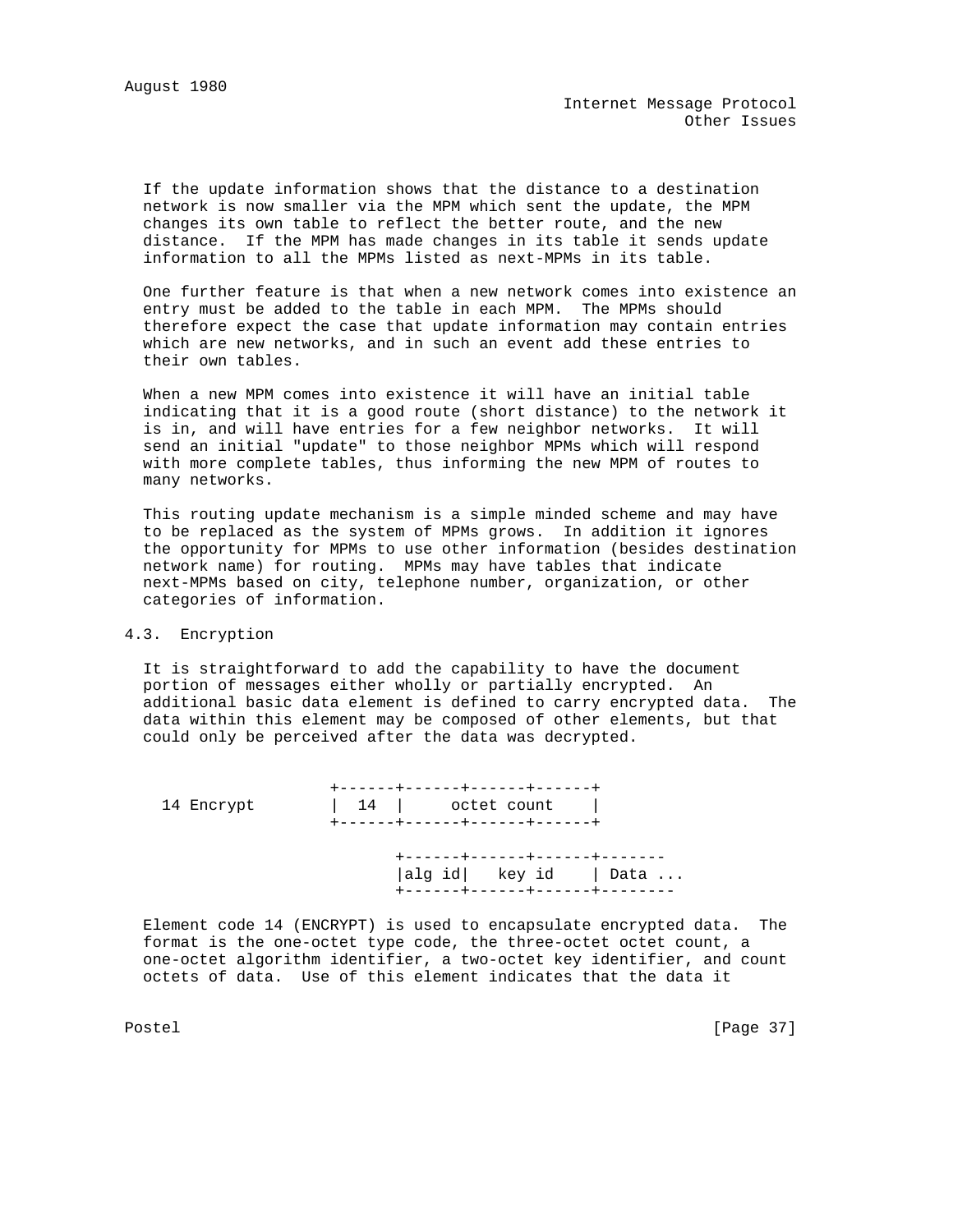Internet Message Protocol Other Issues

 contains is encrypted. The encryption scheme is indicated by the algorithm identifier, and the key used is indicated by the key identifier (this is not the key itself). The NBS Data Encryption Standard (DES) [36], public key encryption [37,38,39], or other schemes may be used.

 To process this data element, the user is asked for the appropriate key and the data can then be decrypted. The data thus revealed will be in the form of complete data element fields. Encryption cannot occur over a partial field. The revealed data is then processed normally.

 Note that there is no reason why all fields of a document could not be encrypted including all document header information such as From, Date, etc.

[Page 38] Postel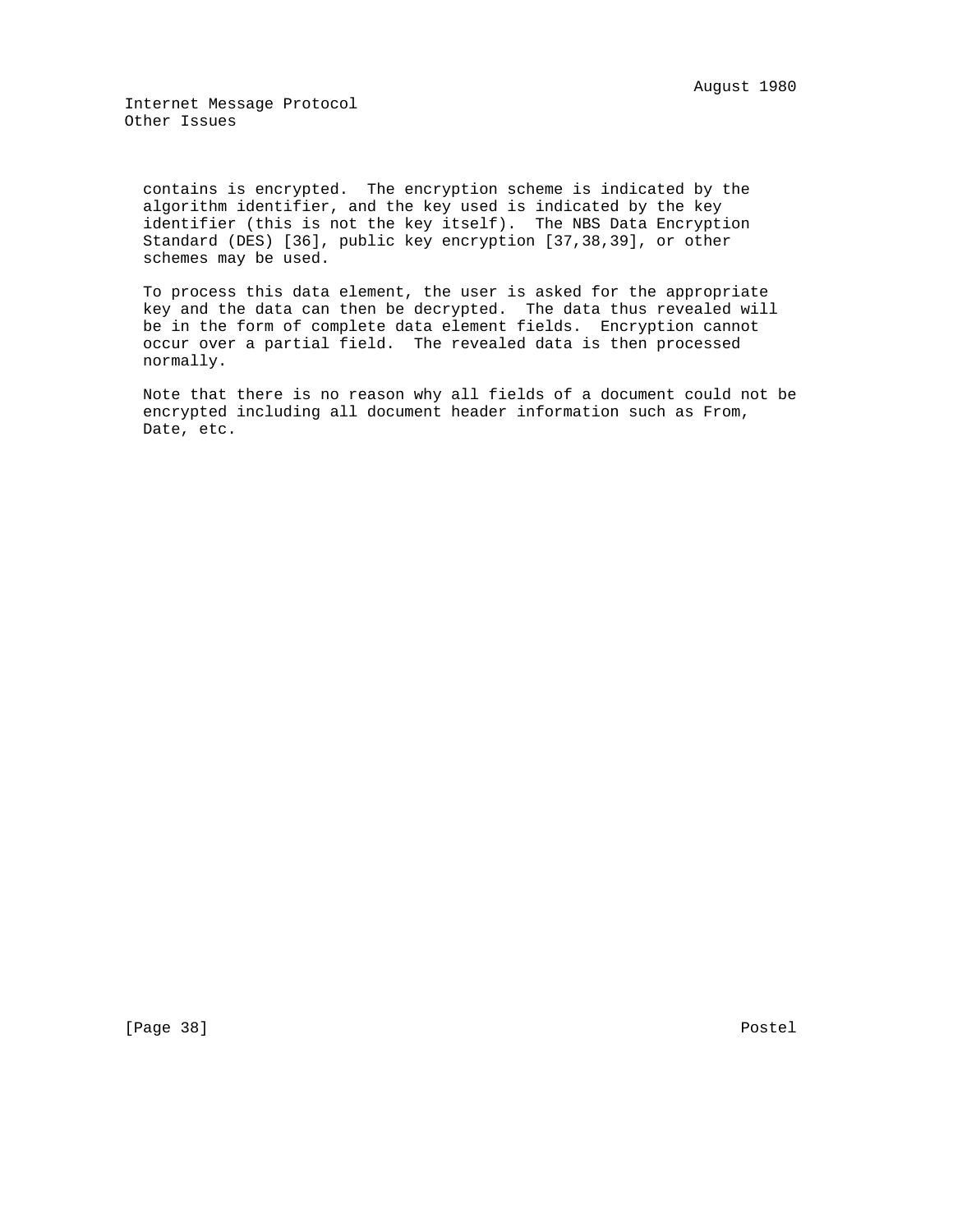### 5. THE MPM: A POSSIBLE ARCHITECTURE

The heart of the internet message system is the MPM which is responsible for routing and delivering messages. Each network must have at least one MPM. These MPMs are logically connected together, and internet mail is always transferred along logical channels between them. The MPMs interface with existing local message systems.

Since the local message system may be very different from the internet system, special programs may be necessary to convert incoming internet messages to the local format. Likewise, messages outgoing to other networks may be converted to the internet format and sent via the MPMs.

#### 5.1. Interfaces

User Interface

 It is assumed that the interface between the MPM and the UIP provides for passing data structures which represent the document portion of the message. In addition, this interface must pass the delivery address information (which becomes the information in the mailbox field of the command). It is assumed that the information is passed between the UIP and the MPM via shared files, but this is not the only possible mechanism. These two processes may be more strongly coupled (e.g., by sharing memory), or less strongly coupled (e.g., by communicating via logical channels).

 When a UIP passes a document and a destination address to the MPM, the MPM assigns a transaction-number and forms a message to send. The MPM must record the relationship between the transaction-number, the document, and the UIP, so that it can inform the UIP about the outcome of the delivery attempt for that document when the acknowledgment message is received at some later time.

 Assuming a file passing mode of communication between the UIP and the MPM the sending and receiving of mail might involve the following interactions:

 A user has an interactive session with a UIP to compose a document to send to a destination (or list of destinations). When the user indicates to the UIP that the document is to be sent, the UIP places the information into a file for the MPM. The UIP may then turn to the next request of the user.

 The MPM finds the file and extracts the the information. It creates a message, assigning a transaction-number and forming a deliver command. The MPM records the UIP associated with this message. The MPM sends the message toward the destination.

Postel [Page 39]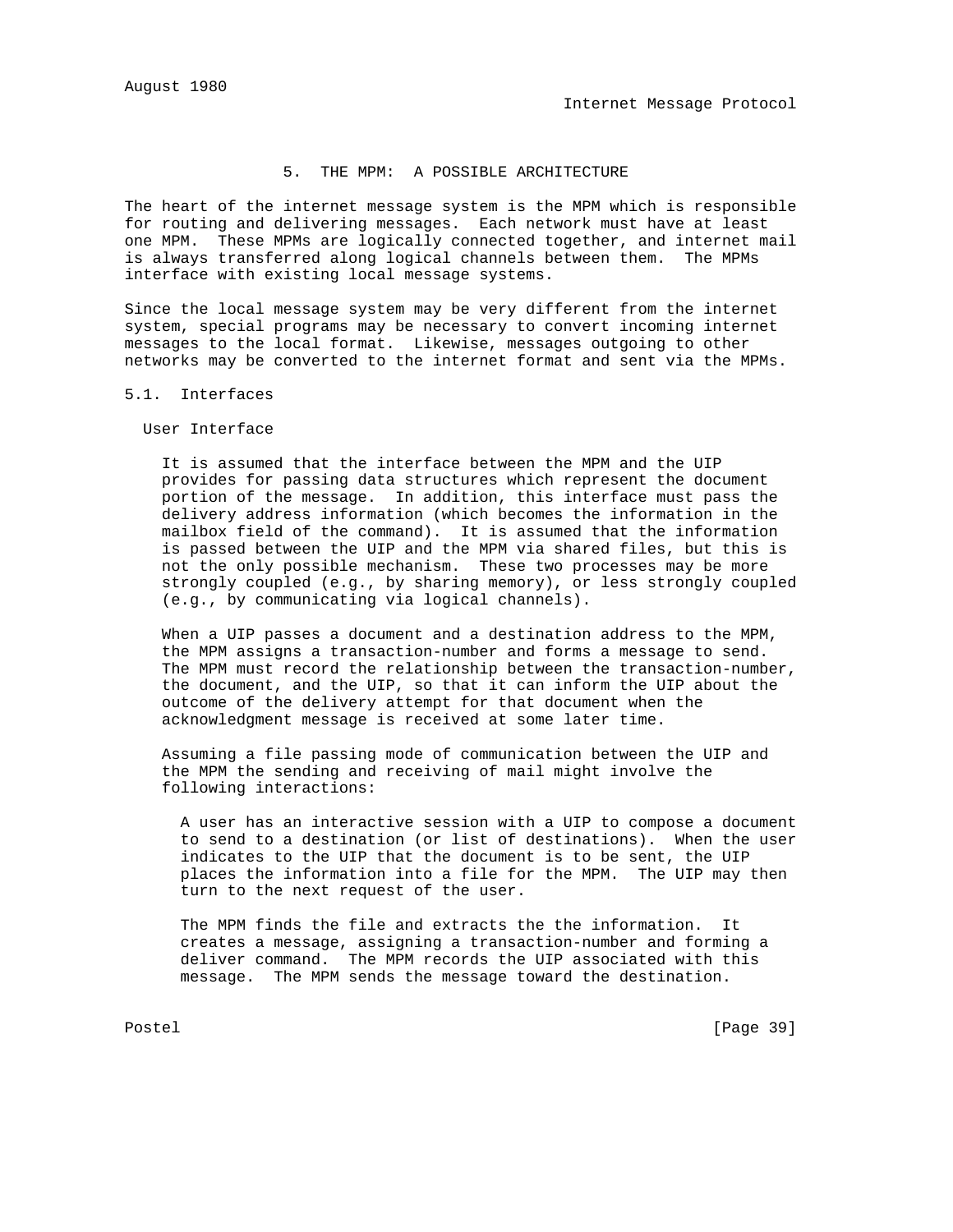When the MPM receives a deliver message from another MPM addressed to a user in its domain, it extracts the document and puts it into a file for the UIP associated with the destination user. The MPM also sends an acknowledge message to the originating MPM.

 When the MPM receives an acknowledgment for a message it sent, the MPM creates a notification for the associated UIP and places it in a file for that UIP.

 The format of these files is up to each UIP/MPM interface pair. One reasonable choice is to use the same data structures used in the MPM-MPM communication.

### Communication Interface

 It is assumed here that the MPMs use an underlying communication system, and TCP [3] has been taken as the model. In particular, the MPM is assumed to be listening for a TCP connection on a TCP port, i.e., it is a server process. The port is either given explicitly in the mpm-identifier or takes the default vaule 45 (55 octal) [4]. Again, this is not intended to limit the implementation choices; other forms of interprocess communication are allowed, and other types of physical interconnection are permitted. One might even use dial telephone calls to interconnect MPMs (using suitable protocols to provide reliable communication) [12,19,20,21].

#### 5.2. The MPM Organization

 Messages in the internet mail system are transmitted in lists called message-bags (or simply bags), each bag containing one or more messages. Each MPM is expected to implement functions which will allow it to deliver local messages it receives and to forward non-local ones to other MPMs presumably closer to the message's destination.

Loosely, each MPM can be separated into six components:

1--Acceptor

 Receives incoming message-bags, from other MPMs, from UIPs, or from conversion programs.

2--Message-Bag Processor

Splits a bag into these three portions:

[Page 40] Postel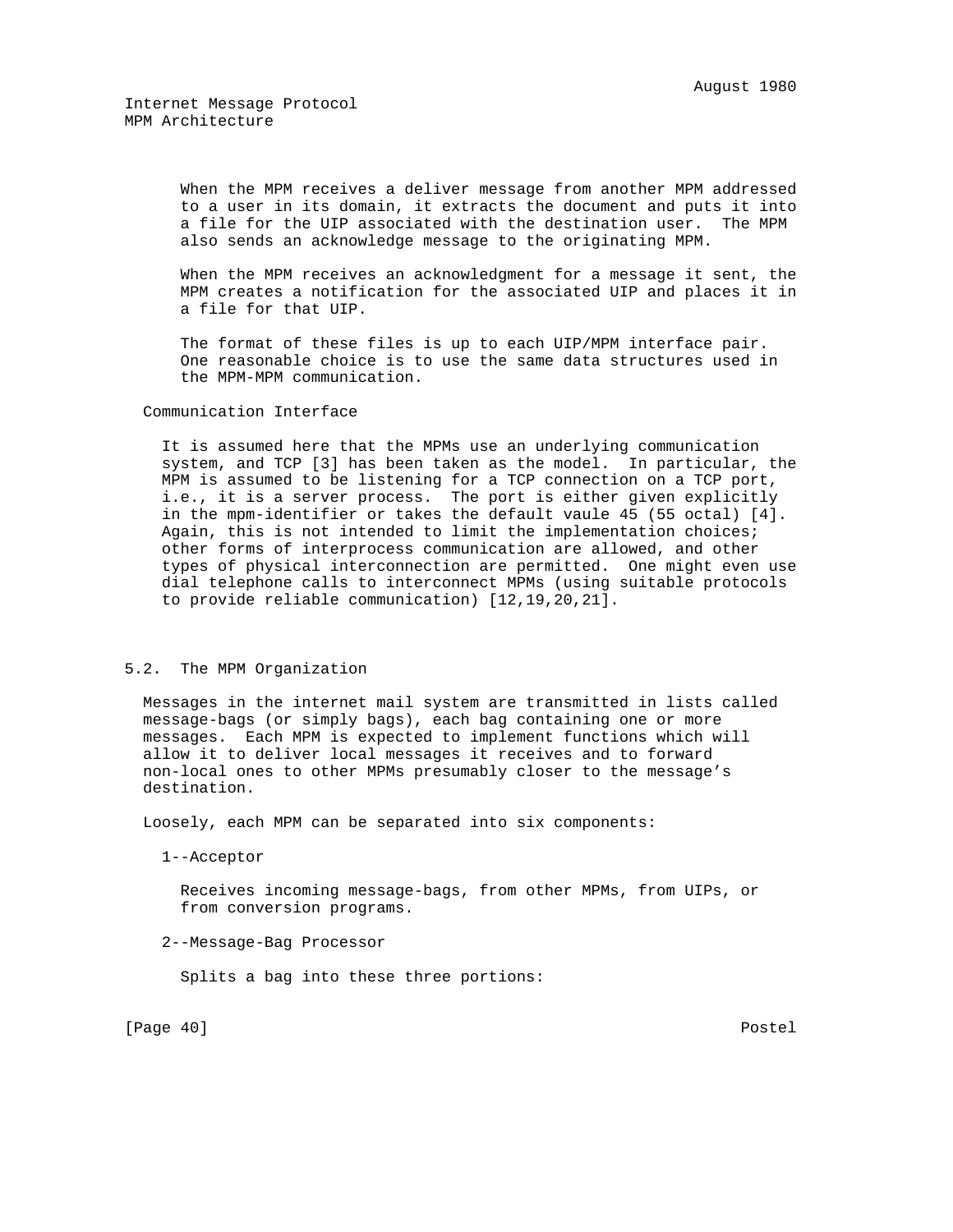- a. Local Host Messages
- b. Local Net Messages
- c. Foreign Net Messages

3--Local Host Delivery

Delivers local host messages, may call on conversion program.

4--Local Net Delivery

Delivers local net messages, may call on conversion program.

5--Foreign Net Router

 Forms message-bags for transmission to other MPMs and determines the first step in the route.

6--Foreign Net Sender

 Activates transmission channels to other MPMs and sends message-bags to foreign MPMs.

 If the local net message system uses the protocol of the MPMs, then there need be no distinction between local net and foreign net delivery procedures.

 All of these components can be thought of as independent. The function of the Acceptor is to await incoming message-bags and to insert them into the Bag-Input Queue.

 The Bag-Input queue is read by the message-bag Processor which will separate and deliver suitable portions of the message-bags it retrieves from the queue to one of three queues:

- a. Local Host Queue
- b. Local Net Queue
- c. Foreign Net Queue

 When an MPM has a message to send to another MPM, it must add its own handling-stamp to the trace field of the command. The trace then becomes a record of the route the message has taken. An MPM should examine the trace field to see if the message is in a routing loop. All commands require the return of the trace as a trail in the matching reply command.

 All of these queues have as elements complete message-bags created by selecting messages from the input message-bags.

Postel [Page 41]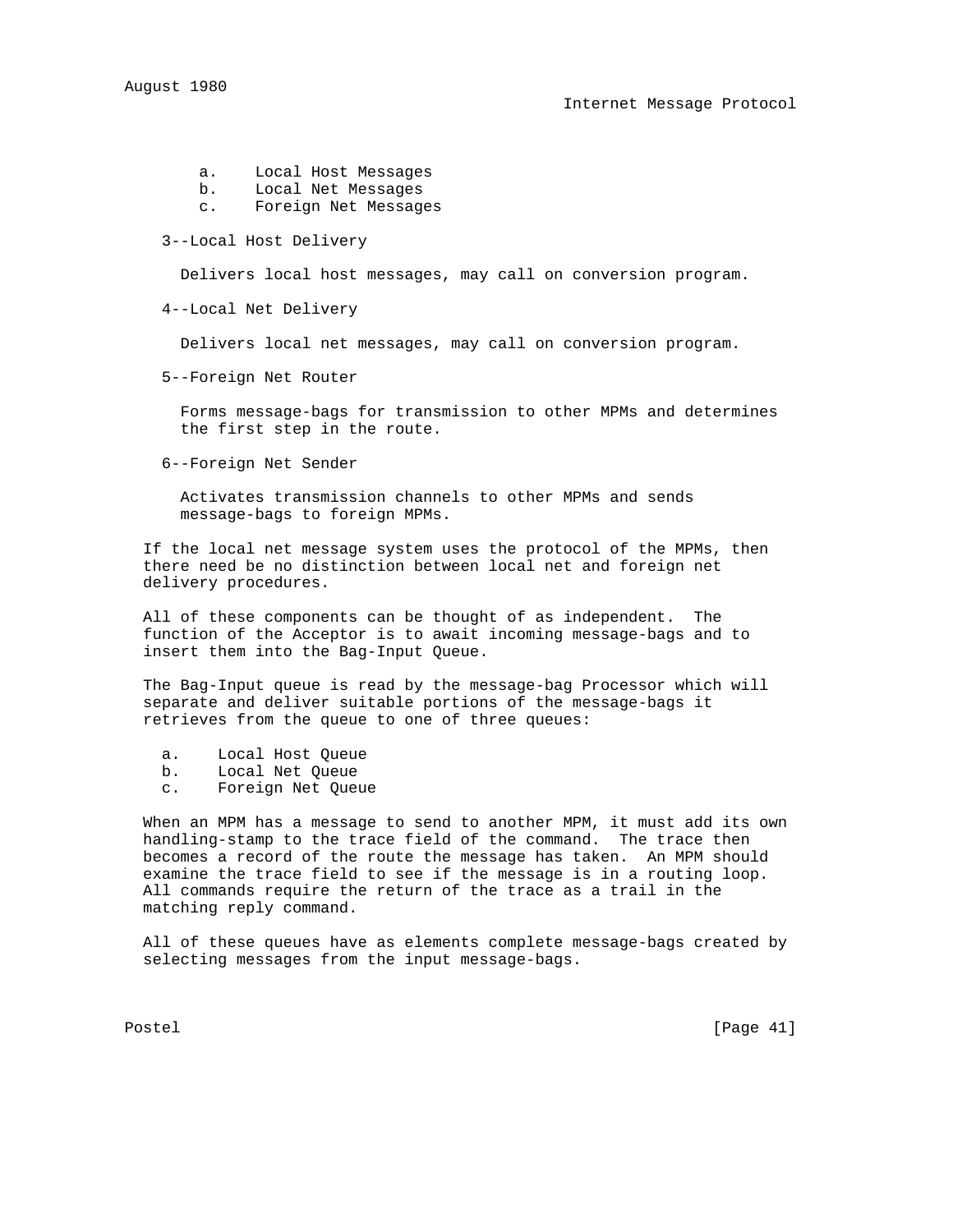The Local Host queue serves as input to the Local Host Delivery process. This component is responsible for delivering messages to its local host. It may call on a conversion program to reformat the messages into a form the local protocol will accept. This will probably involve such things as copying shared information.

 The Local Net queue serves as input to the Local Net Delivery process. This component is responsible for delivering messages to other hosts on its local net. It must be capable of handling whatever error conditions the local net might return, and should include the ability to retransmit. It may call on a conversion program to reformat the messages into a form the local protocol will accept. This will probably involve such things as copying shared information.

 The other two processes are more closely coupled. The Foreign Net Router takes its input bags from the Foreign Net Queue. From the internal information it contains, it determines which of the MPMs to which it is connected should receive the bag.

 It then places the bag along with the routing information into the Send Mail Queue. The Foreign Net Sender retrieves it from that queue and transmits it across a channel to the intended foreign MPM. The Sender aggregates messages to the same next MPM into a bag.

 The Foreign Net Router should be capable of receiving external input to its routing information table. This may come from the Foreign Net Sender in the case of a channel going down, requiring a decision to either postpone delivery or to determine a new route. The Router is responsible for maintaining sufficient information to determine where to send any incoming message-bag.

### Forwarding

 An MPM may have available information on the correct mailboxes of users which are not at its location. This information, called a forwarding data base, may be used to return the correct address in response to a probe command, or to actually forward a deliver command (if allowed by the type of service).

 Because such forwarding may cause the route of a message to pass through an MPM already on the trace of this message, only the portion of the trace back to the most recent forward action should be used for loop detection by a relay relaying MPM, and only the forward action entries in the trace should be checked by a forwarding MPM.

[Page 42] Postel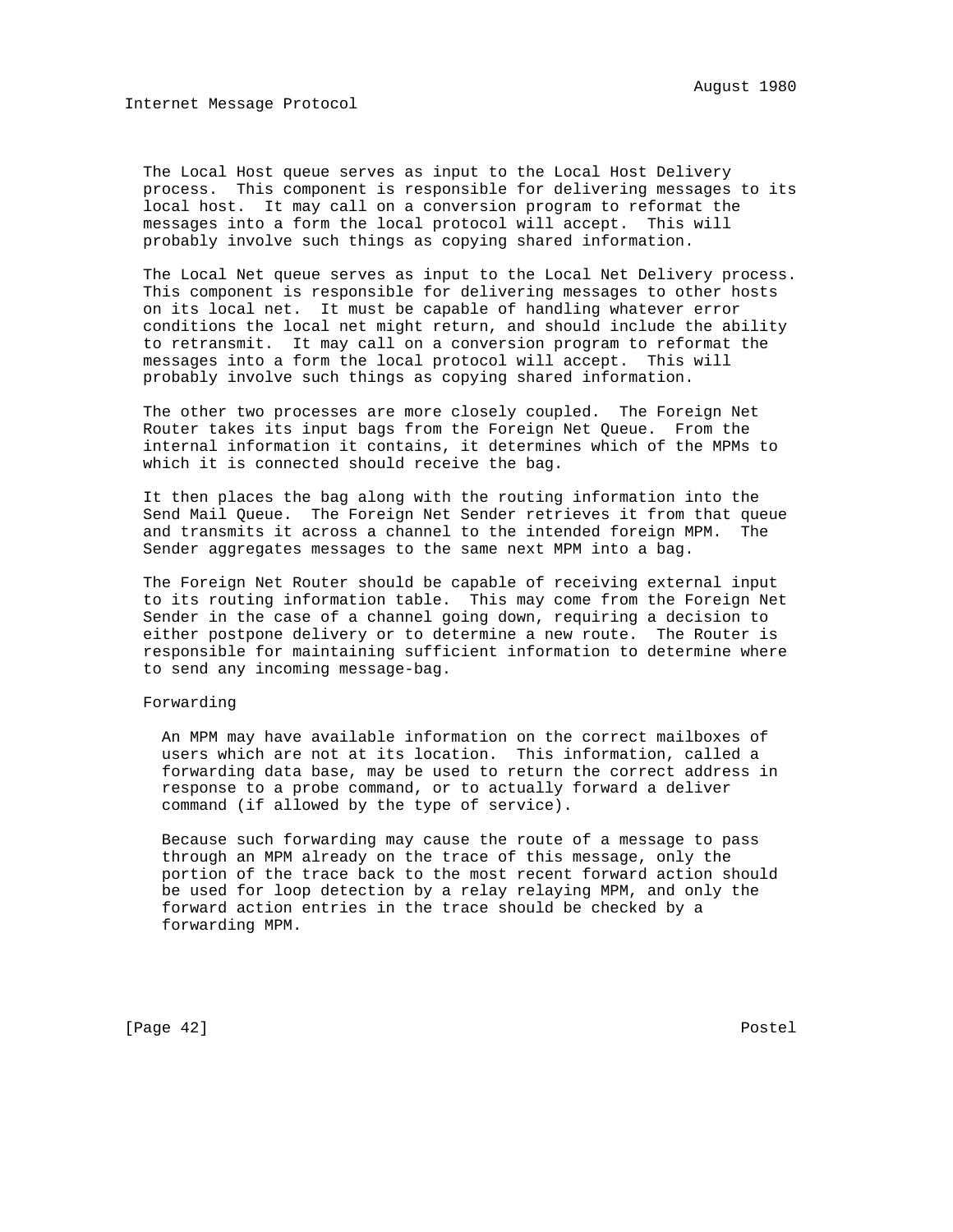Implementation Recommendations

 Transaction numbers can be assigned sequentially, with wrap around when the highest value is reached. This should ensure that no message with a particular transaction number from this source is in the network when another instance of this transaction number is chosen.

 The processing to separate shared elements when the routes of the shared elements diverge while still preserving the sharing possible appears to be an  $O(N*M**2)$  operation where N is the number of distinct objects in a message which may be shared across message boundaries and M is the number of messages in the bag.

 Also note that share-tags may be copied into separate message bags which are not referenced. These could be removed with another pass over the message bag.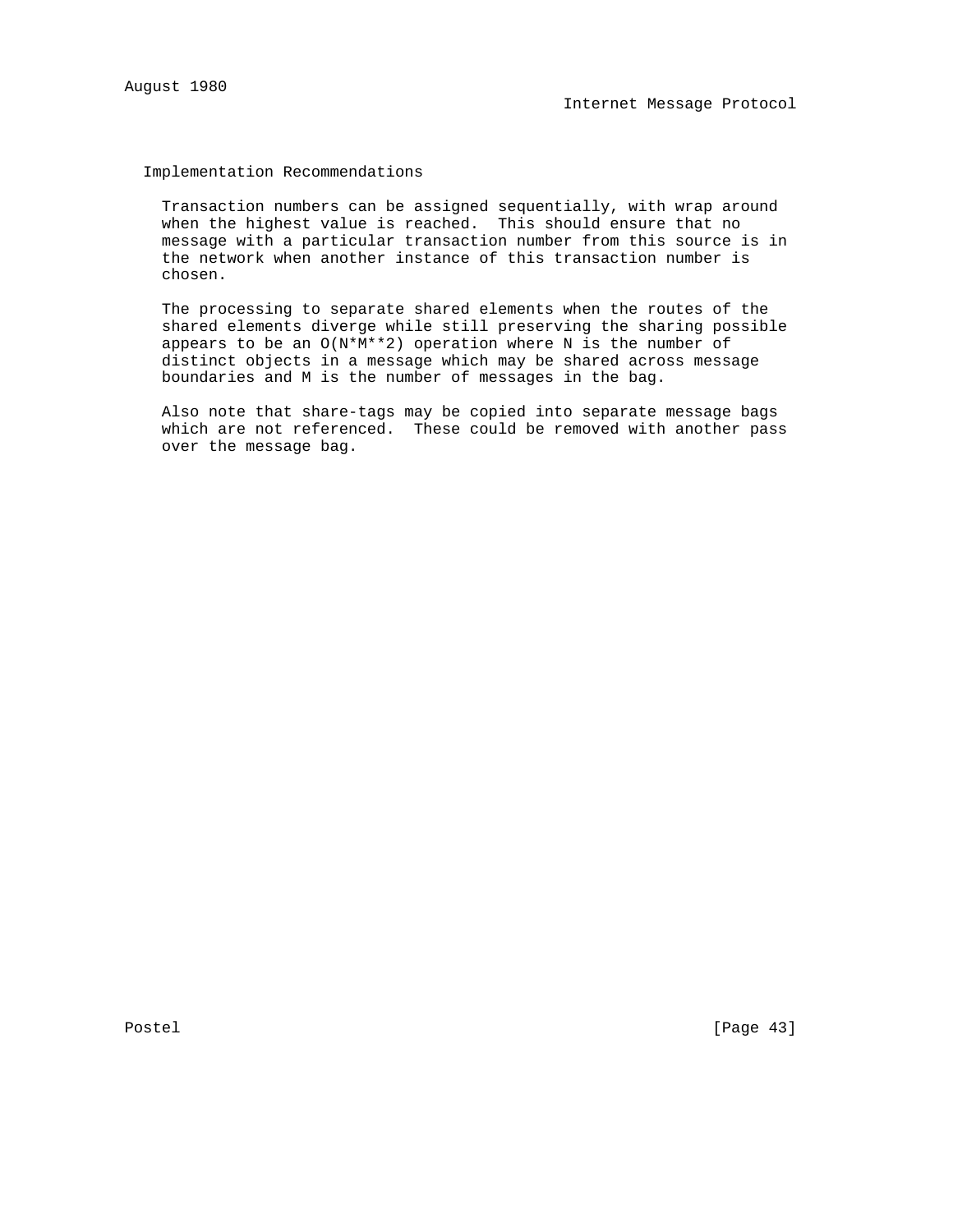August 1980

Internet Message Protocol

[Page 44] Postel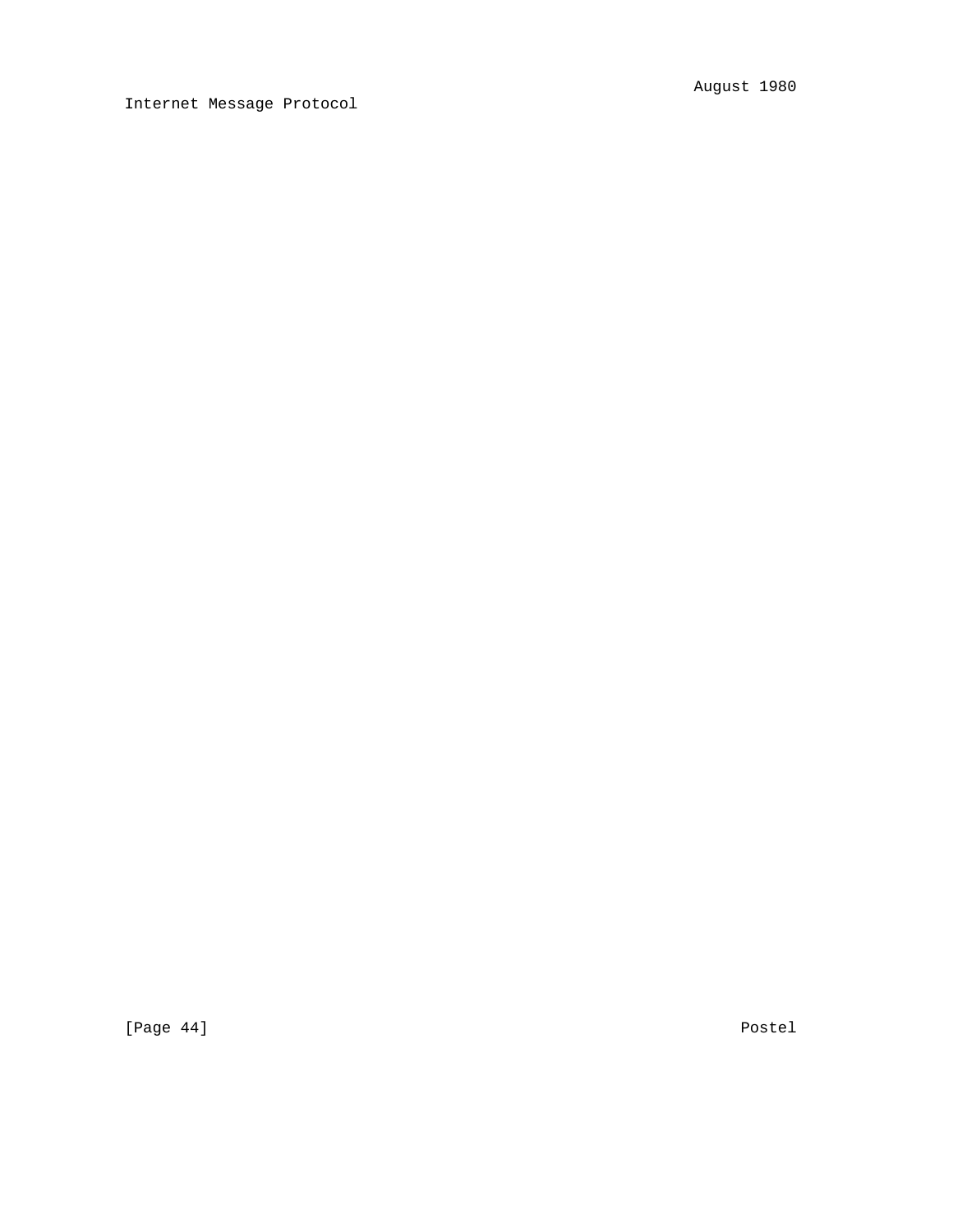August 1980

Internet Message Protocol

 6. EXAMPLES & SCENARIOS Example 1: Message Format Suppose we want to send the following message: Date: 1979-03-29-11:46-08:00 From: Jon Postel <Postel@ISIE> Subject: Meeting Thursday To: Danny Cohen <Cohen@USC-ISIB> CC: Linda Danny: Please mark your calendar for our meeting Thursday at 3 pm.  $--$ jon. It will be encoded in the structured format. The following will present successive steps in the top down generation of this message. The actual document above will not be shown in the coded form. 1. message 2. (identification, command, document) 3. (ID:(mpm-identifier, transaction-number), CMD:(MAILBOX:mailbox, OPERATION:operation, arguments, TRACE:trace), DOC:<<document>>) 4. (ID:(mpm-identifier, transaction-number), CMD:(MAILBOX:mailbox, OPERATION:operation, TYPE-OF-SERVICE:regular, TRACE:trace), DOC:<<document>>) 5. (ID:(MPM:(IA:12,1,0,52,0,45), TRANSACTION:37), CMD:(MAILBOX:(MPM:(IA:12,3,0,52,0,45), NET:ARPA, HOST:ISIB, PORT:45, USER:Cohen), OPERATION:DELIVER, TYPE-OF-SERVICE:REGULAR, TRACE:(MPM:(IA:12,1,0,52,0,45) DATE:1979-03-29-11:46-08:00, ACTION:ORIGIN)), DOC:<<document>>)

Postel [Page 45]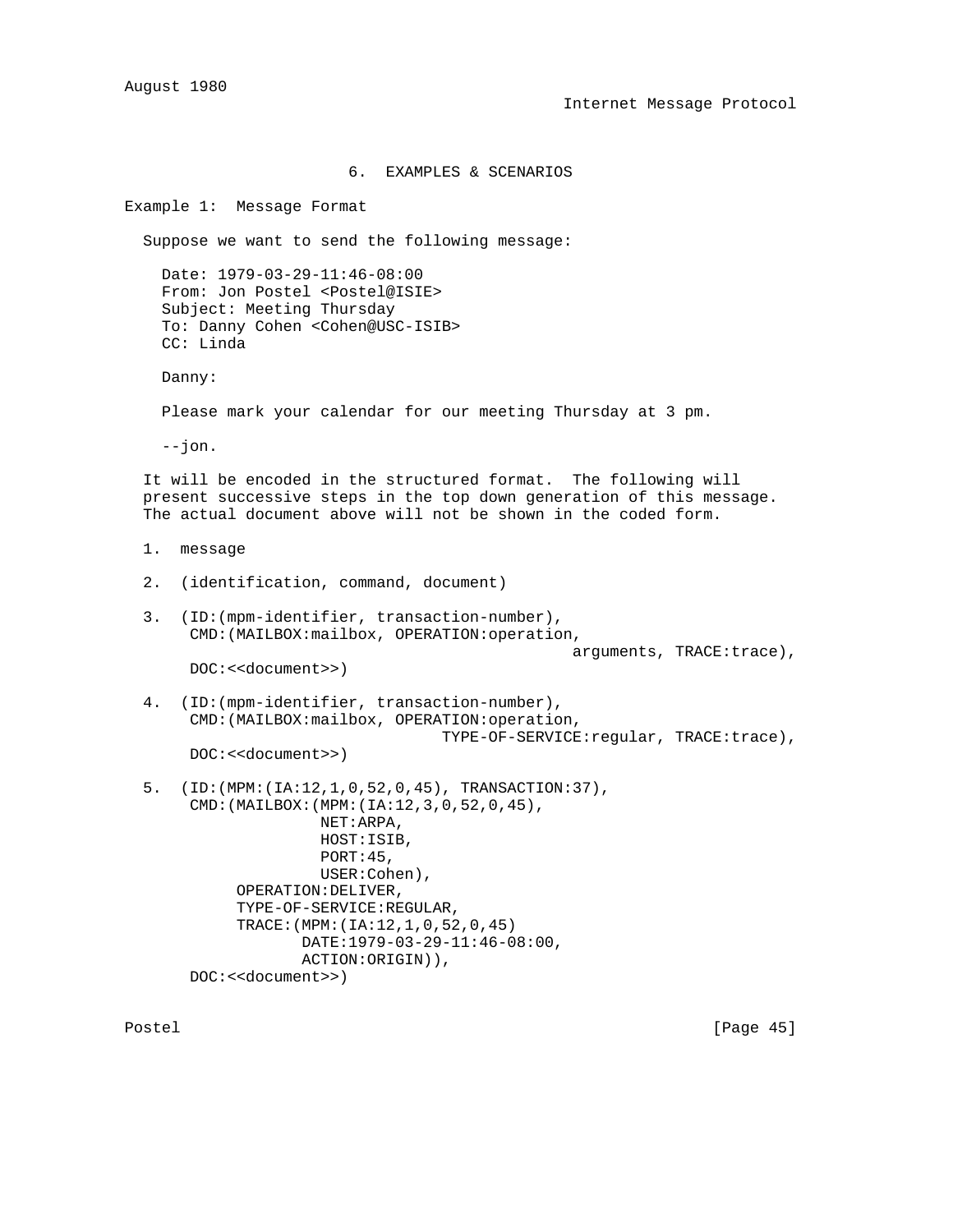Internet Message Protocol Examples & Scenarios

 6. PROPLIST:( ID:PROPLIST:( MPM:PROPLIST:( IA:12,1,0,52,0,45), ENDLIST TRANSACTION:37) ENDLIST, CMD:PROPLIST( MAILBOX:(PROPLIST:( MPM:PROPLIST( IA:12,3,0,52,0,45), ENDLIST NET:ARPA, HOST:ISIB, PORT:45, USER:Cohen ), ENDLIST OPERATION:DELIVER, TYPE-OF-SERVICE:REGULAR, TRACE:(PROPLIST:MPM: (PROPLIST: IA:12,1,0,52,0,45) ENDLIST DATE:1979-03-29-11:46-08:00, ACTION:ORIGIN)), ENDLIST ENDLIST DOC:<<document>>) ENDLIST

[Page 46] Postel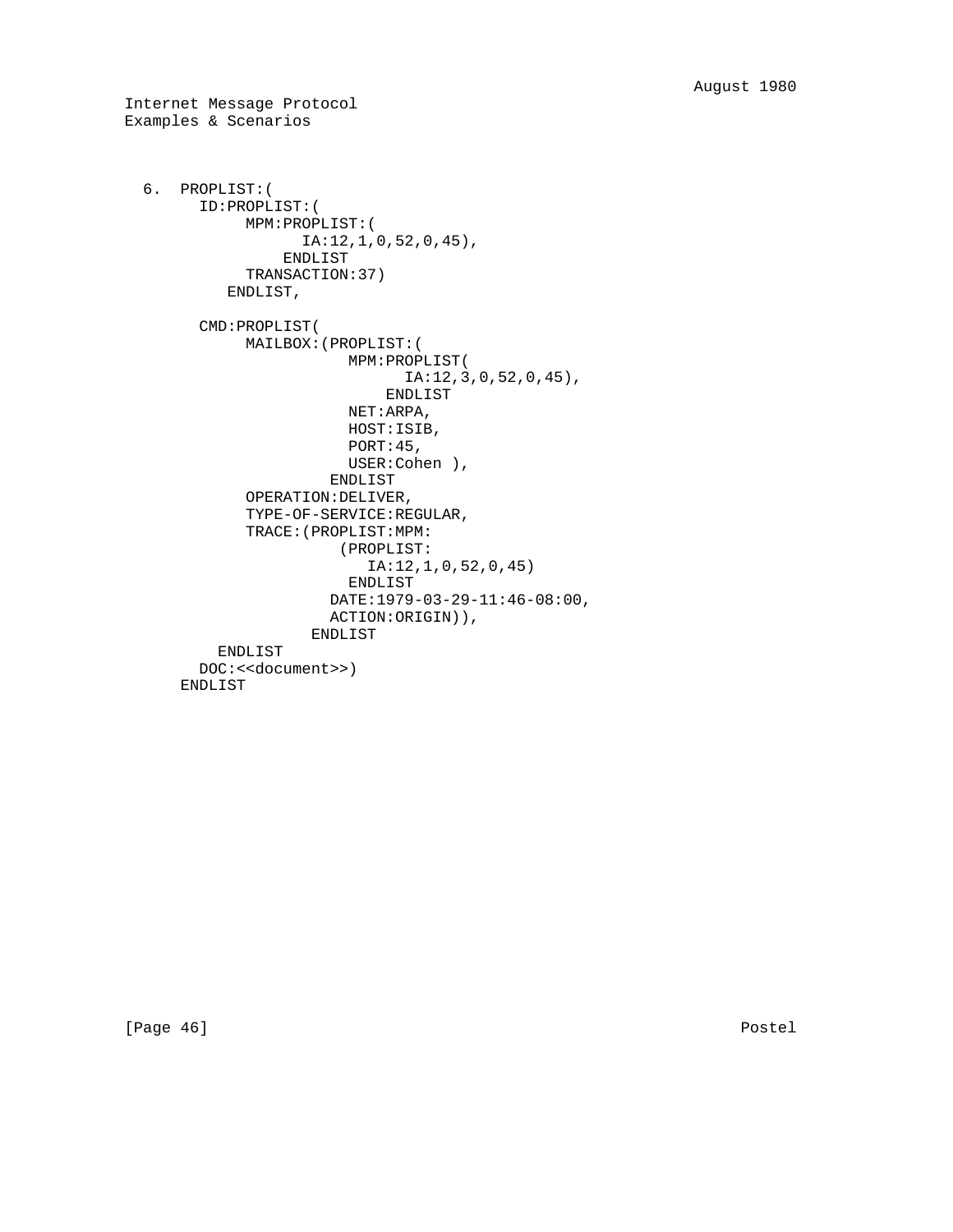Example 2: Delivery and Acknowledgment

 The following are four views of the message of example 1 during the successive transmission from the origination MPM, through a relay MPM, to the destination MPM, and the return of the acknowledgment, through a relay MPM, to the originating MPM.

 +-----------------------------------------------------------------+ A B | sending --> originating --> relay --> destination --> receiving | user MPM MPM MPM MPM user | | | D C | originating <-- relay <-- destination | MPM MPM MPM | +-----------------------------------------------------------------+

Transmission Path

Figure 6.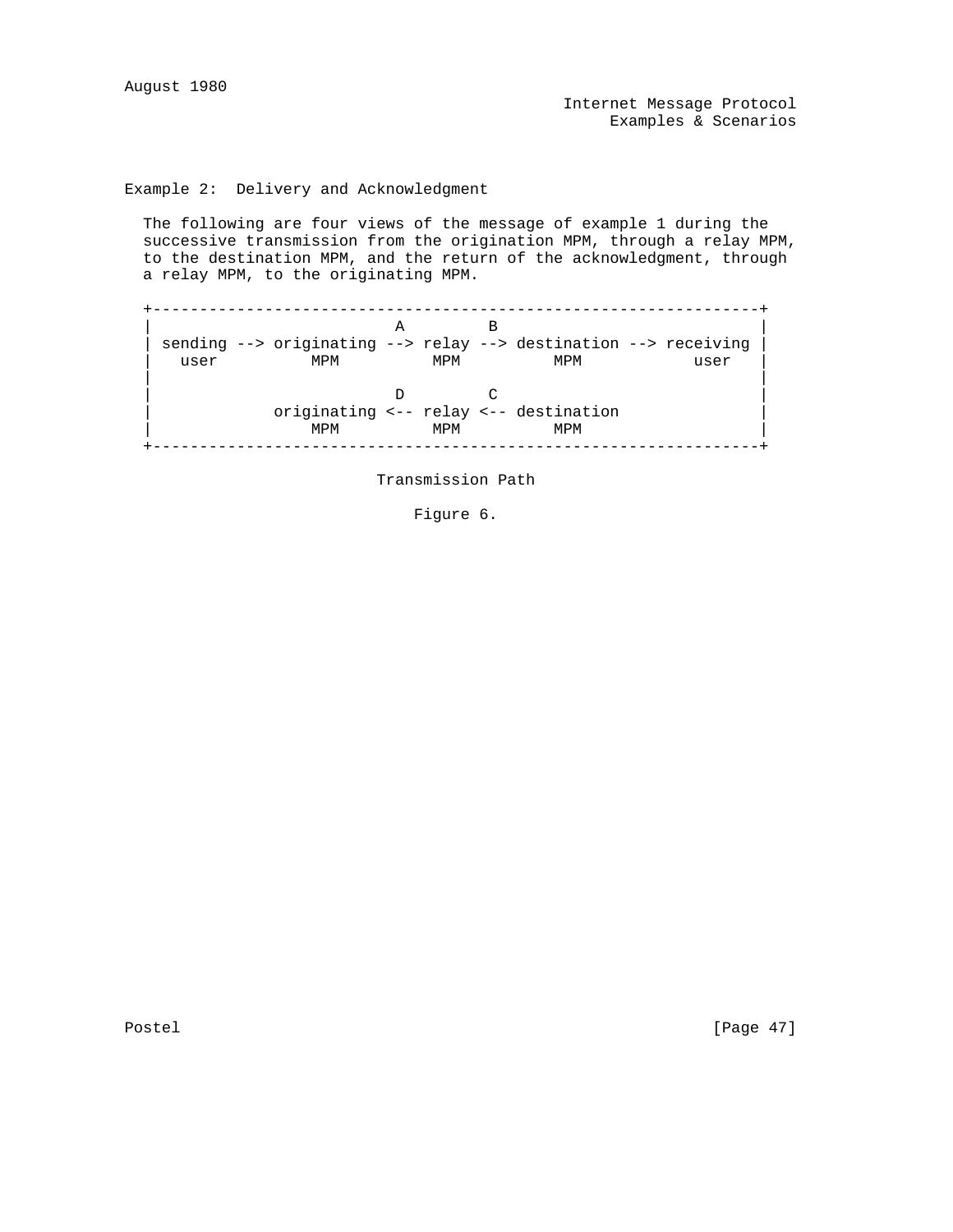```
Internet Message Protocol
Examples & Scenarios
```
 A. Between the originating MPM and the relay MPM. PROPLIST: NAME:"ID", PROPLIST: NAME:"MPM", PROPLIST: NAME:"IA", NAME:"10,1,0,52,0,45" ENDLIST NAME:"TRANSACTION", INTEGER:37 ENDLIST NAME:"CMD", PROPLIST: NAME:"MAILBOX", PROPLIST: NAME:"MPM", PROPLIST: NAME:"IA", NAME:"10,3,0,52,0,45" ENDLIST NAME:"NET", NAME:"ARPA" NAME:"HOST", NAME:"ISIB" NAME:"PORT", NAME:"45" NAME:"USER", NAME:"Cohen" ENDLIST NAME:"OPERATION", NAME:"DELIVER" NAME:"TYPE-OF-SERVICE", NAME:"REGULAR" NAME:"TRACE", LIST: PROPLIST: NAME:"MPM", PROPLIST: NAME:"IA", NAME:"10,1,0,52,0,45" ENDLIST NAME:"DATE", NAME:"1979-03-29-11:47.5-08:00" NAME:"ACTION", NAME:"ORIGIN" ENDLIST ENDLIST ENDLIST NAME:"DOC", <<document>> ENDLIST

[Page 48] Postel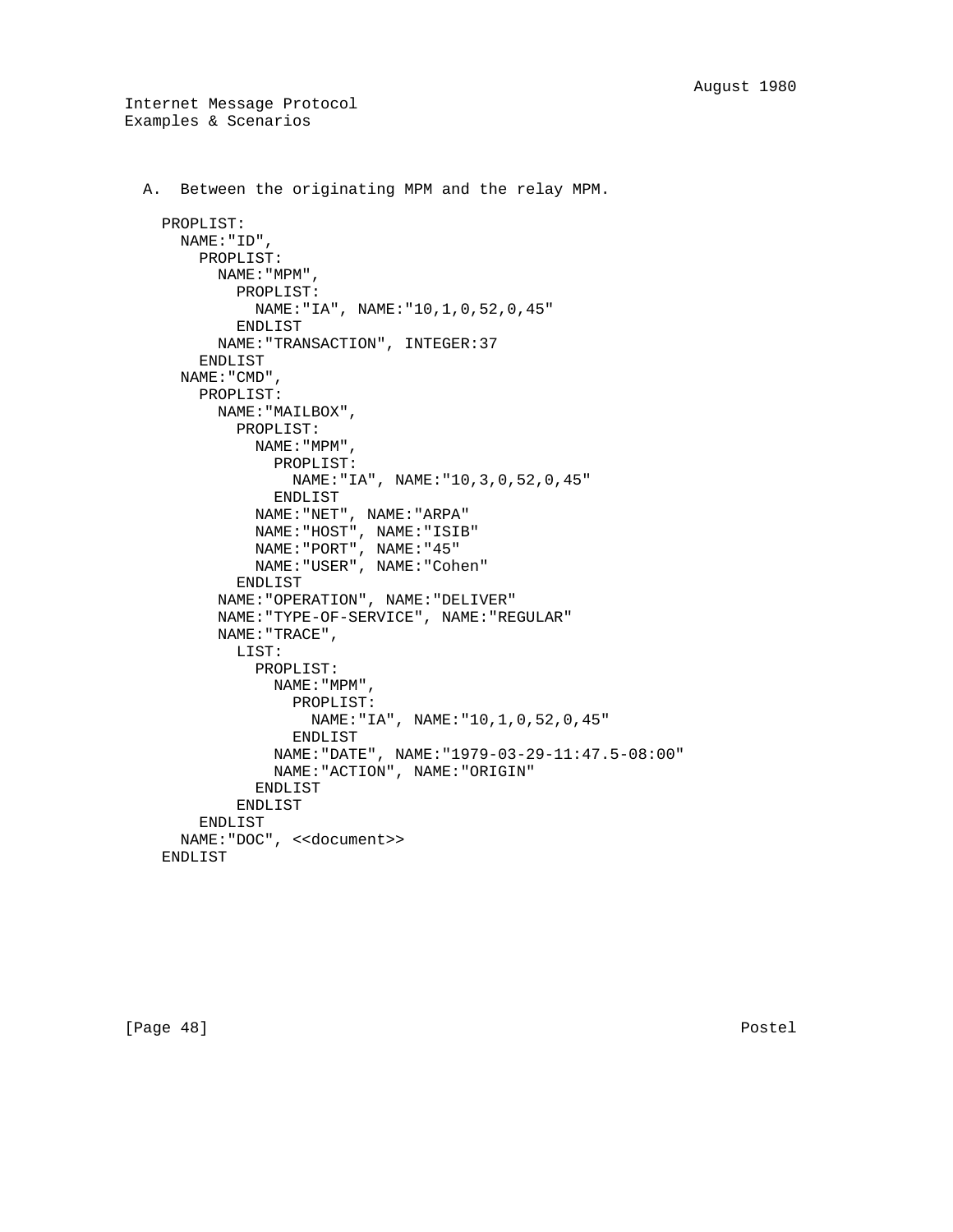```
 B. Between the relay MPM and the destination MPM.
  PROPLIST:
    NAME:"ID",
      PROPLIST:
         NAME:"MPM",
           PROPLIST:
             NAME:"IA", NAME:"10,1,0,52,0,45"
           ENDLIST
         NAME:"TRANSACTION", INTEGER:37
       ENDLIST
     NAME:"CMD",
       PROPLIST:
         NAME:"MAILBOX",
           PROPLIST:
             NAME:"MPM",
               PROPLIST:
                 NAME:"IA", NAME:"10,3,0,52,0,45"
               ENDLIST
             NAME:"NET", NAME:"ARPA"
             NAME:"HOST", NAME:"ISIB"
             NAME:"PORT", NAME:"45"
             NAME:"USER", NAME:"Cohen"
           ENDLIST
         NAME:"OPERATION", NAME:"DELIVER"
         NAME:"TYPE-OF-SERVICE", NAME:"REGULAR"
         NAME:"TRACE",
           LIST:
             PROPLIST:
               NAME:"MPM",
                 PROPLIST:
                   NAME:"IA", NAME:"10,1,0,52,0,45"
                 ENDLIST
               NAME:"DATE", NAME:"1979-03-29-11:47.5-08:00"
               NAME:"ACTION", NAME:"ORIGIN"
             ENDLIST
             PROPLIST:
               NAME:"MPM",
                 PROPLIST:
                   NAME:"IA", NAME:"10,2,0,52,0,45"
                 ENDLIST
               NAME:"DATE", NAME:"1979-03-29-11:48-08:00"
               NAME:"ACTION", NAME:"RELAY"
             ENDLIST
           ENDLIST
       ENDLIST
     NAME:"DOC", <<document>>
```
Postel [Page 49]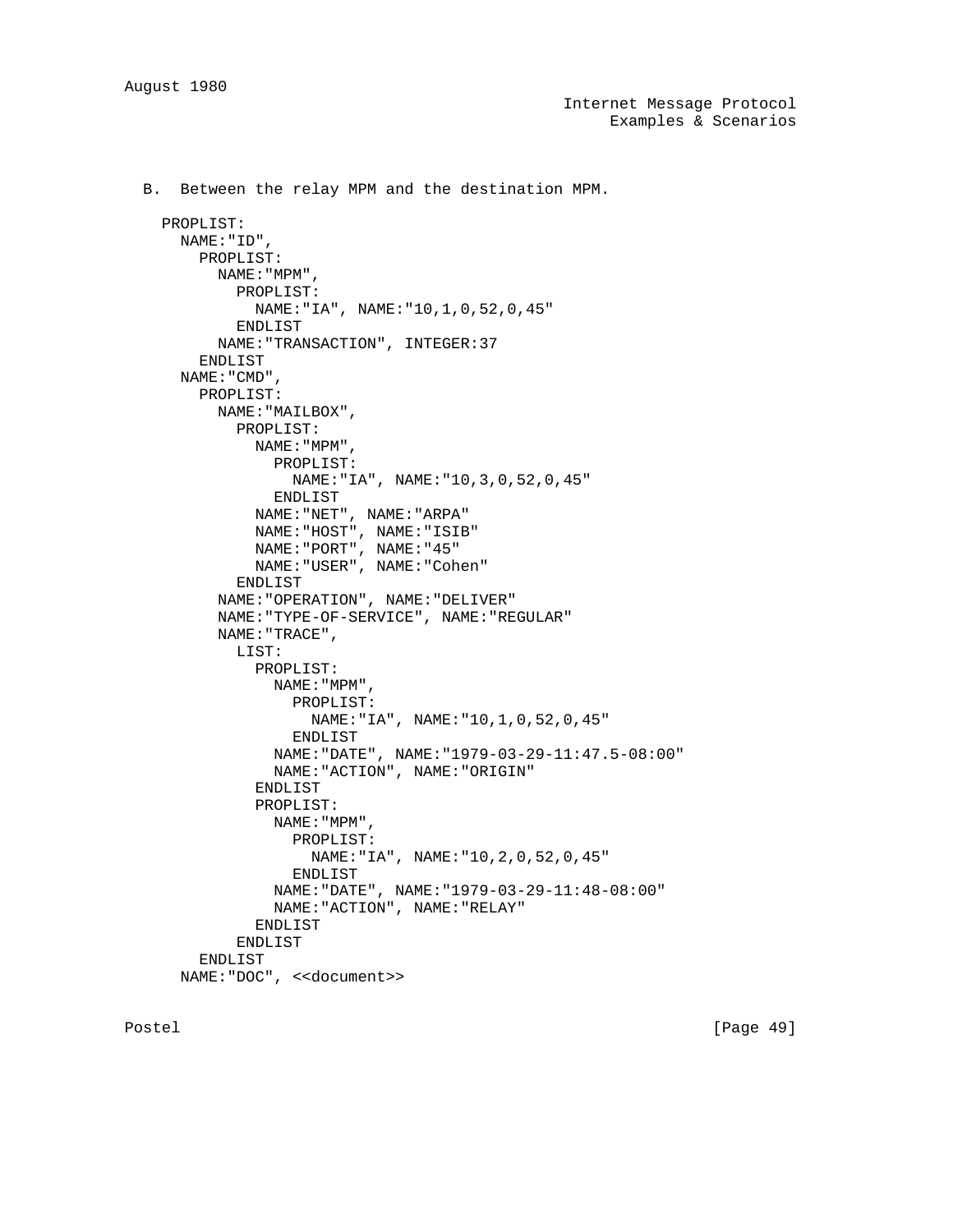```
Internet Message Protocol
Examples & Scenarios
     ENDLIST
   C. Between the destination MPM and the relay MPM.
     PROPLIST:
       NAME:"ID",
         PROPLIST:
           NAME:"MPM",
             PROPLIST:
               NAME:"IA", NAME:"10,3,0,52,0,45"
             ENDLIST
           NAME:"TRANSACTION", INTEGER:1993
         ENDLIST
       NAME:"CMD",
         PROPLIST:
           NAME:"MAILBOX",
             PROPLIST:
               NAME:"MPM",
                  PROPLIST:
                   NAME:"IA", INTEGER:"10,1,0,52,0,45"
                 ENDLIST
               NAME:"NET", NAME:"ARPA"
               NAME:"HOST", NAME:"ISIE"
               NAME:"PORT", NAME:"45"
               NAME:"USER", NAME:"*MPM*"
             ENDLIST
           NAME:"OPERATION", NAME:"ACKNOWLEDGE"
           NAME:"REFERENCE",
             PROPLIST:
               NAME:"MPM",
                 PROPLIST:
                   NAME:"IA", NAME:"10,1,0,52,0,45"
                 ENDLIST
               NAME:"TRANSACTION", INTEGER:37
             ENDLIST
           NAME:"ADDRESS",
             PROPLIST:
               NAME:"MPM",
                 PROPLIST:
                   NAME:"IA", INTEGER:"10,3,0,52,0,45"
                  ENDLIST
               NAME:"USER", NAME:"Cohen"
             ENDLIST
           NAME:"TYPE-OF-SERVICE", NAME:"REGULAR"
           NAME:"ERROR-CLASS", INDEX:0
           NAME:"ERROR-STRING", NAME:"Ok"
           NAME:"TRAIL",
```
[Page 50] Postel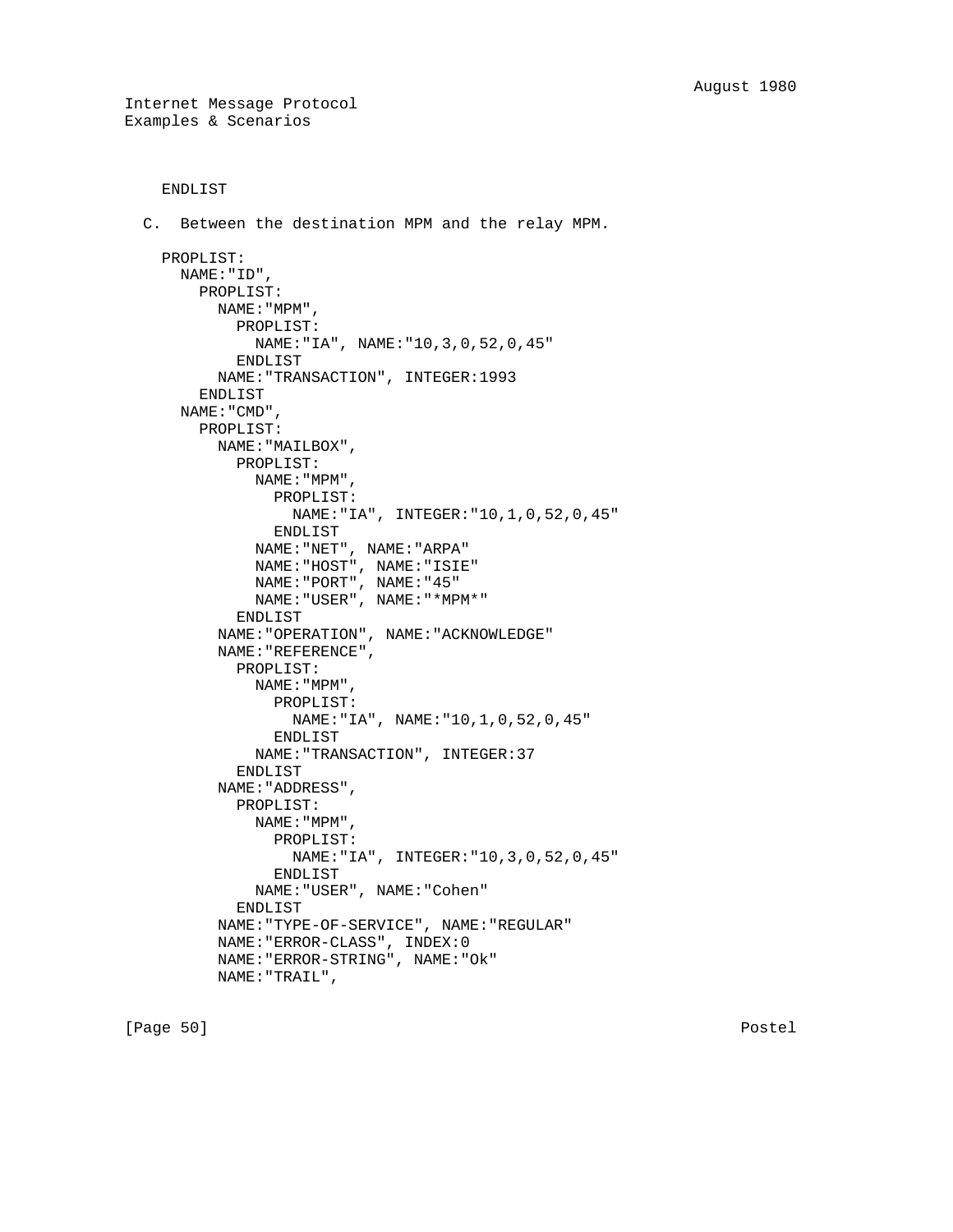LIST: PROPLIST: NAME:"MPM", PROPLIST: NAME:"IA", NAME:"10,1,0,52,0,45" ENDLIST NAME:"DATE", NAME:"1979-03-29-11:47.5-08:00" NAME:"ACTION", NAME:"ORIGIN" ENDLIST PROPLIST: NAME:"MPM", PROPLIST: NAME:"IA", NAME:"10,2,0,52,0,45" ENDLIST NAME:"DATE", NAME:"1979-03-29-11:48-08:00" NAME:"ACTION", NAME:"RELAY" ENDLIST PROPLIST: NAME:"MPM", PROPLIST: NAME:"IA", NAME:"10,3,0,52,0,45" ENDLIST NAME:"DATE", NAME:"1979-03-29-11:51.567-08:00" NAME:"ACTION", NAME:"DESTINATION" ENDLIST ENDLIST NAME:"TRACE", LIST: PROPLIST: NAME:"MPM", PROPLIST: NAME:"IA", NAME:"10,3,0,52,0,45" ENDLIST NAME:"DATE", NAME:"1979-03-29-11:52-08:00" NAME:"ACTION", NAME:"ORIGIN" ENDLIST ENDLIST ENDLIST ENDLIST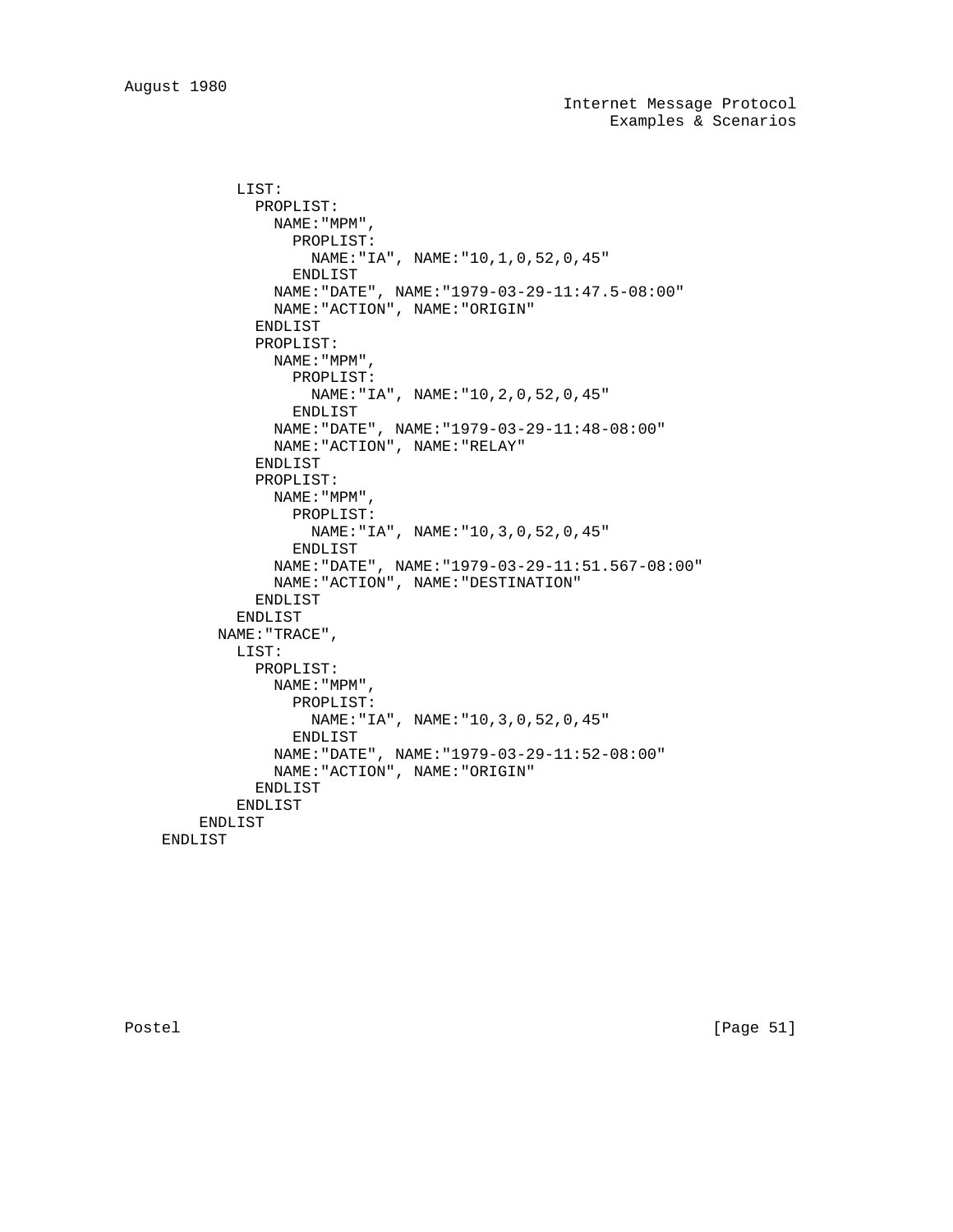```
Internet Message Protocol
Examples & Scenarios
```
 D. Between the relay MPM and the originating MPM. PROPLIST: NAME:"ID", PROPLIST: NAME:"MPM", PROPLIST: NAME:"IA", NAME:"10,3,0,52,0,45" ENDLIST NAME:"TRANSACTION", INTEGER:1993 ENDLIST NAME:"CMD", PROPLIST: NAME:"MAILBOX", PROPLIST: NAME:"MPM", PROPLIST: NAME:"IA", INTEGER:"10,1,0,52,0,45" ENDLIST NAME:"NET", NAME:"ARPA" NAME:"HOST", NAME:"ISIE" NAME:"PORT", NAME:"45" NAME:"USER", NAME:"\*MPM\*" ENDLIST NAME:"OPERATION", NAME:"ACKNOWLEDGE" NAME:"REFERENCE", PROPLIST: NAME:"MPM", PROPLIST: NAME:"IA", NAME:"10,1,0,52,0,45" ENDLIST NAME:"TRANSACTION", INTEGER:37 ENDLIST NAME:"ADDRESS", PROPLIST: NAME:"MPM", PROPLIST: NAME:"IA", INTEGER:"10,3,0,52,0,45" ENDLIST NAME:"USER", NAME:"Cohen" ENDLIST NAME:"TYPE-OF-SERVICE", NAME:"REGULAR" NAME:"ERROR-CLASS", INDEX:0 NAME:"ERROR-STRING", NAME:"Ok" NAME:"TRAIL", LIST: PROPLIST:

[Page 52] Postel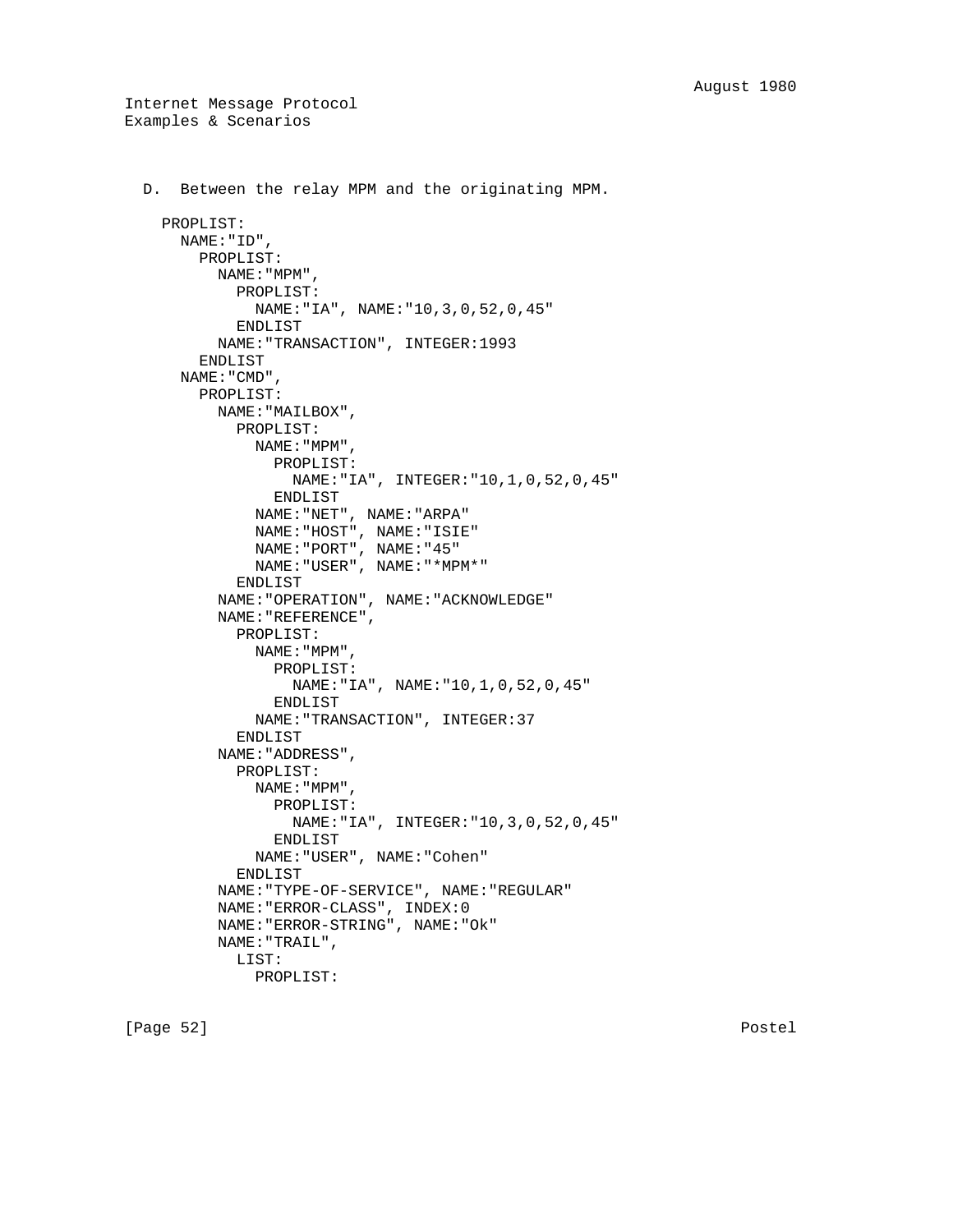```
 NAME:"MPM",
               PROPLIST:
                 NAME:"IA", NAME:"10,1,0,52,0,45"
               ENDLIST
             NAME:"DATE", NAME:"1979-03-29-11:47.5-08:00"
             NAME:"ACTION", NAME:"ORIGIN"
           ENDLIST
           PROPLIST:
             NAME:"MPM",
               PROPLIST:
                 NAME:"IA", NAME:"10,2,0,52,0,45"
               ENDLIST
             NAME:"DATE", NAME:"1979-03-29-11:48-08:00"
             NAME:"ACTION", NAME:"RELAY"
           ENDLIST
           PROPLIST:
             NAME:"MPM",
               PROPLIST:
                 NAME:"IA", NAME:"10,3,0,52,0,45"
               ENDLIST
             NAME:"DATE", NAME:"1979-03-29-11:51.567-08:00"
             NAME:"ACTION", NAME:"DESTINATION"
           ENDLIST
         ENDLIST
       NAME:"TRACE",
         LIST:
           PROPLIST:
             NAME:"MPM",
               PROPLIST:
                 NAME:"IA", NAME:"10,3,0,52,0,45"
               ENDLIST
             NAME:"DATE", NAME:"1979-03-29-11:52-08:00"
             NAME:"ACTION", NAME:"ORIGIN"
           ENDLIST
           PROPLIST:
             NAME:"MPM",
               PROPLIST:
                 NAME:"IA", NAME:"10,2,0,52,0,45"
               ENDLIST
             NAME:"DATE", NAME:"1979-03-29-11:52.345-08:00"
             NAME:"ACTION", NAME:"RELAY"
           ENDLIST
         ENDLIST
     ENDLIST
 ENDLIST
```
Postel [Page 53]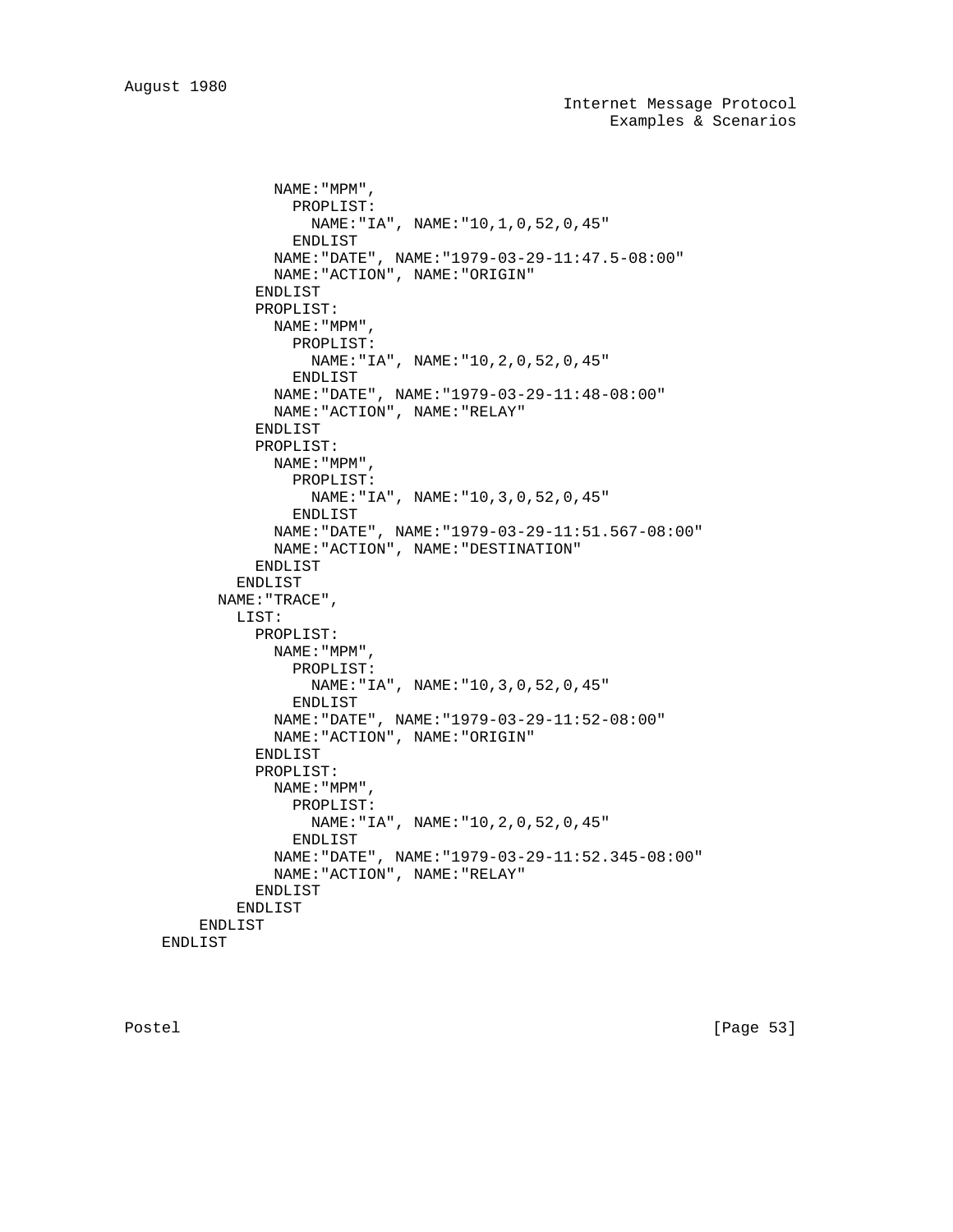August 1980

Internet Message Protocol

[Page 54] Postel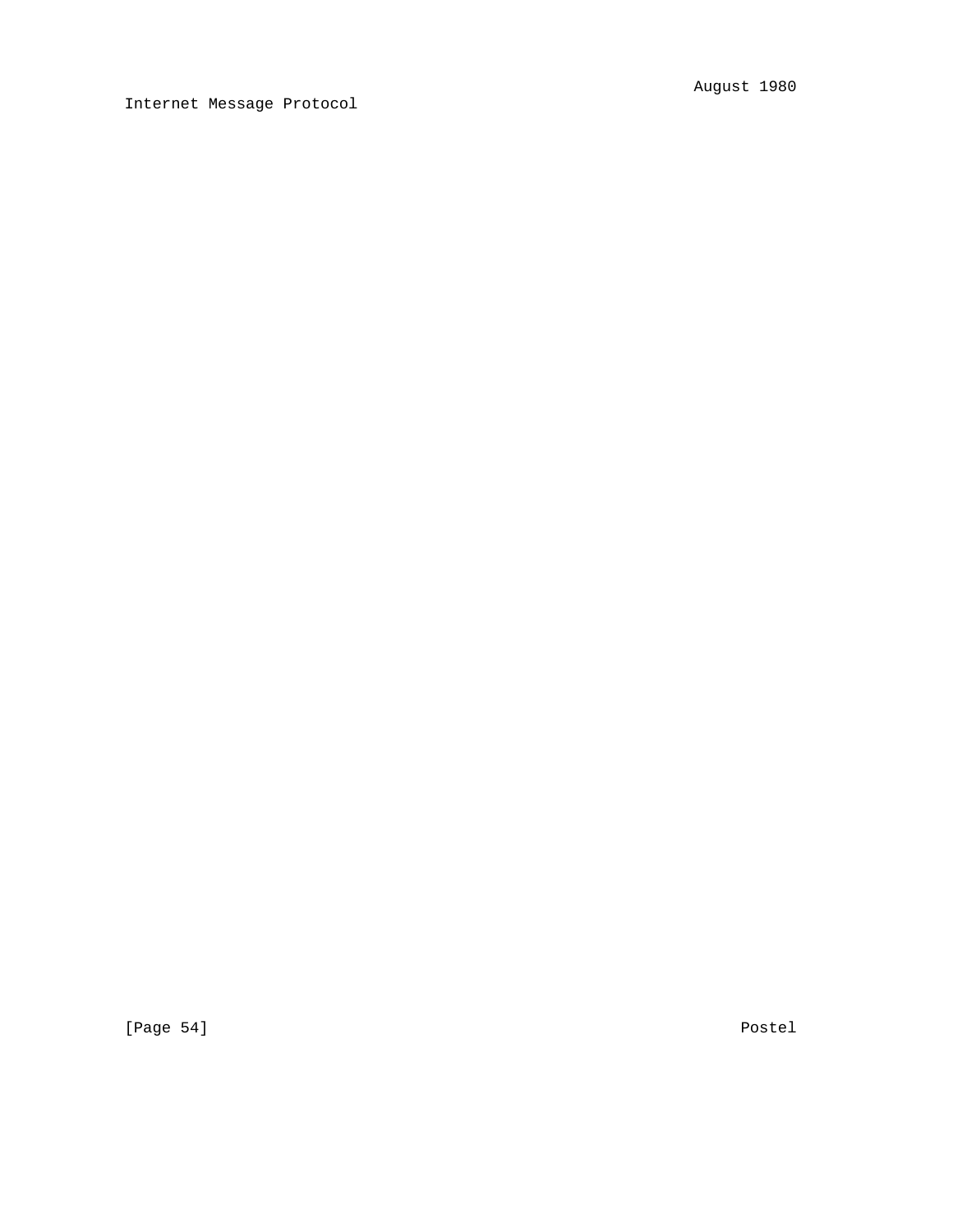# 7. SPECIFICATION SUMMARY

7.1. Message Fields All keywords used in this protocol are to be recognized independent of case. action: NAME (one of) "ORIGIN" | "RELAY" | "FORWARD" | "DESTINATION" address: PROPLIST (one of) NAME: "MPM", <mpm-identifier> NAME: "USER", <user> or NAME: "NET", <net> NAME: "HOST", <host> NAME: "PORT", <port> NAME: "USER", <user> answer: BOOLEAN city: NAME command: PROPLIST NAME: "MAILBOX", <mailbox> NAME: "OPERATION", <operation> <<arguments>> NAME: "ERROR-CLASS", <error-class> (only in replies) NAME: "ERROR-STRING", <error-string> (only in replies) NAME: "TRACE", <trace> country: NAME document: <<document>> error-class: INDEX error-string: NAME host: NAME

Postel [Page 55]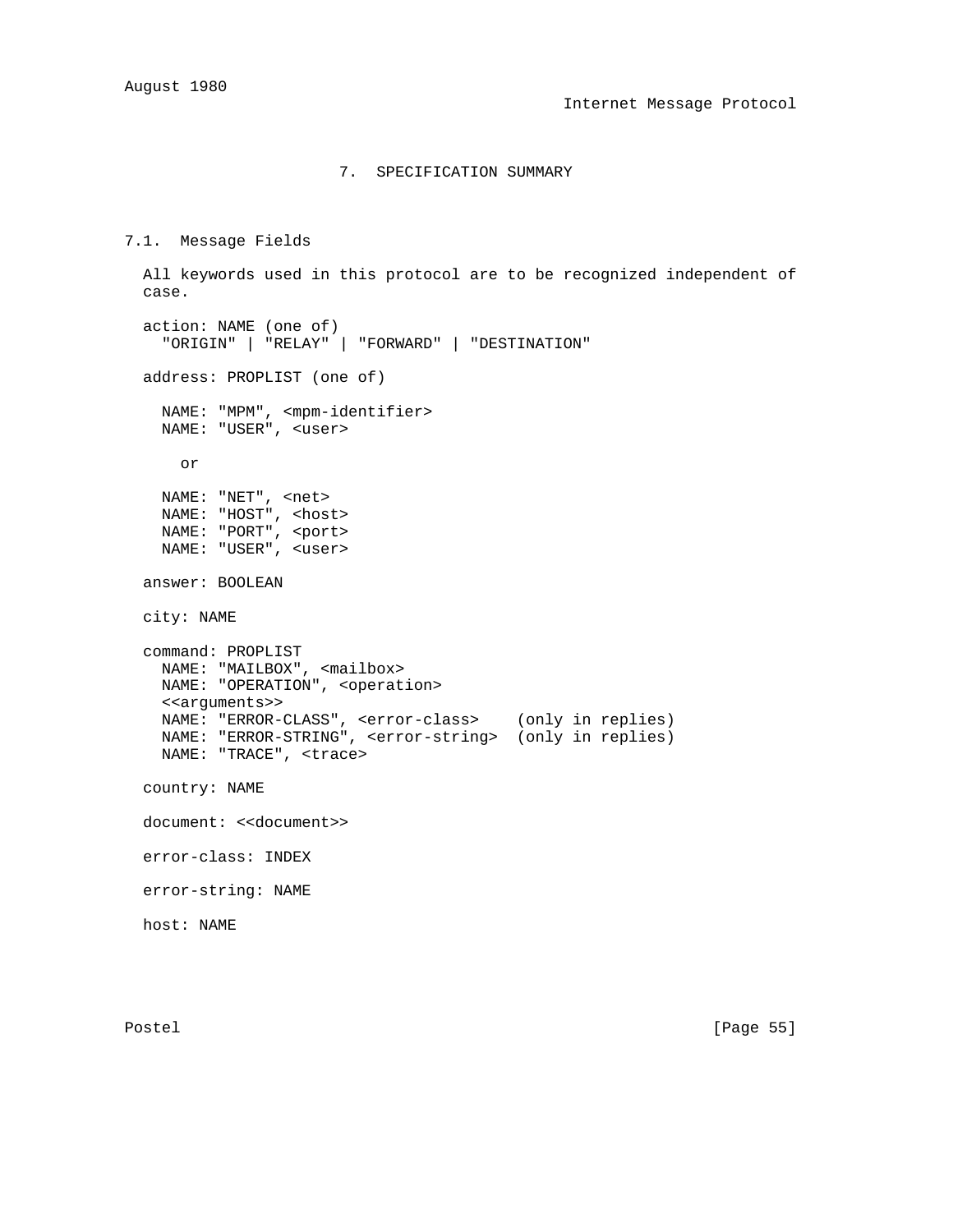handling-stamp: PROPLIST NAME: "MPM", <mpm-identifier> NAME: "DATE", <date> NAME: "ACTION", <action> identification: LIST NAME: "MPM", <mpm-identifier> NAME: "TRANSACTION", <transaction-number> internet-address: NAME mailbox: PROPLIST (some of) NAME: "MPM", <mpm-identifier> NAME: "NET", <net> NAME: "HOST", <host> NAME: "PORT", <port> NAME: "USER", <user> NAME: "ORG", <organization> NAME: "CITY", <city> NAME: "STATE", <state> NAME: "COUNTRY", <country> NAME: "ZIP", <zip-code> NAME: "PHONE", <phone-number> <<other-items>> message: PROPLIST NAME: "ID", <identification> NAME: "CMD", <command> NAME: "DOC", <document> (only in deliver) mpm-identifier: PROPLIST (one of) NAME: "IA", <internet-address> or NAME: "X121", <x121-address> net: NAME operation: NAME (one of) "DELIVER" | "ACKNOWLEDGE | "PROBE" | "RESPONSE | "CANCEL" | "CANCELED" organization: NAME phone-number: NAME [Page 56] Postel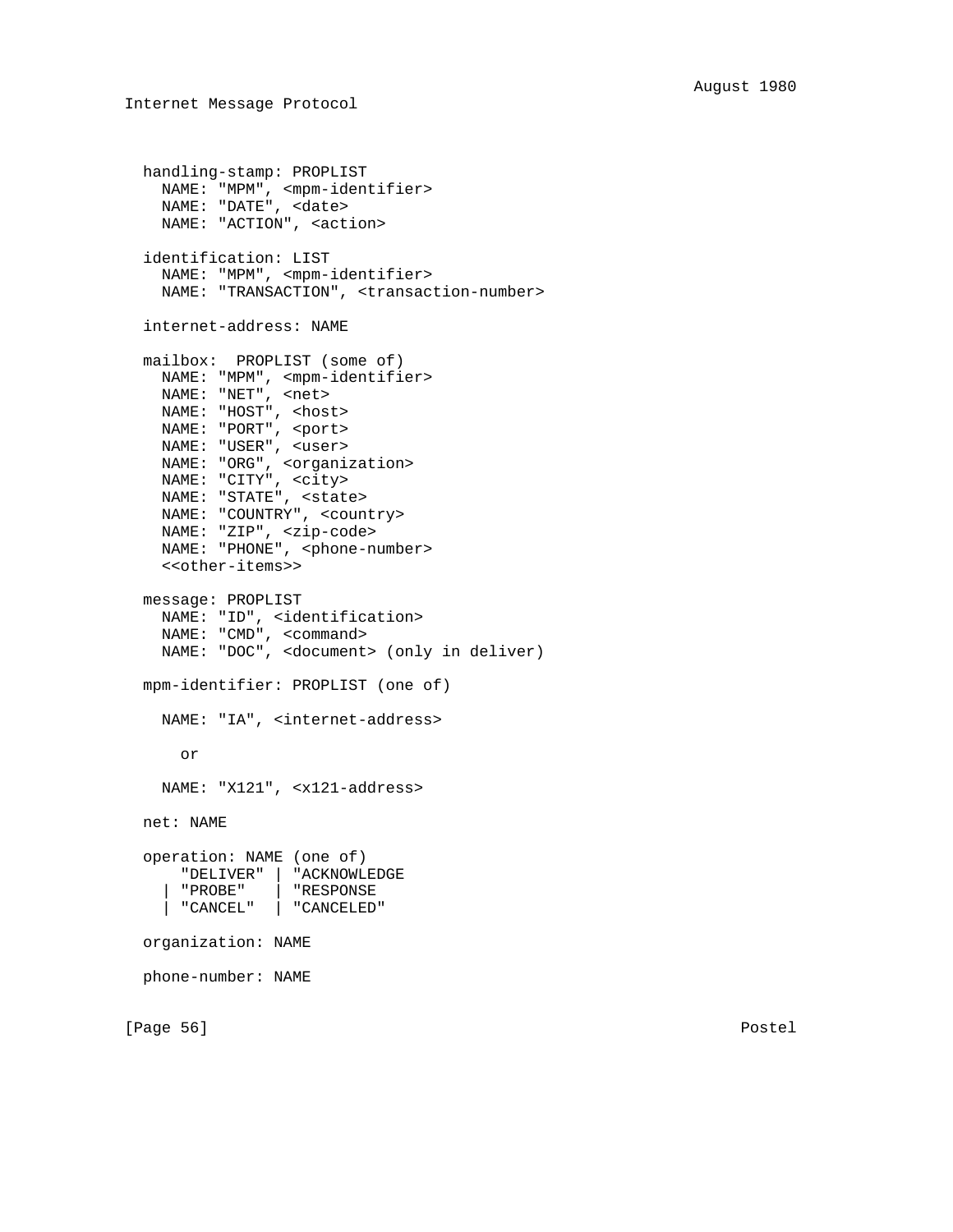port: NAME state: NAME trace: LIST <handling-stamp> ... trail: LIST <handling-stamp> ... transaction-number: INTEGER type-of-service: NAME (one or more of) "REGULAR" | "FORWARD" | "GENDEL" | "PRIORITY" user: NAME x121-address: NAME zip-code: NAME

Postel [Page 57]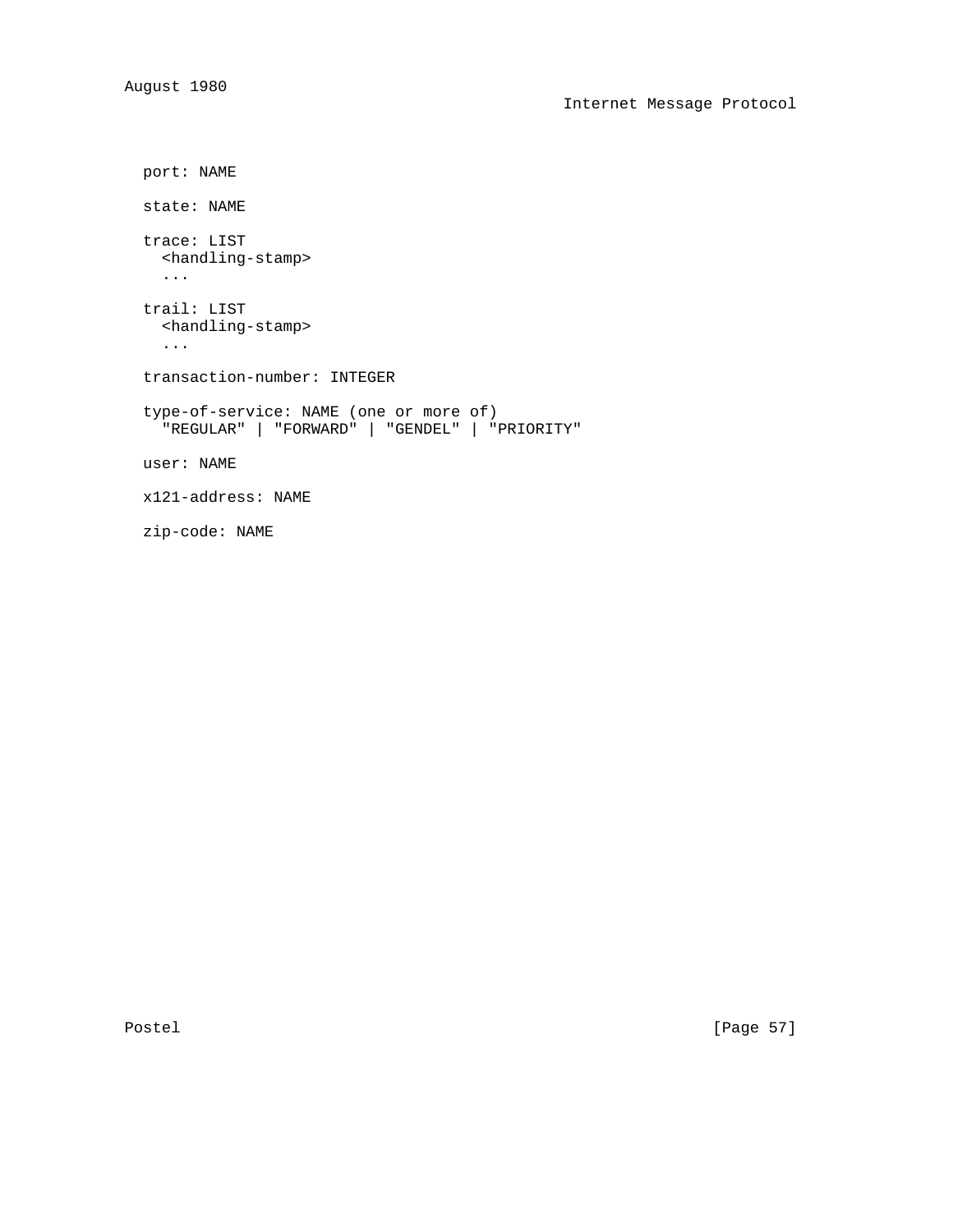```
7.2. Deliver Message
  PROPLIST:
    NAME:"ID",
      PROPLIST:
         NAME:"MPM",
           PROPLIST:
             NAME:"IA", NAME:<internet-address>
           ENDLIST
         NAME:"TRANSACTION", INTEGER:<transaction-number>
       ENDLIST
    NAME:"CMD",
       PROPLIST:
         NAME:"MAILBOX",
           PROPLIST:
             NAME:"MPM",
               PROPLIST:
                 NAME:"IA", INTEGER:<internet-address>
               ENDLIST
            NAME: "NET", NAME: < net >
             NAME:"HOST", NAME:<host>
            NAME: "PORT", NAME: < port>
 NAME:"USER", NAME:<user>
 NAME:"ORG", NAME:<organization>
            NAME: "CITY", NAME: < city>
            NAME: "STATE", NAME: < state>
             NAME:"COUNTRY", NAME:<country>
             NAME:"ZIP", NAME:<zip-code>
            NAME: "PHONE", NAME: < phone-number>
             <<other-items>>
           ENDLIST
         NAME:"OPERATION", NAME:"DELIVER"
         NAME:"TYPE-OF-SERVICE", NAME:<type-of-service>
         NAME:"TRACE",
           LIST:
             PROPLIST:
               NAME:"MPM",
                 PROPLIST:
                   NAME:"IA", INTEGER:<internet-address>
                 ENDLIST
               NAME:"DATE", NAME:<date>
               NAME:"ACTION", NAME:<action>
             ENDLIST
             ...
           ENDLIST
       ENDLIST
    NAME:"DOC", <<document>>
   ENDLIST
```
[Page 58] Postel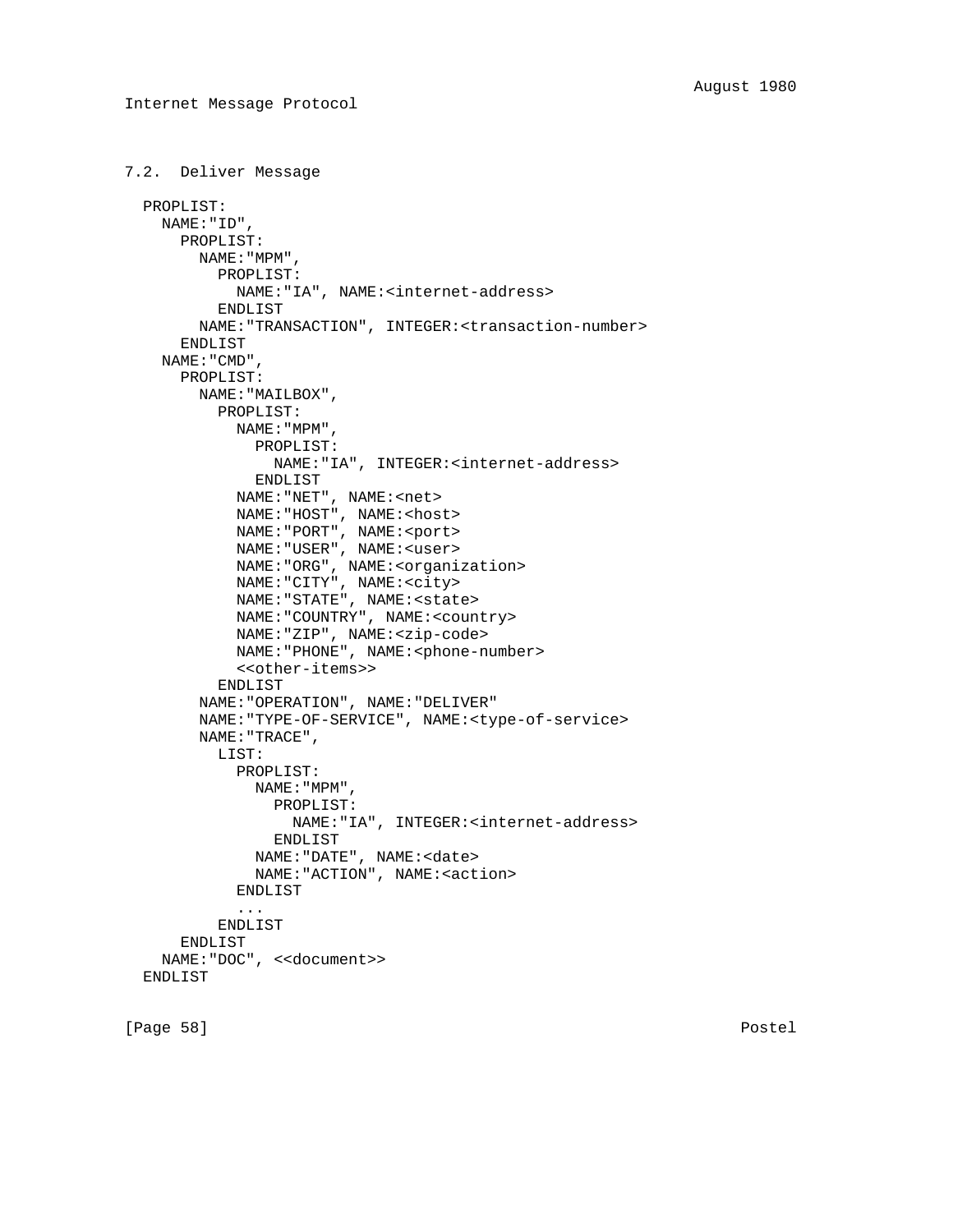```
7.3. Acknowledge Message
   PROPLIST:
     NAME:"ID",
      PROPLIST:
         NAME:"MPM",
           PROPLIST:
             NAME:"IA", NAME:<internet-address>
           ENDLIST
         NAME:"TRANSACTION", INTEGER:<transaction-number>
       ENDLIST
     NAME:"CMD",
       PROPLIST:
         NAME:"MAILBOX",
           PROPLIST:
             NAME:"MPM",
               PROPLIST:
                 NAME:"IA", INTEGER:<internet-address>
               ENDLIST
             NAME:"USER", NAME:"*MPM*"
            NAME: "NET", NAME: <net>
            NAME: "PORT", NAME: <port>
            NAME: "HOST", NAME: <host>
           ENDLIST
         NAME:"OPERATION", NAME:"ACKNOWLEDGE"
         NAME:"REFERENCE",
           PROPLIST:
             NAME:"MPM",
               PROPLIST:
                 NAME:"IA", NAME:<internet-address>
               ENDLIST
             NAME:"TRANSACTION", INTEGER:<transaction-number>
           ENDLIST
         NAME:"ADDRESS",
           PROPLIST:
             NAME:"MPM",
               PROPLIST:
                 NAME:"IA", INTEGER:<internet-address>
               ENDLIST
             NAME:"USER", NAME:<user>
           ENDLIST
         NAME:"TYPE-OF-SERVICE", NAME:<type-of-service>
         NAME:"ERROR-CLASS", INDEX:<error-class>
         NAME:"ERROR-STRING", NAME:<error-string>
         NAME:"TRAIL",
           LIST:
             PROPLIST:
               NAME:"MPM",
```
Postel [Page 59]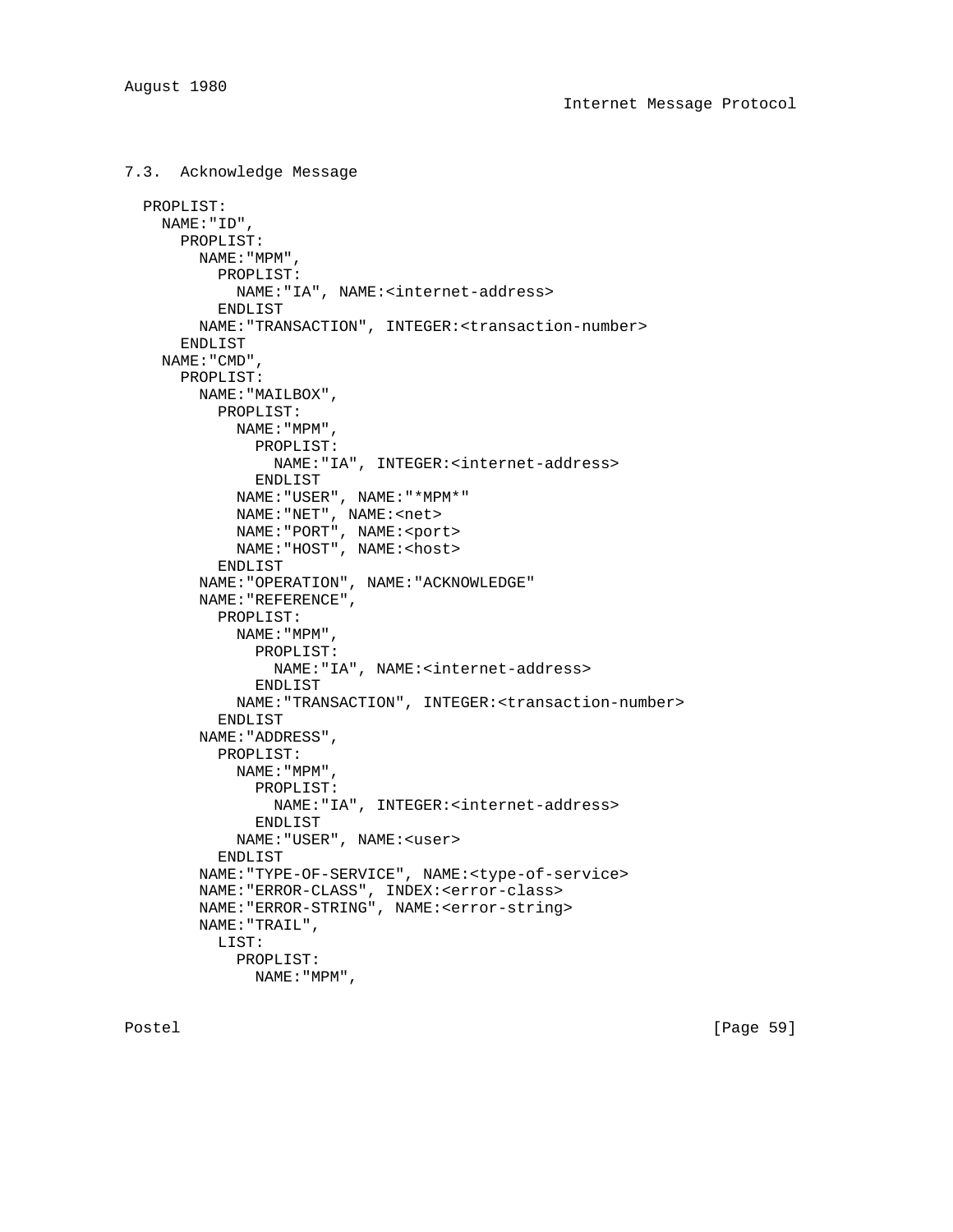```
 PROPLIST:
                 NAME:"IA", INTEGER:<internet-address>
               ENDLIST
             NAME:"DATE", NAME:<date>
            NAME: "ACTION", NAME:<action>
           ENDLIST
           ...
         ENDLIST
       NAME:"TRACE",
         LIST:
           PROPLIST:
             NAME:"MPM",
              PROPLIST:
                 NAME:"IA", INTEGER:<internet-address>
               ENDLIST
             NAME:"DATE", NAME:<date>
             NAME:"ACTION", NAME:<action>
           ENDLIST
           ...
         ENDLIST
     ENDLIST
 ENDLIST
```
[Page 60] Postel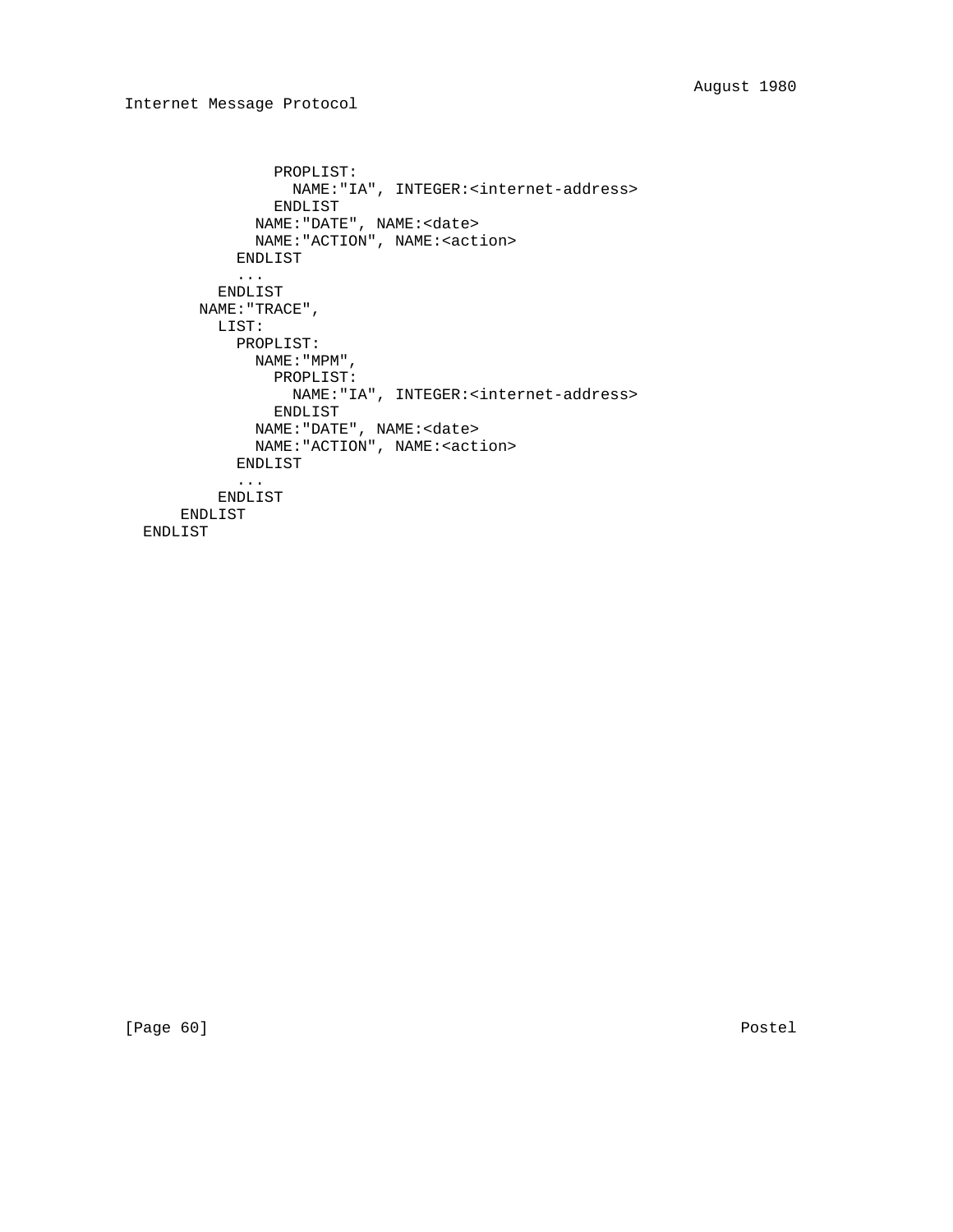```
7.4. Probe Message
  PROPLIST:
    NAME:"ID",
      PROPLIST:
         NAME:"MPM",
           PROPLIST:
            NAME:"IA", NAME:<internet-address>
           ENDLIST
         NAME:"TRANSACTION", INTEGER:<transaction-number>
       ENDLIST
    NAME:"CMD",
      PROPLIST:
         NAME:"MAILBOX",
           PROPLIST:
            NAME:"MPM",
              PROPLIST:
                 NAME:"IA", INTEGER:<internet-address>
               ENDLIST
            NAME: "NET", NAME: < net >
            NAME: "HOST", NAME: <host>
            NAME: "PORT", NAME: < port>
 NAME:"USER", NAME:<user>
 NAME:"ORG", NAME:<organization>
             NAME:"CITY", NAME:<city>
            NAME: "STATE", NAME: < state>
             NAME:"COUNTRY", NAME:<country>
            NAME:"ZIP", NAME:<zip-code>
           NAME: "PHONE", NAME: <phone-number>
             <<other-items>>
           ENDLIST
         NAME:"OPERATION", NAME:"PROBE"
         NAME:"TRACE",
           LIST:
             PROPLIST:
               NAME:"MPM",
                 PROPLIST:
                   NAME:"IA", INTEGER:<internet-address>
                 ENDLIST
               NAME:"DATE", NAME:<date>
               NAME:"ACTION", NAME:<action>
             ENDLIST
             ...
           ENDLIST
       ENDLIST
   ENDLIST
```
Postel [Page 61]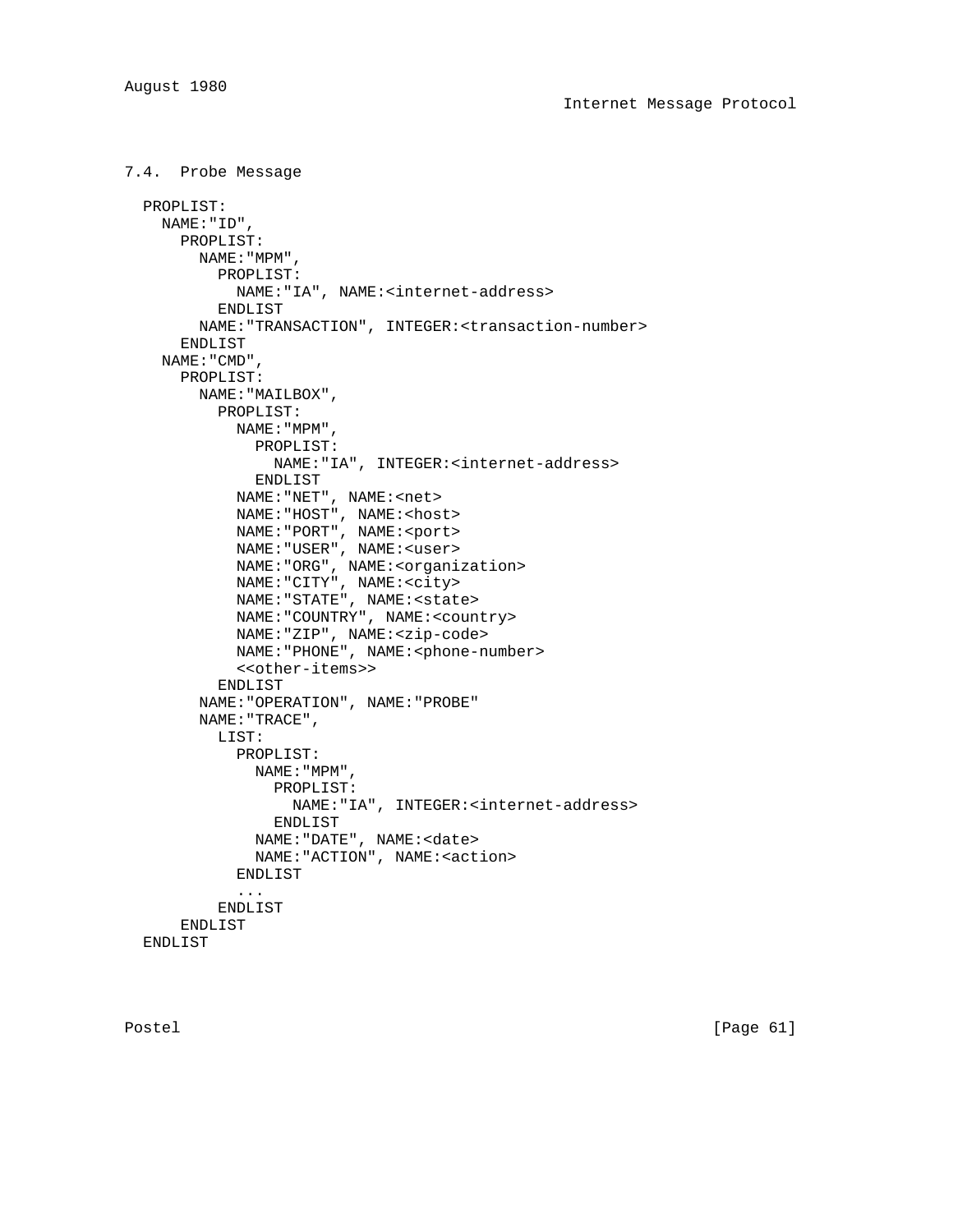```
7.5. Response Message
   PROPLIST:
     NAME:"ID",
      PROPLIST:
         NAME:"MPM",
           PROPLIST:
             NAME:"IA", NAME:<internet-address>
           ENDLIST
         NAME:"TRANSACTION", INTEGER:<transaction-number>
       ENDLIST
     NAME:"CMD",
       PROPLIST:
         NAME:"MAILBOX",
           PROPLIST:
             NAME:"MPM",
               PROPLIST:
                 NAME:"IA", INTEGER:<internet-address>
               ENDLIST
            NAME: "NET", NAME: <net>
             NAME:"HOST", NAME:<host>
            NAME: "PORT", NAME: < port>
             NAME:"USER", NAME:"*MPM*"
           ENDLIST
         NAME:"OPERATION", NAME:"RESPONSE"
         NAME:"REFERENCE",
           PROPLIST:
             NAME:"MPM",
               PROPLIST:
                 NAME:"IA", NAME:<internet-address>
               ENDLIST
             NAME:"TRANSACTION", INTEGER:<transaction-number>
           ENDLIST
         NAME:"ADDRESS",
           PROPLIST:
             NAME:"MPM",
               PROPLIST:
                 NAME:"IA", INTEGER:<internet-address>
               ENDLIST
             NAME:"USER", NAME:<user>
           ENDLIST
         NAME:"ERROR-CLASS", INDEX:<error-class>
         NAME:"ERROR-STRING", NAME:<error-string>
         NAME:"TRAIL",
           LIST:
             PROPLIST:
               NAME:"MPM",
                  PROPLIST:
```
[Page 62] Postel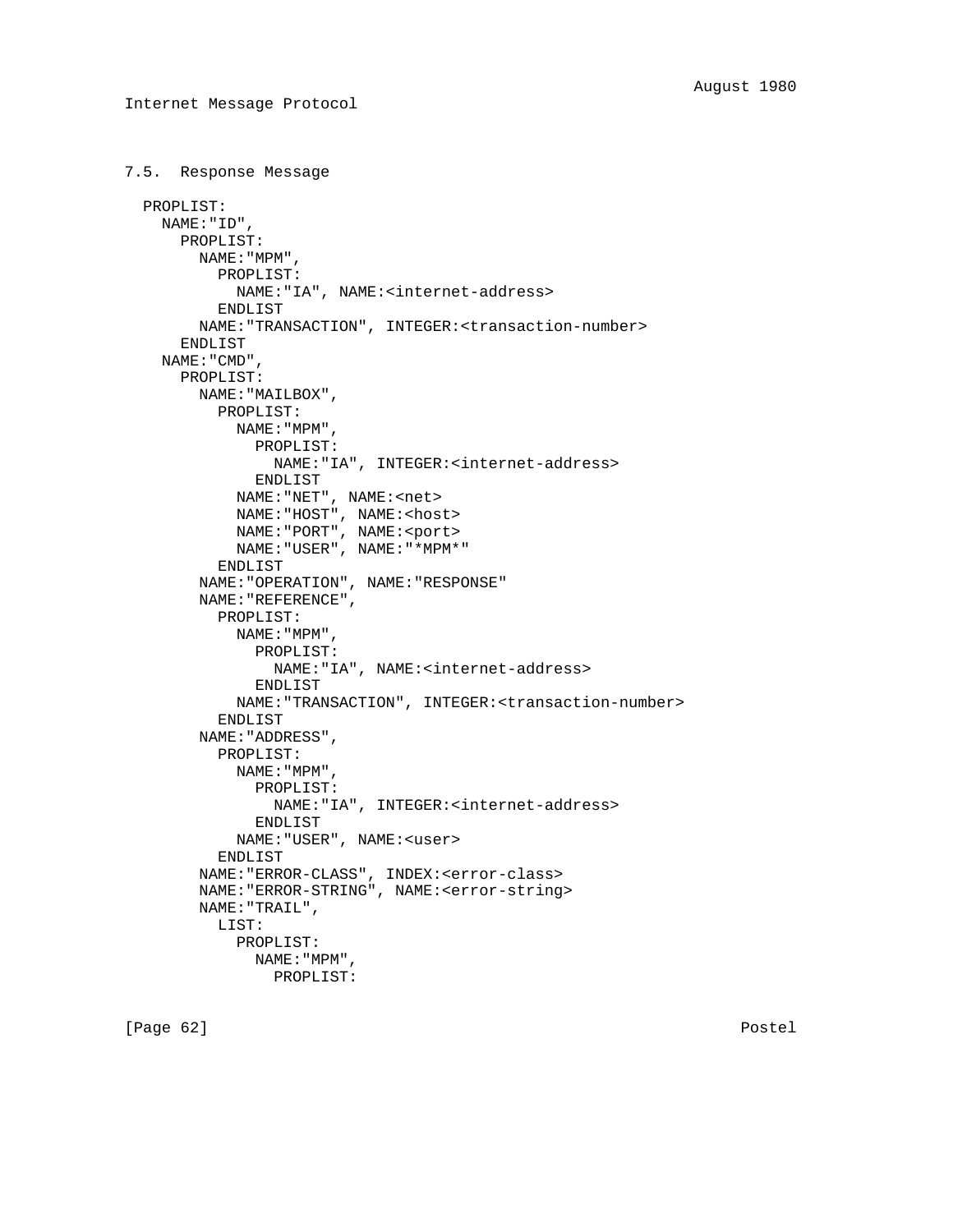```
 NAME:"IA", INTEGER:<internet-address>
               ENDLIST
             NAME:"DATE", NAME:<date>
             NAME:"ACTION", NAME:<action>
           ENDLIST
           ...
         ENDLIST
       NAME:"TRACE",
        LIST:
           PROPLIST:
            NAME:"MPM",
              PROPLIST:
                 NAME:"IA", INTEGER:<internet-address>
              ENDLIST
             NAME:"DATE", NAME:<date>
            NAME:"ACTION", NAME:<action>
           ENDLIST
           ...
         ENDLIST
    ENDLIST
 ENDLIST
```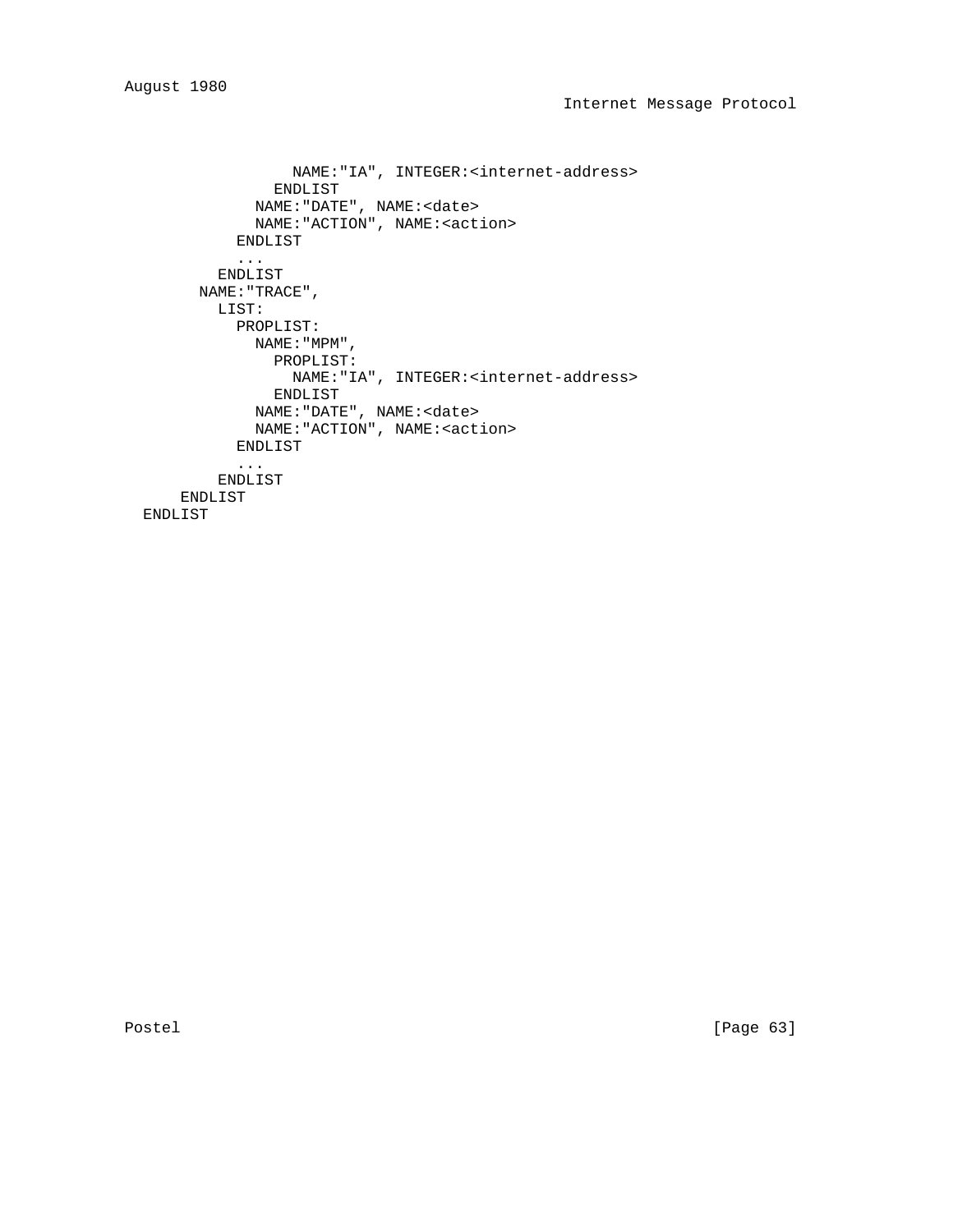```
7.6. Cancel Message
  PROPLIST:
    NAME:"ID",
      PROPLIST:
         NAME:"MPM",
           PROPLIST:
            NAME:"IA", NAME:<internet-address>
           ENDLIST
         NAME:"TRANSACTION", INTEGER:<transaction-number>
       ENDLIST
    NAME:"CMD",
       PROPLIST:
         NAME:"MAILBOX",
           PROPLIST:
             NAME:"MPM",
               PROPLIST:
                 NAME:"IA", INTEGER:<internet-address>
               ENDLIST
            NAME: "NET", NAME: < net >
             NAME:"HOST", NAME:<host>
            NAME: "PORT", NAME: < port>
 NAME:"USER", NAME:<user>
 NAME:"ORG", NAME:<organization>
            NAME: "CITY", NAME: < city>
            NAME: "STATE", NAME: < state>
             NAME:"COUNTRY", NAME:<country>
             NAME:"ZIP", NAME:<zip-code>
            NAME: "PHONE", NAME: < phone-number>
             <<other-items>>
           ENDLIST
         NAME:"OPERATION", NAME:"CANCEL"
         NAME:"REFERENCE",
           PROPLIST:
             NAME:"MPM",
               PROPLIST:
                 NAME:"IA", NAME:<internet-address>
               ENDLIST
            NAME: "TRANSACTION", INTEGER: < transaction-number>
           ENDLIST
         NAME:"TRACE",
           LIST:
             PROPLIST:
               NAME:"MPM",
                 PROPLIST:
                   NAME:"IA", INTEGER:<internet-address>
                 ENDLIST
               NAME:"DATE", NAME:<date>
```
[Page 64] Postel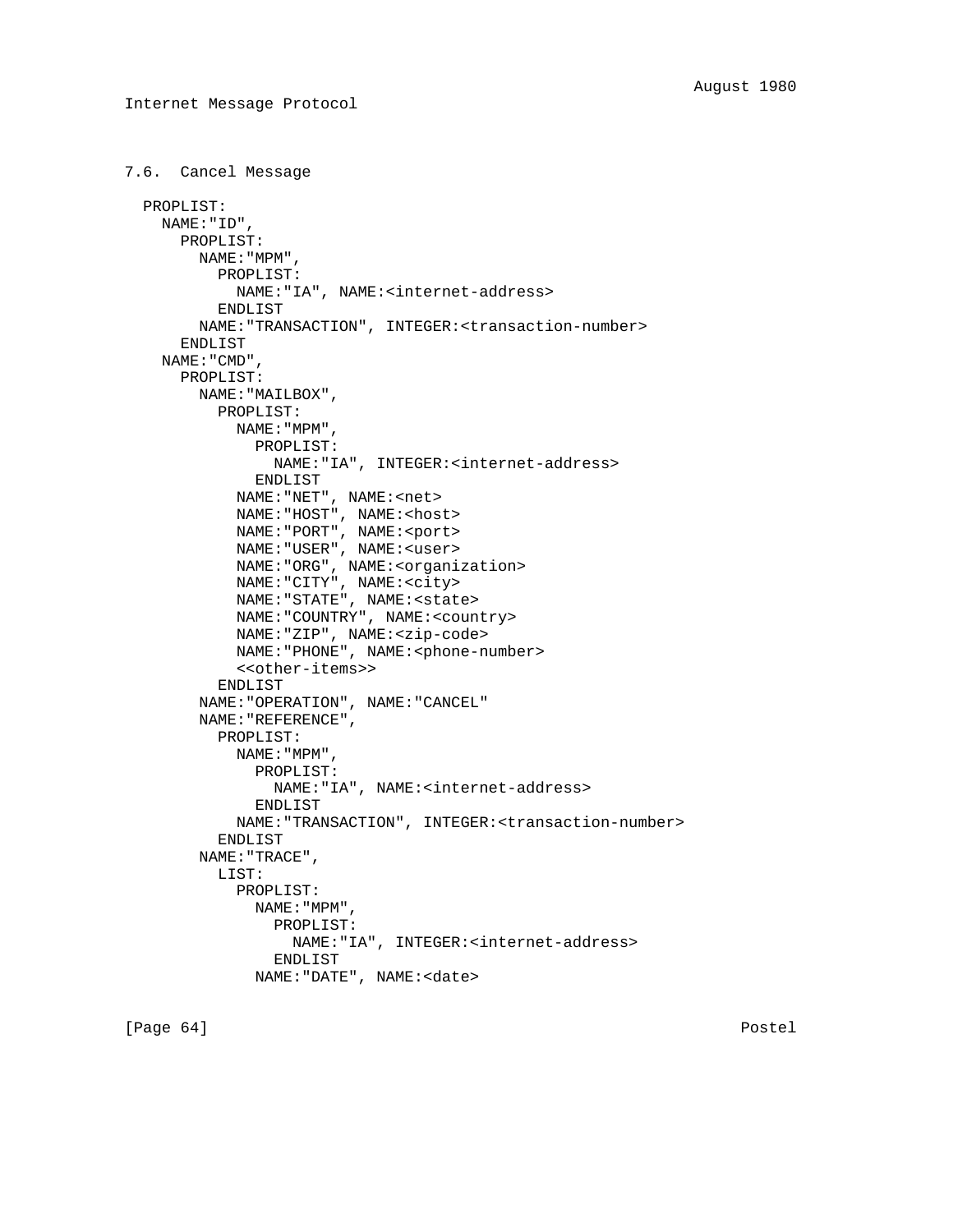```
 NAME:"ACTION", NAME:<action>
          ENDLIST
           ...
         ENDLIST
     ENDLIST
 ENDLIST
```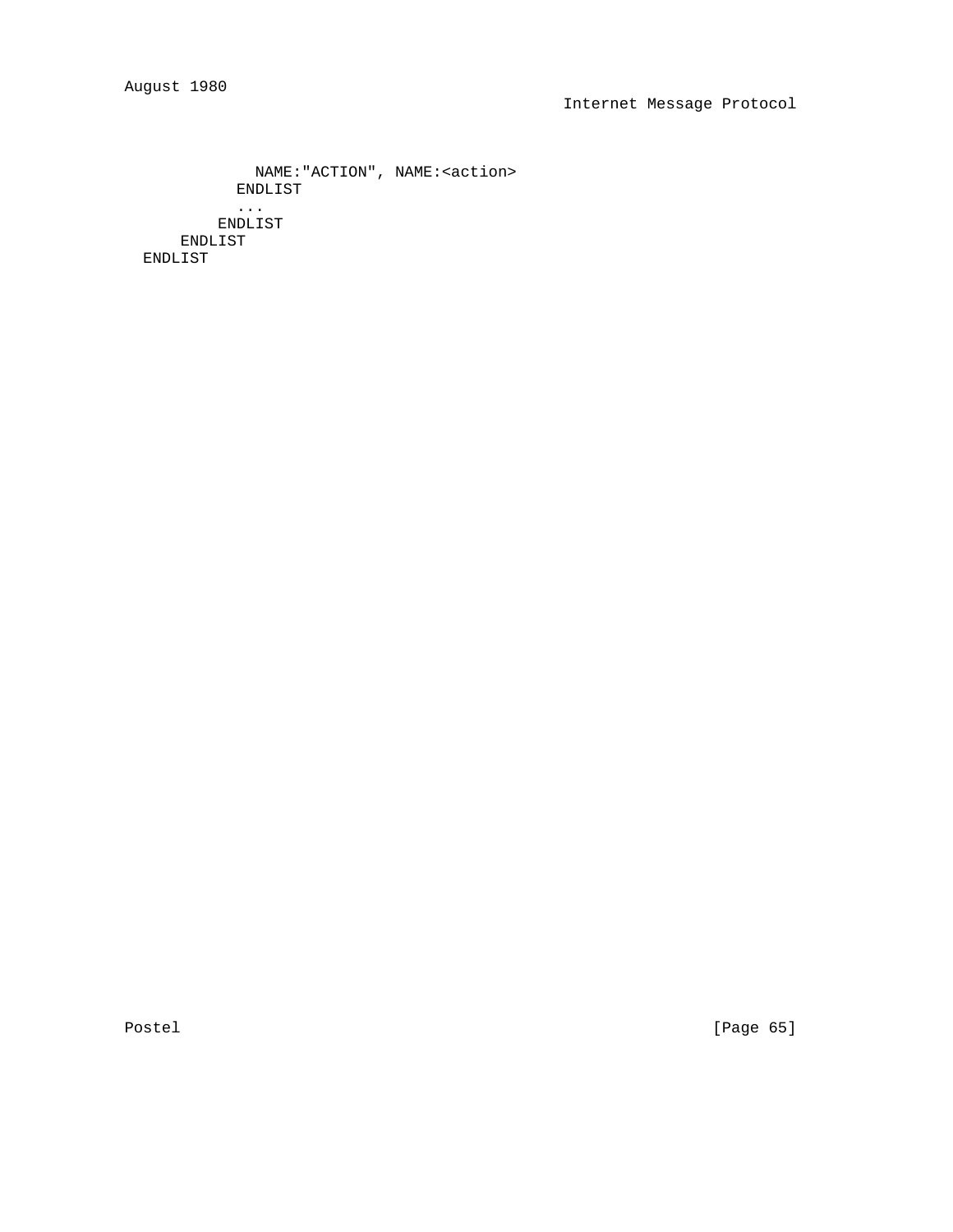```
7.7. Canceled Message
   PROPLIST:
     NAME:"ID",
      PROPLIST:
         NAME:"MPM",
           PROPLIST:
             NAME:"IA", NAME:<internet-address>
           ENDLIST
         NAME:"TRANSACTION", INTEGER:<transaction-number>
       ENDLIST
     NAME:"CMD",
       PROPLIST:
         NAME:"MAILBOX",
           PROPLIST:
             NAME:"MPM",
               PROPLIST:
                 NAME:"IA", INTEGER:<internet-address>
               ENDLIST
            NAME: "NET", NAME: <net>
             NAME:"HOST", NAME:<host>
            NAME: "PORT", NAME: < port>
             NAME:"USER", NAME:"*MPM*"
           ENDLIST
         NAME:"OPERATION", NAME:"CANCELED"
         NAME:"REFERENCE",
           PROPLIST:
             NAME:"MPM",
               PROPLIST:
                 NAME:"IA", NAME:<internet-address>
               ENDLIST
             NAME:"TRANSACTION", INTEGER:<transaction-number>
           ENDLIST
         NAME:"ADDRESS",
           PROPLIST:
             NAME:"MPM",
               PROPLIST:
                 NAME:"IA", INTEGER:<internet-address>
               ENDLIST
             NAME:"USER", NAME:<user>
           ENDLIST
         NAME:"ERROR-CLASS", INDEX:<error-class>
         NAME:"ERROR-STRING", NAME:<error-string>
         NAME:"TRAIL",
           LIST:
             PROPLIST:
               NAME:"MPM",
                  PROPLIST:
```
[Page 66] Postel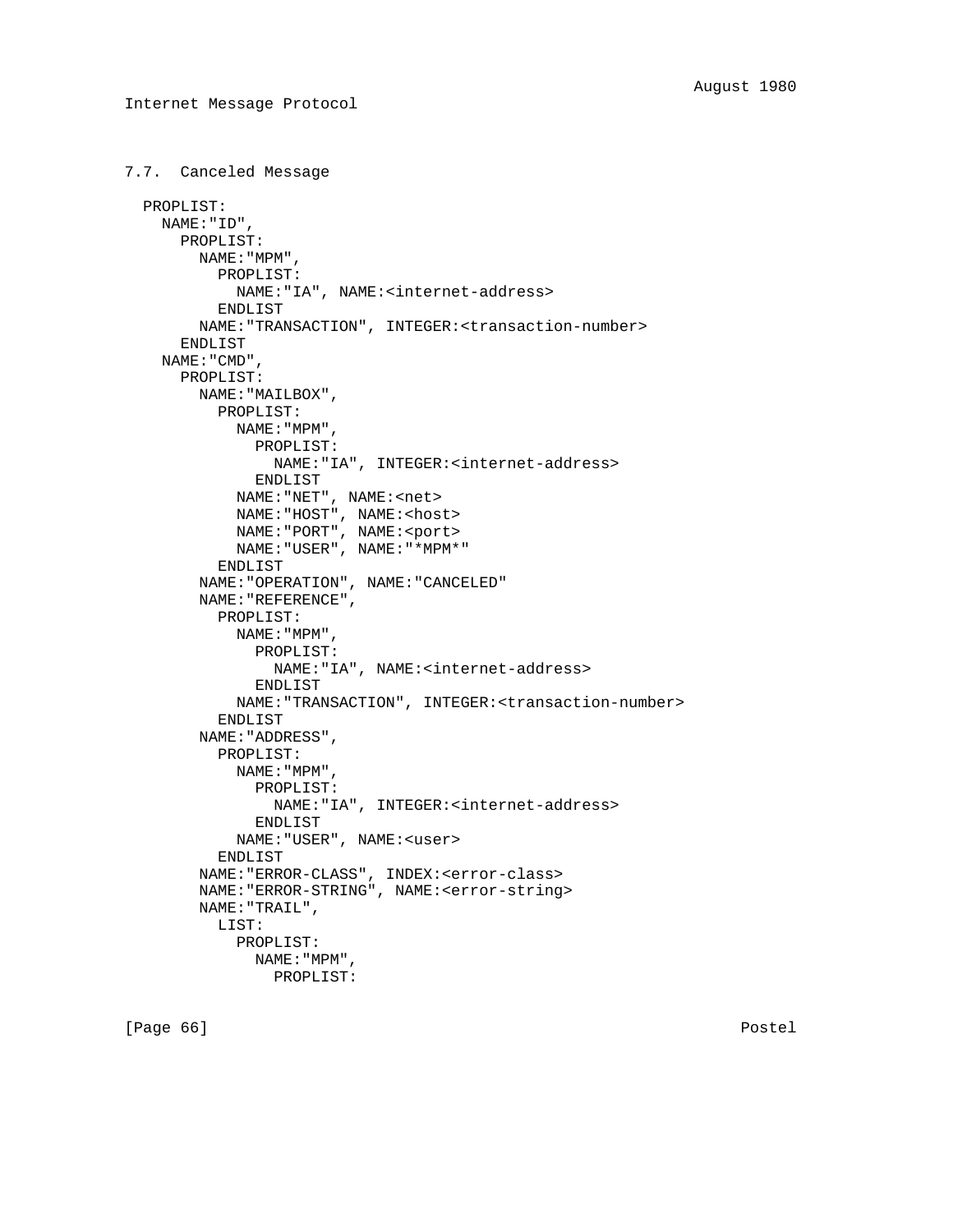```
 NAME:"IA", INTEGER:<internet-address>
              ENDLIST
            NAME:"DATE", NAME:<date>
            NAME:"ACTION", NAME:<action>
          ENDLIST
          ...
        ENDLIST
      NAME:"TRACE",
       LIST:
          PROPLIST:
           NAME:"MPM",
             PROPLIST:
                NAME:"IA", INTEGER:<internet-address>
             ENDLIST
            NAME:"DATE", NAME:<date>
           NAME:"ACTION", NAME:<action>
          ENDLIST
          ...
        ENDLIST
   ENDLIST
ENDLIST
```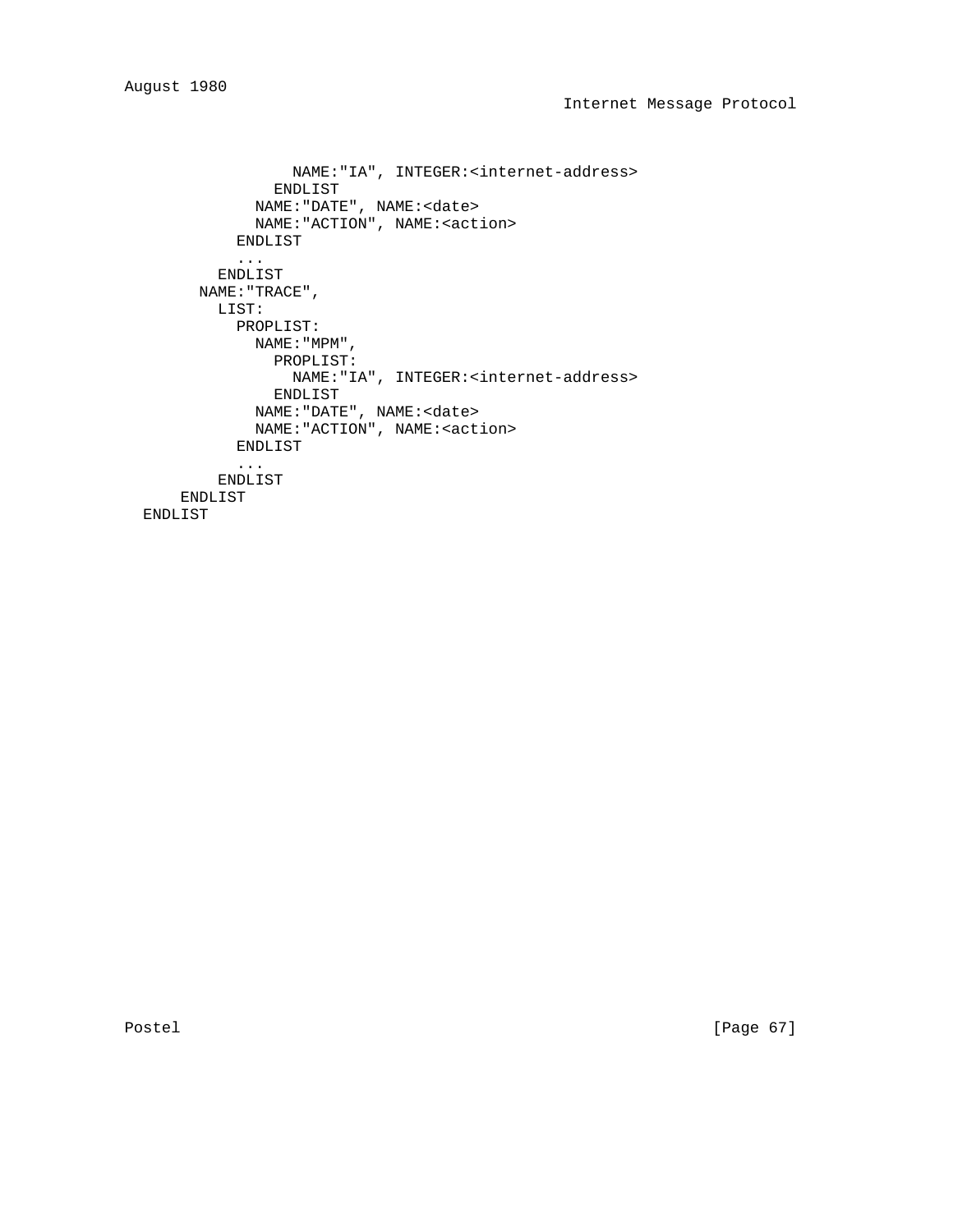## 7.8. Data Element Summary

| CODE     | NAME           | STRUCTURE                                                           | LENGTH  |
|----------|----------------|---------------------------------------------------------------------|---------|
|          |                |                                                                     |         |
| $\Omega$ | <b>NOP</b>     | CODE(1)                                                             | 1       |
| 1        | PAD            | $CODE(1)$ , $COUNT(3)$ , $DATA(C)$                                  | $C+4$   |
| 2        | <b>BOOLEAN</b> | $CODE(1)$ , $TRUE-FALSE(1)$                                         | 2       |
| 3        | INDEX          | $CODE(1)$ , $INDEX(2)$                                              | 3       |
| 4        | INTEGER        | $CODE(1)$ , INTEGER $(4)$                                           | 5       |
| 5        | <b>EPI</b>     | $CODE(1)$ , $COUNT(3)$ , $INTER(C)$                                 | $C+4$   |
| 6        | BITSTR         | $CODE(1)$ , $COUNT(3)$ , $BITS(C/8)$                                | $C/8+4$ |
| 7        | <b>NAME</b>    | $CODE(1)$ , $COUNT(1)$ , $NAME(C)$                                  | $C+2$   |
| 8        | TEXT           | $CODE(1)$ , $COUNT(3)$ , $TEXT(C)$                                  | $C+4$   |
| 9        | LIST           | $CODE(1)$ , $COUNT(3)$ , $ITER(S(2)$ , $DATA(C-2)$                  | $C+4$   |
| 10       | PROPLIST       | $CODE(1)$ , $COUNT(3)$ , $PAIRS(1)$ , $DATA(C-1)$                   | $C+4$   |
| 11       | ENDLIST        | CODE(1)                                                             | 1       |
| 12       | $S-TAG$        | $CODE(1)$ , $INDEX(2)$                                              | 3       |
| 13       | $S-REF$        | $CODE(1)$ , $INDEX(2)$                                              | 3       |
| 14       | ENCRYPT        | $CODE(1)$ , $COUNT(3)$ , $ALG-ID(1)$ ,<br>$KEY-ID(2)$ , $DATA(C-3)$ | $C+4$   |

The numbers in parentheses are the number of octets in the field.

[Page 68] Postel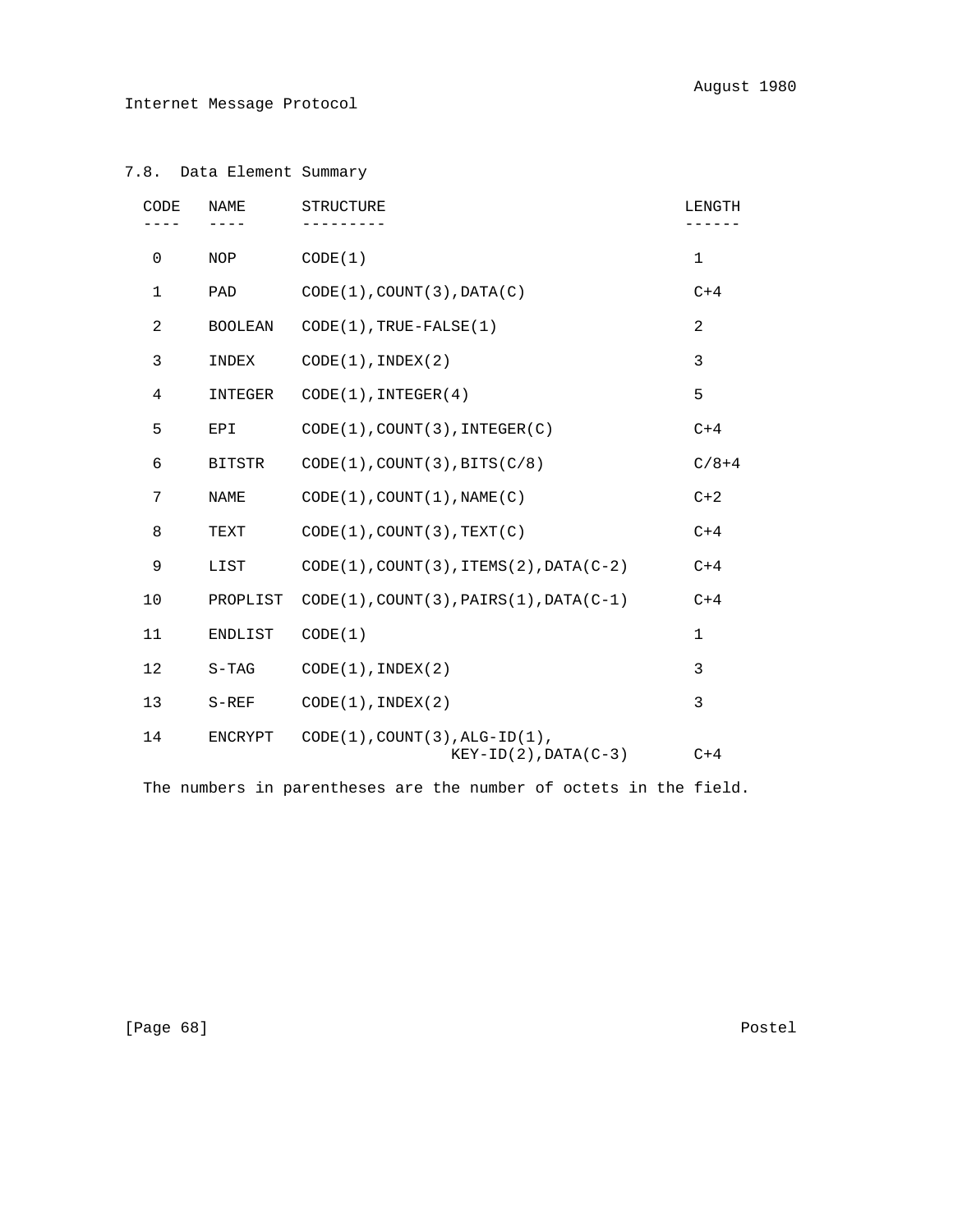## REFERENCES

- [1] Cerf, V., "The Catenet Model for Internetworking," Information Processing Techniques Office, Defense Advanced Research Projects Agency, IEN 48, July 1978.
- [2] Postel, J., "DOD Standard Internet Protocol," USC/Information Sciences Institute, IEN 128, NTIS number AD A079730, January 1980.
- [3] Postel, J., "DOD Standard Transmission Control Protocol," USC/Information Sciences Institute, IEN 129, NTIS number AD A082609, January 1980.
- [4] Postel, J., "Assigned Numbers," RFC 762, USC/Information Sciences Institute, January 1980.
- [5] Feinler, E. and J. Postel, eds., "ARPANET Protocol Handbook," NIC 7104, for the Defense Communications Agency by the Network Information Center of SRI International, Menlo Park, California, Revised January 1978.
- [6] Neigus, N., "File Transfer Protocol for the ARPA Network," RFC 542, NIC 17759, SRI International, August 1973.
- [7] Bhushan, A., K. Progran, R. Tomlinson, and J. White, "Standardizing Network Mail Headers," RFC 561, NIC 18516, September 1973.
- [8] Myer, T., and D. Henderson, "Message Transmission Protocol," RFC 680, NIC 32116, 30 April 1975.
- [9] Crocker, D., J. Vittal, K. Progran, and D. Henderson, "Standard for the Format of ARPA Network Text Messages," RFC 733, NIC 41952, 21 November 1977.
- [10] Barber, D., and J. Laws, "A Basic Mail Scheme for EIN," INWG 192, February 1979.
- [11] Braaten, O., "Introduction to a Mail Protocol," Norwegian Computing Center, INWG 180, August 1978.
- [12] Crocker, D., E. Szurkowski, and D. Farber, "An Internetwork Memo Distribution Capability - MMDF," Sixth Data Communications Symposium, ACM/IEEE, November 1979.

Postel [Page 69]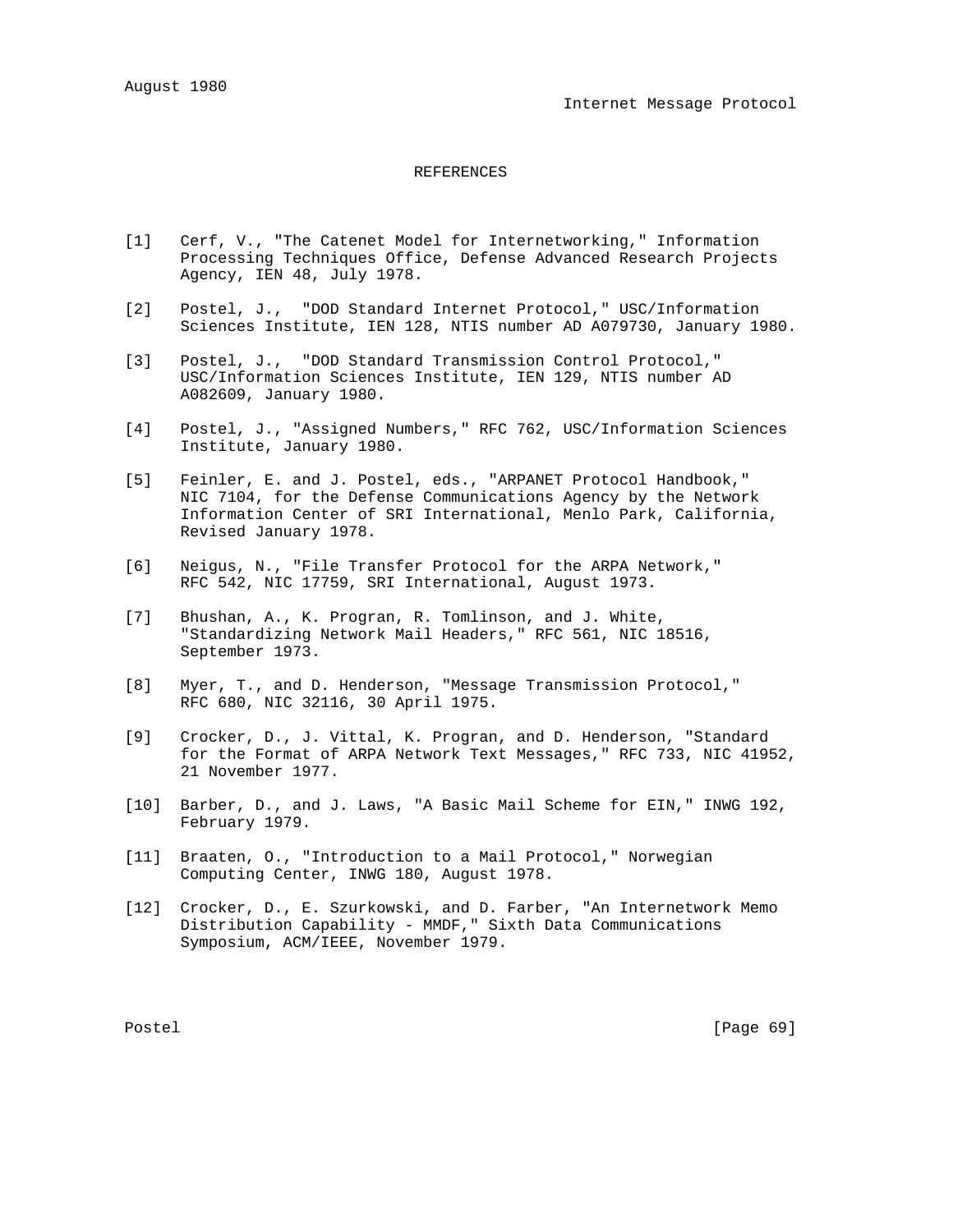- [13] Haverty, J., D. Henderson, and D. Oestreicher, "Proposed Specification of an Inter-site Message Protocol," 8 July 1975.
- [14] Thomas, R., "Providing Mail Services for NSW Users," BBN NSW Working Note 24, Bolt Beranek and Newman, October 1978.
- [15] White, J., "A Proposed Mail Protocol," RFC 524, NIC 17140, SRI International, 13 June 1973.
- [16] White, J., "Description of a Multi-Host Journal," NIC 23144, SRI International, 30 May 1974.
- [17] White, J., "Journal Subscription Service," NIC 23143, SRI International, 28 May 1974.
- [18] Levin, R., and M. Schroeder, "Transport of Electronic Messages Through a Network," Teleinformatics 79, Boutmy & Danthine (eds.) North Holland Publishing Co., 1979.
- [19] Earnest, L., and J. McCarthy, "DIALNET: A Computer Communications Study," Computer Science Department, Stanford University, August 1978.
- [20] Crispin M., "DIALNET: A Telephone Network Data Communications Protocol," DECUS Proceedings, Fall 1979.
- [21] Caulkins, D., "The Personal Computer Network (PCNET) Project: A Status Report," Dr. Dobbs Journal of Computer Calisthenics and Orthodontia, v.5, n.6, June 1980.
- [22] Postel, J., "NSW Transaction Protocol (NSWTP)," USC/Information Sciences Institute, IEN 38, May 1978.
- [23] Haverty, J., "MSDTP -- Message Services Data Transmission Protocol," RFC 713, NIC 34739, April 1976.
- [24] Haverty, J., "Thoughts on Interactions in Distributed Services," RFC 722, NIC 36806, 16 September 1976.
- [25] Postel, J., "A Structured Format for Transmission of Multi-Media Documents," RFC 767, USC/Information Sciences Institute, August 1980.
- [26] ISO-2014, "Writing of calendar dates in all-numeric form," Recommendation 2014, International Organization for Standardization, 1975.

[Page 70] Postel